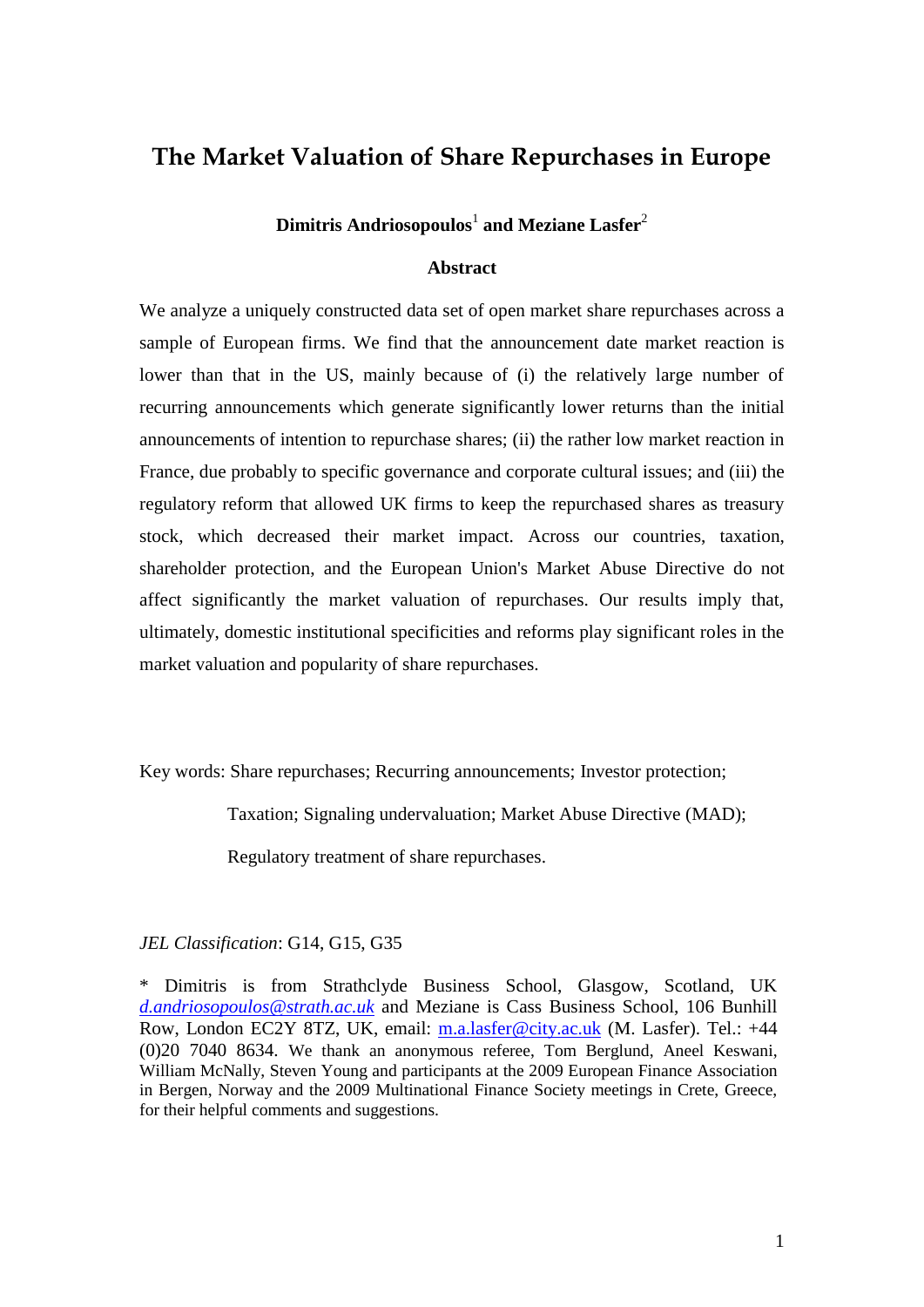### **1. Introduction**

Previous studies document a positive stock price reaction to the announcement of intention to repurchase shares. This reaction is related to various hypotheses, including the signaling of undervaluation, agency theory, capital restructuring, dividend substitution, management compensation incentives and firms' reputation. However, the empirical evidence provided to date on the impact of each of these factors is mixed, and although the information asymmetry/signaling hypothesis has long been viewed as a popular explanation, it does not necessarily hold in the context of open market and privately negotiated repurchases (Huang and Thakor, 2013). This is partly because most studies focus on a single country, where share repurchases have the same treatment, even though some regulatory changes may occur through time. (See Section 2 below, Vermaelen (2005) and Farre-Mensa et al. (2014) for reviews of the literature).

In this paper we focus on the market valuation of share repurchases and its determinants across major European countries. We construct a unique hand-collected dataset of 970 announcements of intention to repurchase shares in the open market in France, Germany and the UK. We assess the effects of diversity across our countries in terms of regulatory and corporate governance settings (La Porta et al., 2000, 2002; Morck et al., 2005), the respective domestic reforms within each country, and the impact of recurring announcements on the market valuation of share repurchases.

In line with previous evidence, we find a positive market reaction of 1.55%. These excess returns are relatively lower than the 3.54% reported in the US by, for example, Ikenberry et al. (1995). We first test whether this is due to differences in corporate governance across our countries. We expect the announcement date excess returns in the UK to be close to the US, since these two countries are relatively similar, compared to France and Germany where investor protection is rather weak.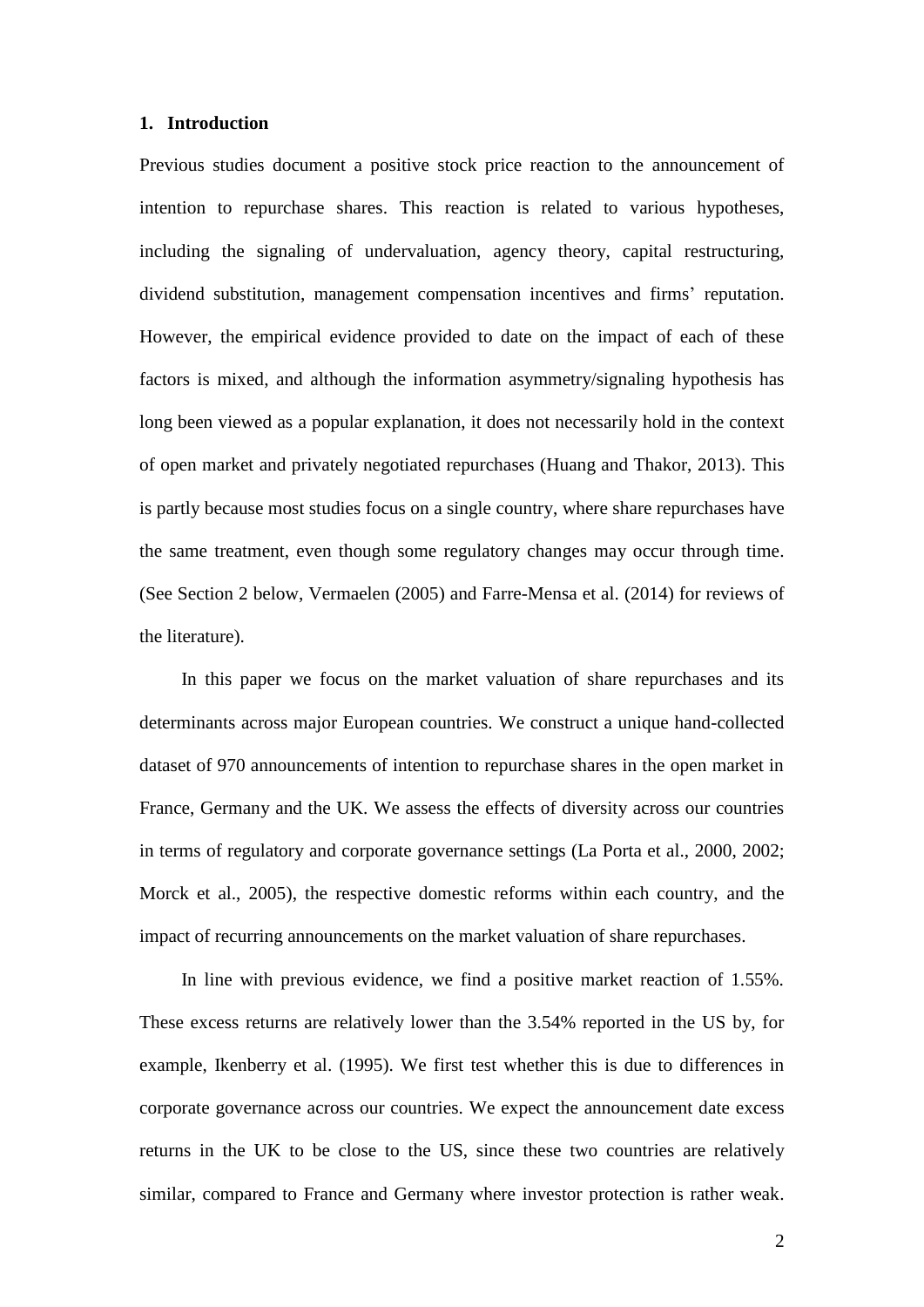We find that, even though the vast majority of share buyback announcements took place in the UK, in line with previous evidence (Rau and Vermaelen, 2002), because of corporate culture and relative lack of legal restrictions, the market valuation of repurchases amounts to only 1.68%, close to the 2.32% in Germany, though significantly higher than the 0.80% in France. In line with Renneboog and Trojanowski (2011), our results imply that besides the similarities between the US and the UK, there are still some differences in terms of corporate governance and institutional frameworks that might explain why in the UK the market reaction is relatively smaller than in the US. Moreover, the similarities in excess returns between the UK and Germany suggest that firms in weak investor protection countries are not less inclined to maximize shareholder value when they buy back their shares. This is contrary to Alzahrani and Lasfer (2012) and Brounen et al. (2004).

We relate our results to a number of other possible explanations. First, we test whether firms with recurring announcements generate lower excess returns. Since firms are able to publicly disclose more information than they are legally required, they are likely to do so more frequently to enjoy a greater reputation of transparency (von Eije and Megginson, 2008). Jagannathan and Stephens (2003) find that firms that actually repurchase shares infrequently enjoy a higher market reaction. However, to our knowledge, no study to date investigates in detail the short-term market reaction to the initial and subsequent announcements. We argue that the former is likely to significantly reduce any information asymmetries, and, therefore, the initial signal will carry higher information content as opposed to subsequent announcements. Consistent with these arguments, we find that the market reaction increases significantly to 2.01% for initial, compared to 0.98% for subsequent announcements. However, in France, the market reaction to both announcements is relatively similar.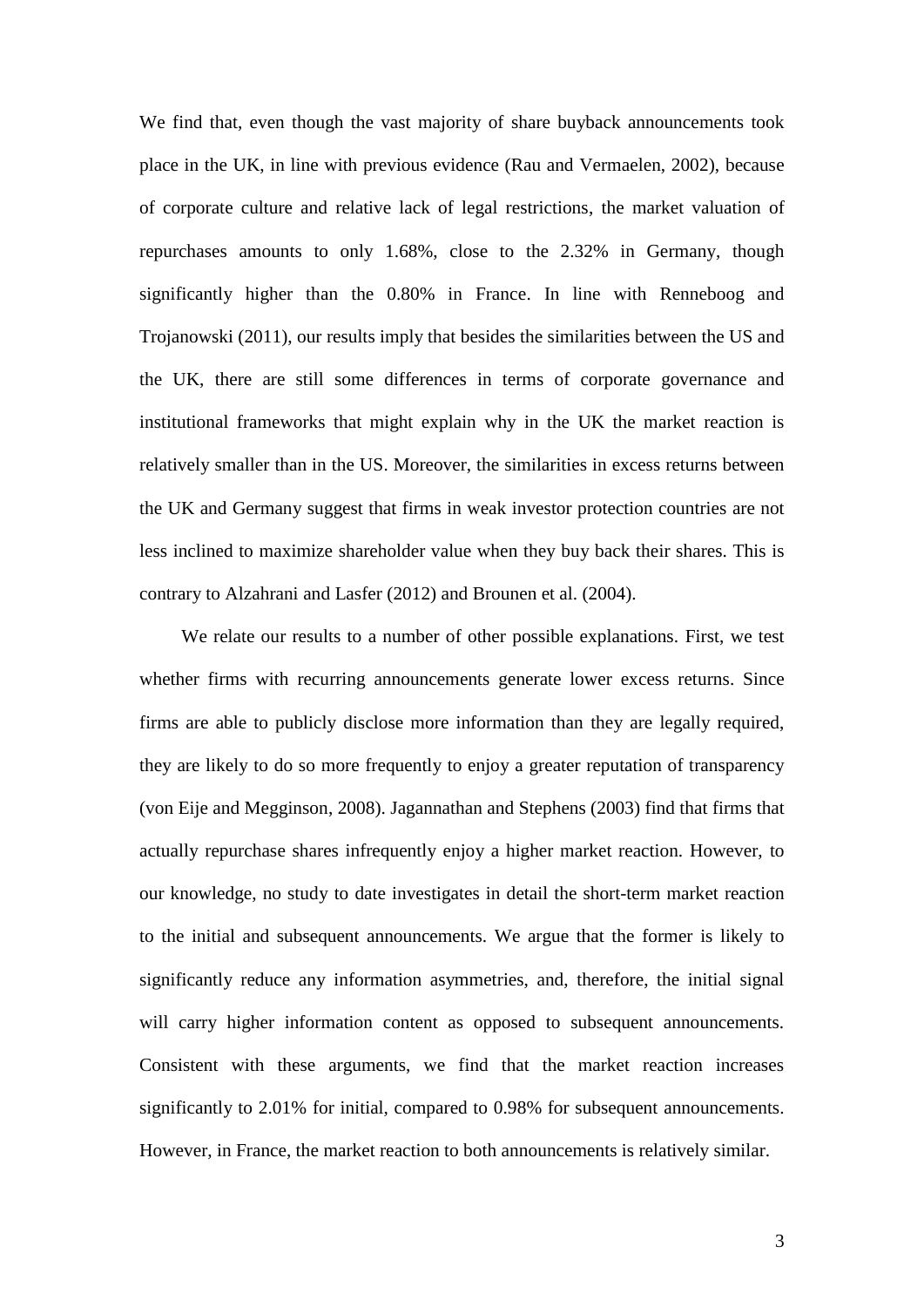More recent studies suggest that share buybacks announced in the post-1990s do not necessarily lead to shareholder wealth maximization (Rosenthal and Sinha, 2011), or that the credibility of their undervaluation signal depends on whether repurchases are timed, for example, around executives' trades (Andriosopoulos and Hoque, 2014; Babenko et al., 2012; Bonaimé and Ryngaert, 2013; Chen et al., 2014). While we do not have data on insider trading around share repurchases announcements, we did find that the announcement date excess returns vary across time. We use natural experiments based on changes in regulatory regimes within and across our countries to assess further this time varying effect. We find that the November 2003 regulatory change in the UK, which allowed repurchases to be kept as treasury stock, affected substantially the market valuation of share repurchases as the announcement date market reaction decreased significantly from 2.95% to 0.72%. These results suggest that this reform has decreased the signaling role of share repurchases as it increased the ability of bad firms to announce share repurchases because the commitment to cancel the repurchased shares is alleviated. It may have also increased the shareholders' concerns of potential market manipulation via share repurchases.

Within this market manipulation context, we test the impact of the European Union's Market Abuse Directive 2003/6/EC ("MAD"), aimed at stabilizing financial instruments across Europe. The adoption of this directive can potentially have a positive effect, because it introduced a "safe harbor" for stock repurchases, as it reduced the cost of capital, and increased market liquidity (Christensen et al., 2012) and the propensity to buy back shares (Siems and De Cesari, 2012). Using the effective implementation date in each of our countries, we find no evidence that its implementation affected the market reaction to share repurchase announcements. Hence, our results also do not support the recent claims by the European Commission (FINNOV, 2012) that share repurchases are used to attain short-term boosts in share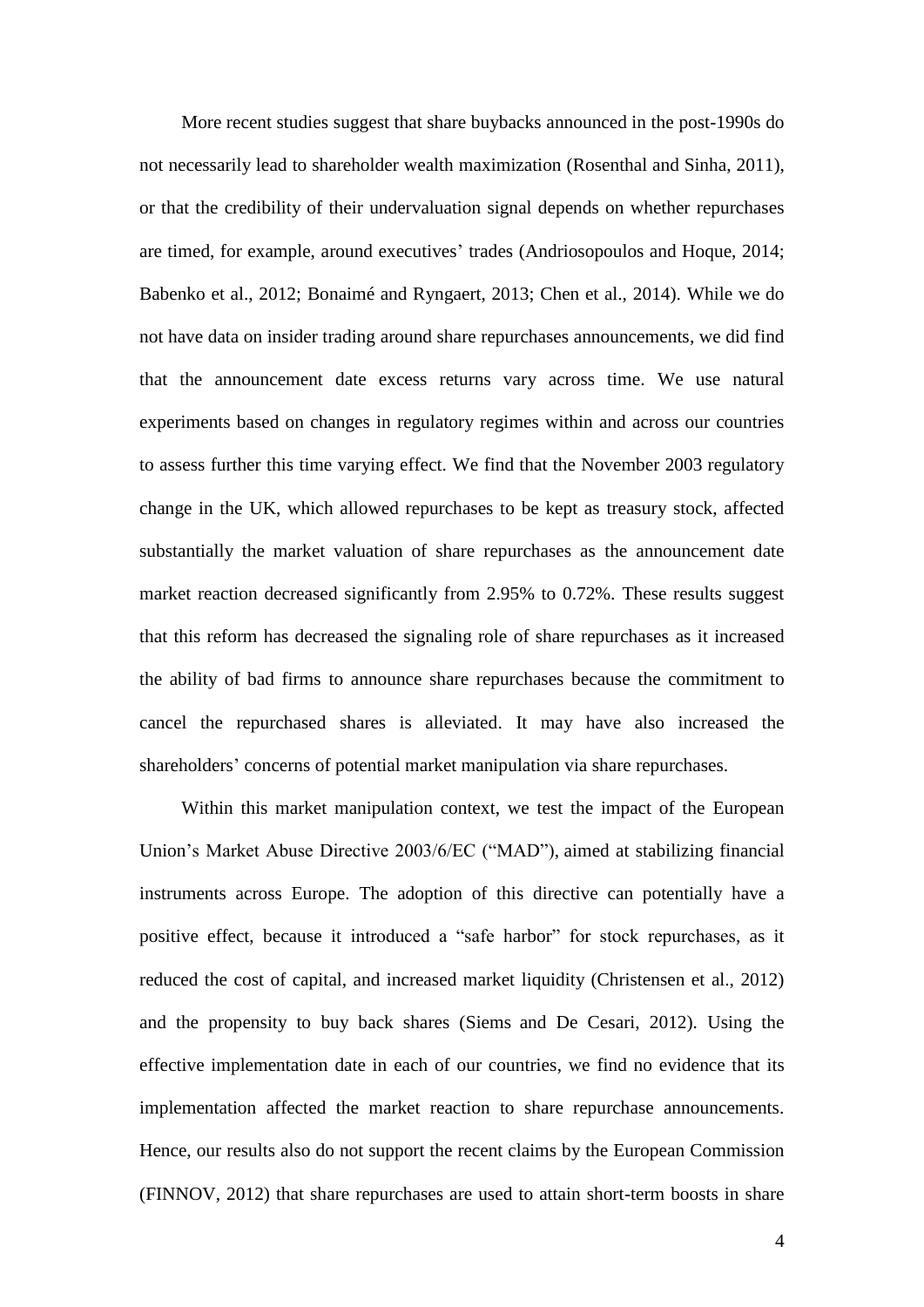prices. Similarly, unlike previous studies (e.g., Alzahrani and Lasfer, 2012; Grullon and Michaely, 2002; Keswani et al., 2007; Rau and Vermaelen, 2002), but in line with Bagwell and Shoven (1989) and Dittmar (2000), we don't find strong evidence that taxation affects the market valuation of share repurchases, independently of governance levels.

We contribute to the previously documented, predominantly single-country, market valuation of share repurchases in several ways. We show that across the three major European countries, the market reaction to share repurchases announcements is positive, but, compared to the US, the signaling effect is relatively small and depends on institutional settings. Moreover, in the US share prices decrease (increase) in the pre- (post-) announcement period (Ikenberry et al., 1995; Comment and Jarrell, 1991; Vermaelen, 1981), suggesting that managers announce their intention to buy back shares when they think that their firm is undervalued, but the market tends to underreact to such announcements, because it underestimates the extent to which the repurchase reduces the firm's cost of capital (Grullon and Michaely, 2004), or it assumes that all shareholders tender their shares, which is empirically incorrect, and creates the appearance of an under-reaction (Peyer and Vermaelen, 2009). We show that the excess returns are confined mainly to the announcement date, suggesting that share repurchases do not signal undervaluation, but, at the same time, they do not lead to under-reaction, in line with Ginglinger and L'Her (2006) in France, and Rau and Vermaelen (2002) and Oswald and Young (2004) in the UK. In the postannouncement period, the excess returns are positive only in the UK when repurchased shares are cancelled. Overall, unlike Bhattacharya and Dittmar (2003), we show that repurchases are not strong signals used solely by good firms for whom it is not costly to attract the market's scrutiny. Our results imply that bad firms do not refrain from announcing their intention to repurchase shares regardless of the fact that

5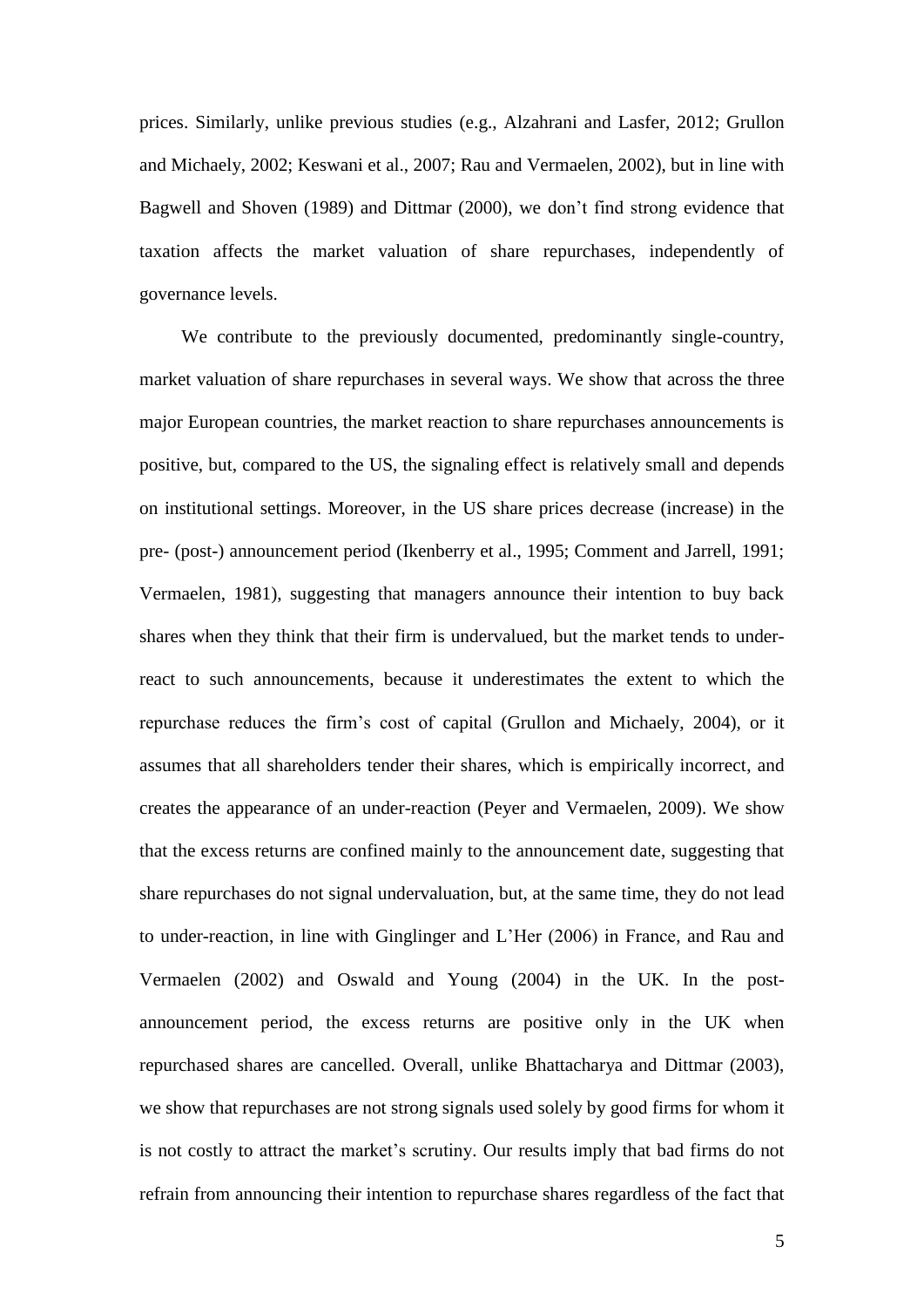they may be scrutinized<sup>1</sup>, as share repurchases trigger a moderate market reaction confined only to the announcement date. The relatively weak market reaction around share repurchases announcements in our countries is also not consistent with Huang and Thakor (2013) who argue that firms buy back their stocks to improve their investor-management disagreements, and/or the Banerjee et al. (2013) overconfident managers' excessive optimism.

The rest of the paper is organized as follows. Section 2 discusses the theoretical underpinning of our hypotheses. Section 3 presents the data and the methodology. Section 4 reports the empirical results. The conclusions are in Section 5.

## **2. Theoretical Background and Hypotheses Development**

## *2.1. The impact of institutional and legal settings*

 $\overline{a}$ 

Previous studies on the market reaction to share repurchases are predominantly focused on a single country (see, for example, Ikenberry et al. (2000) for Canada; Ginglinger and Hamon (2007) for France; Bessler et al. (2009) and Hacketal and Zdantchouk (2006) for Germany; Oswald and Young (2004) for the UK; and Ikenberry et al. (1995), Stephens and Weisbach (1998), Bonaimé (2012) for the US). We extend this analysis to a number of countries with different institutional settings.

The legislation on share repurchases is relatively standardized across the member countries of the European Union (EU). Unlike the US where repurchases are

 $<sup>1</sup>$  Other studies show that the impact of signaling depends on the method of shares repurchases, as the</sup> market reacts more to the announcement of fixed price tender offer than to open market share repurchases (e.g. Grullon and Ikenberry, 2000; Louis and White, 2007; Vermaelen, 1981; Peyer and Vermaelen, 2009). However, since most firms use open market repurchases and many do not actually buy back their stock (Stephens and Weisbach, 1998) they are likely to be more concerned with the announcement of intention when the signal works (Bhattacharya and Dittmar, 2003; McNally, 1999).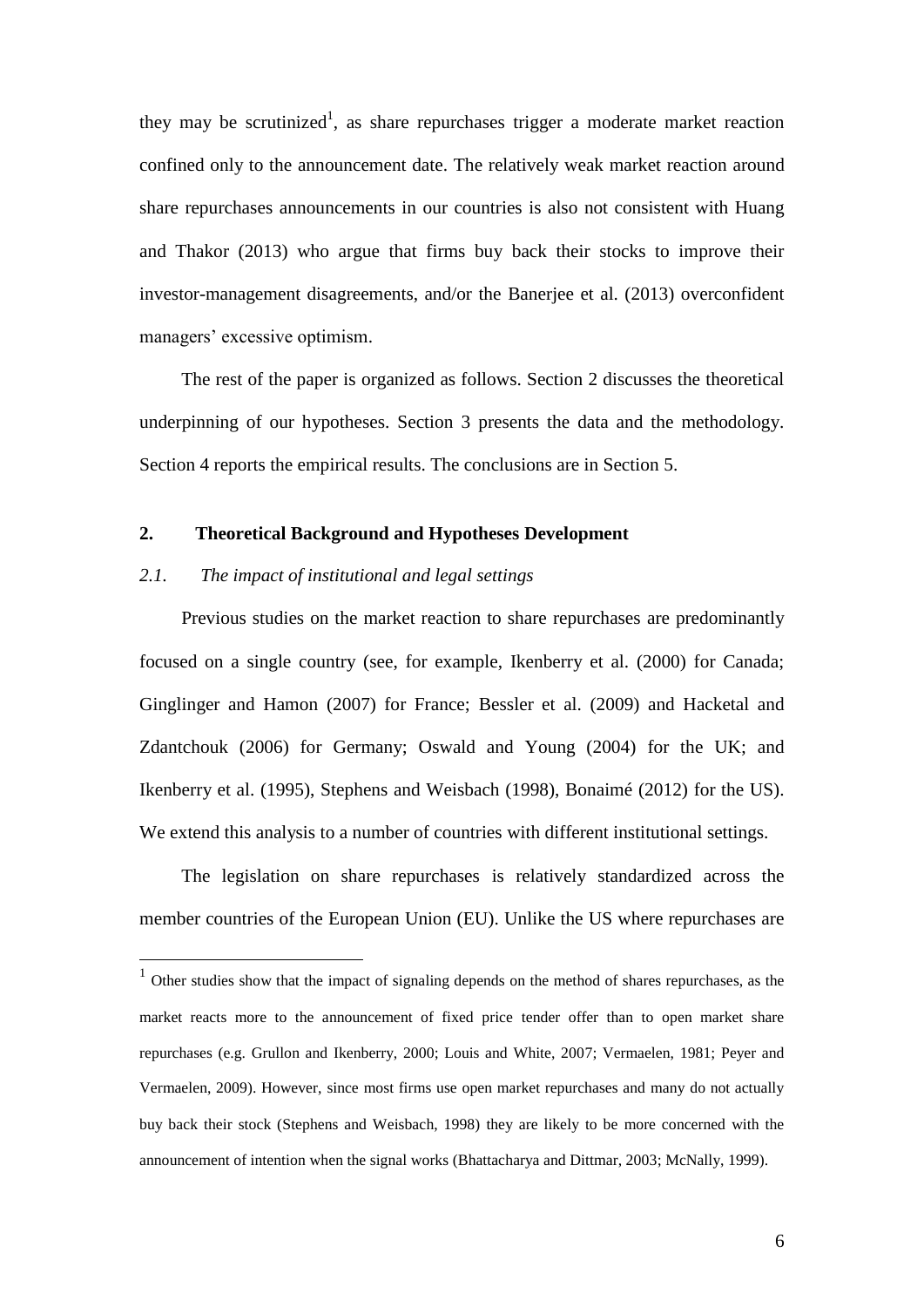approved only by the board of directors with no timing, price and volume restrictions, the EU legislation stipulates that firms need the shareholders' approval at the general shareholder meeting. This approval is for a maximum of 18 months, the proportion of shares to repurchase is limited to 10 % of the firm's issued capital, the repurchase price range is disclosed, and repurchases should be made out of distributable profits only.<sup>2</sup> These arguments suggest that the market valuation of repurchases and the impact of the reforms will be homogeneous across our countries, *ceteris paribus*.

However, there are significant regulatory differences across our countries. In France open market share repurchases became legal in July 2, 1998. This decision needs to be authorized by shareholders, and, up to 2004, indirectly by the *Autorité des marchés financiers*, AMF, the financial regulator. 3 The shares repurchased can be cancelled or kept as treasury stock (Ginglinger and Hamon, 2007). In Germany share repurchases were mainly illegal before May 1, 1998, as they are perceived to be a prohibited repayment of capital. In contrast, in the UK share repurchases have been legal since 1981, and share repurchased have to be cancelled, until 2003 when they can be keep as treasury stocks.

Our countries differ also in terms of information asymmetries, corporate culture, practices, and tax systems (Alzahrani and Lasfer, 2012; von Eije and Megginson, 2008). We focus on differences in terms of shareholder protection and ownership, corporate governance frameworks, and law enforcement (Faccio and Lang, 2000; La

 $2$  These rules are included in the Second Council (Council of the European Communities) Directive 77/91/EEC in 1976. See Kim et al (2004) for details.

<sup>&</sup>lt;sup>3</sup> Before 2004 buyback programmes needed to be adopted by the AGM and the announcement documents approved by the AMF. After 2004, shareholder approval is still required, but firms need to send only a note to the regulator explaining the repurchase programme, before disclosing the news to shareholders. We thank Edith Ginglinger from University Paris Dauphine for these clarifications.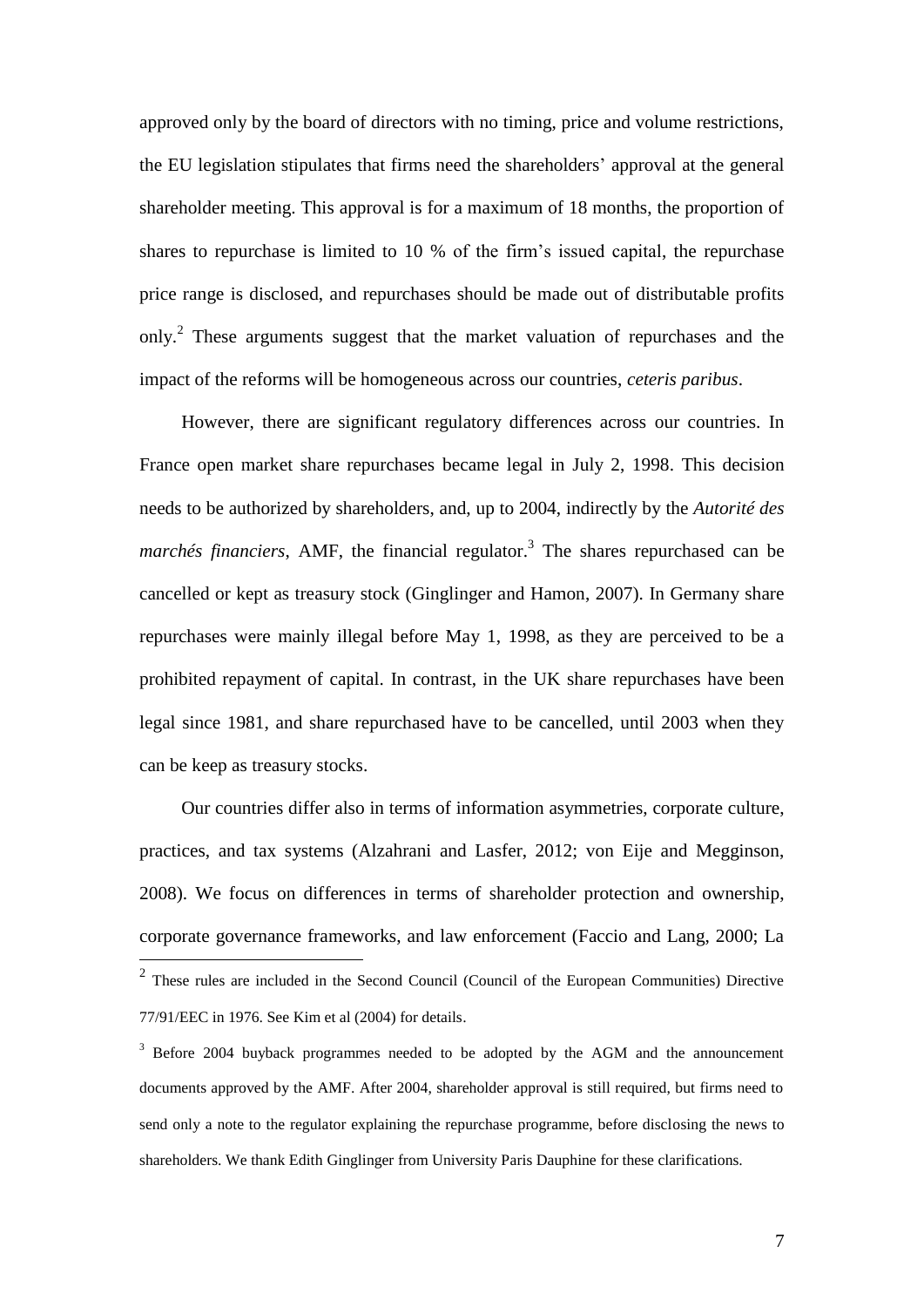Porta et al., 2000; Morck et al., 2005; Spamann, 2010). Since a share buyback is a popular form of corporate payout, it can be used for better aligning management's interests with those of outside shareholders when managers either own shares and/or have stock options in the firm (Brown et al., 2007). However, the regulatory framework that affects the level of shareholder protection directly affects the managers' ability to extract substantial benefits from minority shareholders such as the use of the firm's cash, leading to higher agency costs (La Porta et al., 2002). Therefore, in countries with lower investor protection managers will be more entrenched and, consequently, firms will hold more cash (e.g., Kalcheva and Lins, 2007; Dittmar et al., 2003), and shareholders will value firms' liquid assets at a discount (Pinkowitz et al., 2006). These arguments suggest that the institutional and regulatory heterogeneity across countries leads to differences in information asymmetries, management attitude toward shareholder value maximization, and the shareholders' ability to impose disciplinary controls on managers such as corporate payouts. We, therefore, expect a higher market valuation of share repurchases in the UK where shareholder protection is stronger than France and Germany, in line with Alzahrani and Lasfer (2012) and Brounen et al. (2004). Hence, our first hypothesis is:

*H1: The market reaction to open market share repurchase announcements is higher in the UK compared to France and Germany.*

#### *2.2. Initial vs. Subsequent announcement and market reaction*

It is widely documented that when firms announce their intention to repurchase shares the market reacts positively (Chan et al., 2004; Ginglinger and L'Her, 2006; Ikenberry et al., 1995; Vermaelen, 1981). Because of its encompassing nature as an investment, share repurchases (among other corporate decisions) have inherent benefits such as signaling of undervaluation, mitigation of agency costs, more tax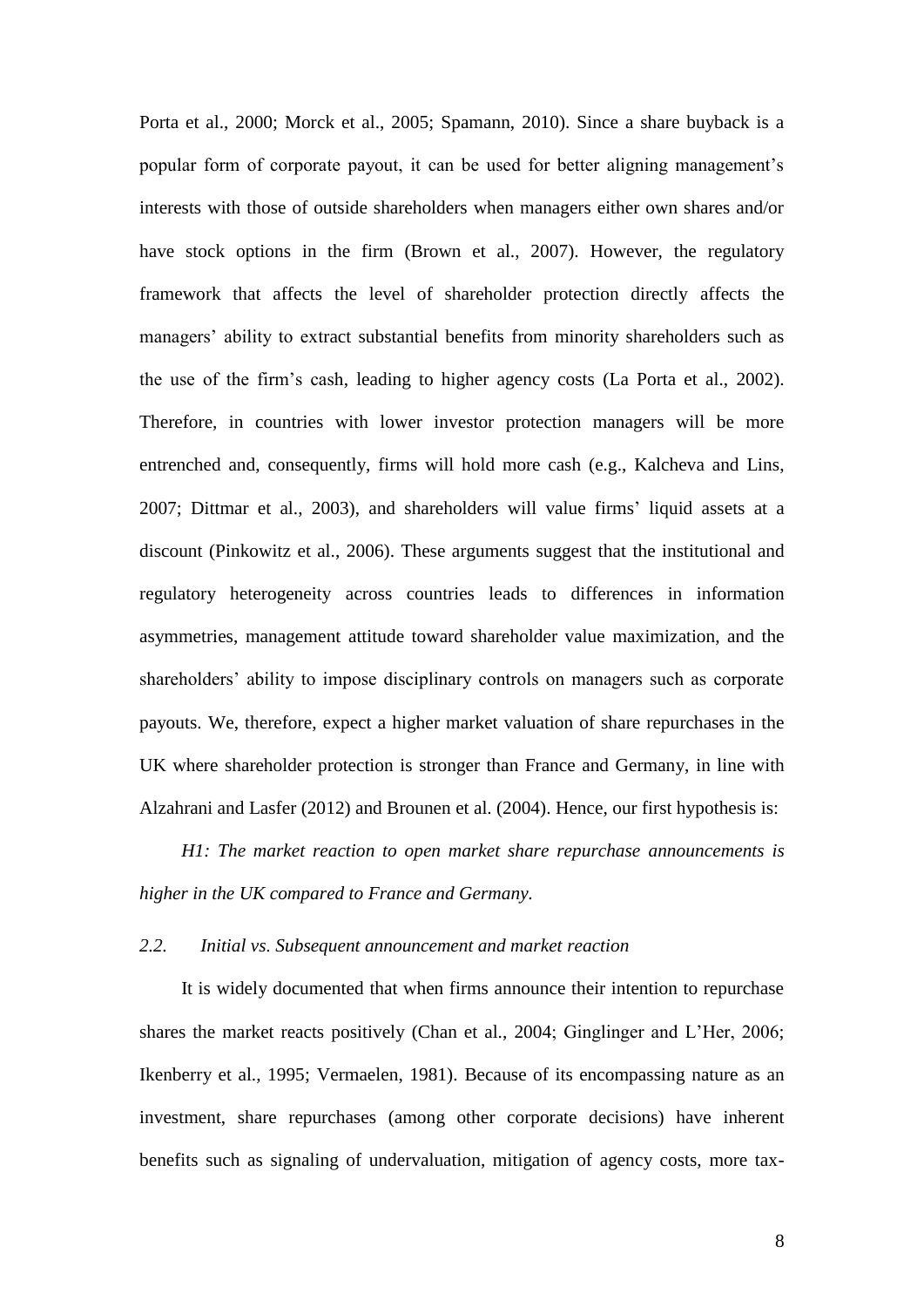efficient payout to shareholders, and debtholder expropriation, resulting in positive excess stock returns on the announcement day and in the post-event period. However, since open market repurchases are not firm commitments, 4 unlike cash dividends or tender offer buybacks,<sup>5</sup> they are costless signals (Huang and Thakor, 2013). On the other hand, Bhattacharya and Dittmar (2003) argue that such announcements attract the market's scrutiny and lead to a positive market reaction, because bad firms will not mimic this action to avoid being discovered. Consistent with these arguments, Bonaimé (2012) finds that firms with high prior completion rates are more credible and their announcements lead to higher excess returns.

We test the signaling hypothesis by focusing on the periodicity of repurchases. von Eije and Megginson (2008) argue that firms that make more frequent announcements can earn a reputation of transparency. Jagannathan and Stephens (2003) find that firms that do not repurchase shares frequently display a significantly higher market reaction during the three days of the share buyback. However, they analyze the deviation of the market reaction to varying frequencies of actual rather than the announcements of intention to repurchase. We focus on the latter and expect a higher market reaction for the initial repurchase announcements, as subsequent

 $4$  Lie (2005) shows that investors cannot predict firms that actually repurchase their shares. Bonaimé (2012) and Stephens and Weisbach (1998) report average three-year buyback completion rates of about 70% of the targeted amount. This is because the signal has already worked as the market's scrutiny is attracted (Bhattacharya and Dittmar, 2003), and the goal of increasing the share price is achieved (McNally, 1999).

<sup>&</sup>lt;sup>5</sup> The market reaction to fixed price share repurchases is higher (e.g. Grullon and Ikenberry, 2000; Louis and White, 2007; Vermaelen, 1981; Peyer and Vermaelen, 2005) because the premium paid on the tendered shares is seen by the market as a costly signal, thus bearing more credibility.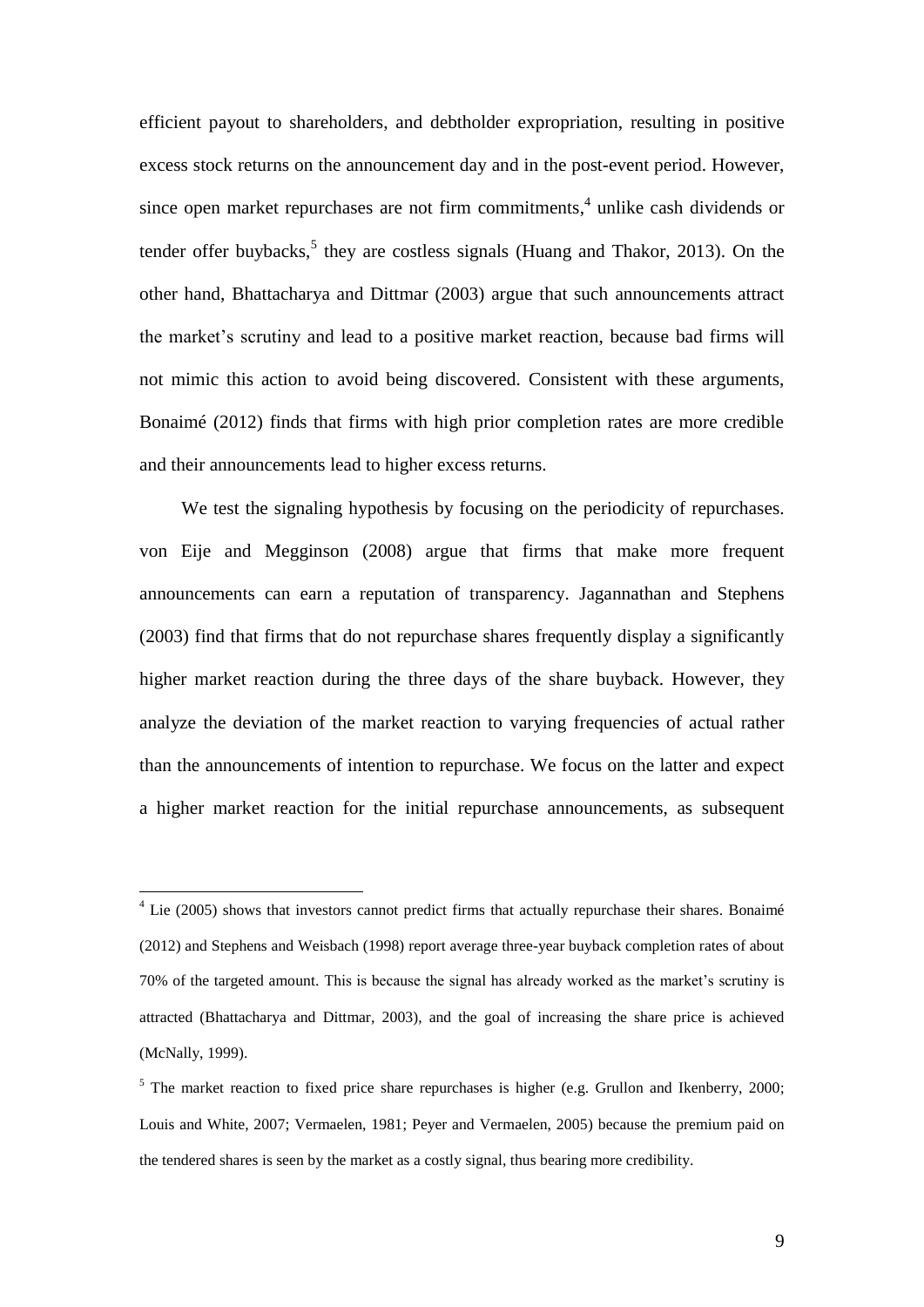announcements are likely to be routine and the market is already more accustomed to their inherent information content. Therefore, our second hypothesis is:

*H2: The initial announcement of intention to repurchase shares will result in greater market reaction than subsequent announcements.*

## *2.3. The impact of the EU market regulation*

 $\overline{a}$ 

Since 2003, share repurchases have become subject to regulations under the provisions of the Market Abuse Directive, which intends to harmonize European securities regulations concerning the manipulation of financial markets.<sup>6</sup> This directive introduced common measures to prevent and detect market abuse and price manipulation, and to ensure a consistent and reliable flow of information to the market. To achieve this goal, this directive specified a set of provisions relating to the execution of share repurchase programs and especially their disclosure requirements, such as the daily volume of open market share repurchase activities and the price paid for the repurchased shares. Open market share repurchases are likely to be affected by this directive, because managers can time their announcements, even though the directive considers that they do not amount to market abuse if they qualify for the, socalled, safe harbor status, and conform to the requirements set out in the implementing measures. The impact of this reform depends on the existing national laws' disparity from the provisions of this directive and on the level of information asymmetry. In line with Siems and De Cesari (2012), we expect the implementation of this directive

10

 $6$  This European Regulation no. 2273/2003 became effective in 1 July 2005 in the UK, with the adoption of the Financial Services and Markets Act 2000 (Market Abuse) Regulations 2005, in 24 November 2004 in France, with the publication of the AMF General Regulation, and in 29 October 2004 in Germany. For details, see Welch et al. (2005), each country's financial regulatory body, and [http://eur-lex.europa.eu/LexUriServ/LexUriServ.do?uri=CELEX:32003R2273:EN:HTML\)](http://eur-lex.europa.eu/LexUriServ/LexUriServ.do?uri=CELEX:32003R2273:EN:HTML).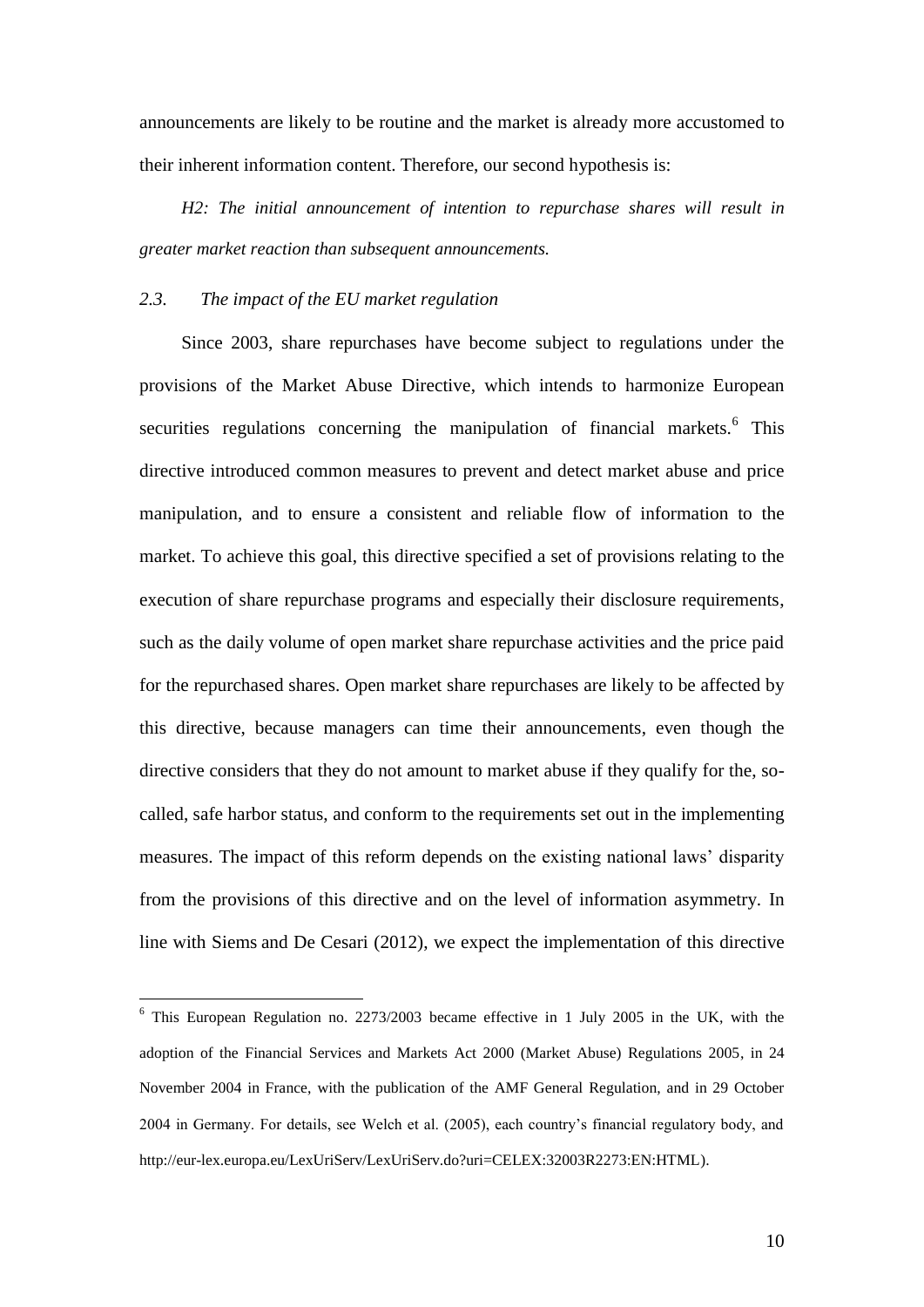to decrease the market reaction to share repurchase announcements, as this reform increased market liquidity and decreased the costs of capital (Christensen et al., 2012). consequently mitigating information asymmetries.<sup>7</sup> This leads to our next hypothesis:

*H3: The market reaction to open market share repurchases is lower following the Market Abuse Directive.*

#### *2.4. Impact of the UK allowance to keep repurchased shares as Treasury stock*

Over our sample period, a number of domestic institutional reforms occurred in our countries. We focus on the 2003 rule which allows UK companies to keep the shares repurchased as Treasury stocks. Before December 2003, companies were not allowed to do so as any repurchased shares are legally cancelled. The 2003 reform gave UK firms greater flexibility to manage their capital, because they are then able to use the repurchased shares as currency in future acquisitions, to reissue them at a later date at relatively low cost, and to increase their stock liquidity and reduce short-term price instability, thereby smoothing the price discovery (De Cesari et al., 2011). We, therefore, expect a reduction in the announcement date market reaction, even though the number of open market share repurchase announcements may have increased in the post-2003 period, because the enhancement in the flexibility of open market repurchases reduced the firms' commitment, as bad firms can easily mimic good firms, hence decreasing the signaling effect of the buyback announcement. Thus, our fourth hypothesis is the following:

<sup>&</sup>lt;sup>7</sup> We could not analyse directly the impact of the October 2004 domestic reform in France when firms are allowed to keep treasury stocks (up to 10% of capital), but they could not resell them in the market, and the end of the AMF certification (see note 6), as this event coincides with the date when the Market Abuse Directive became effective.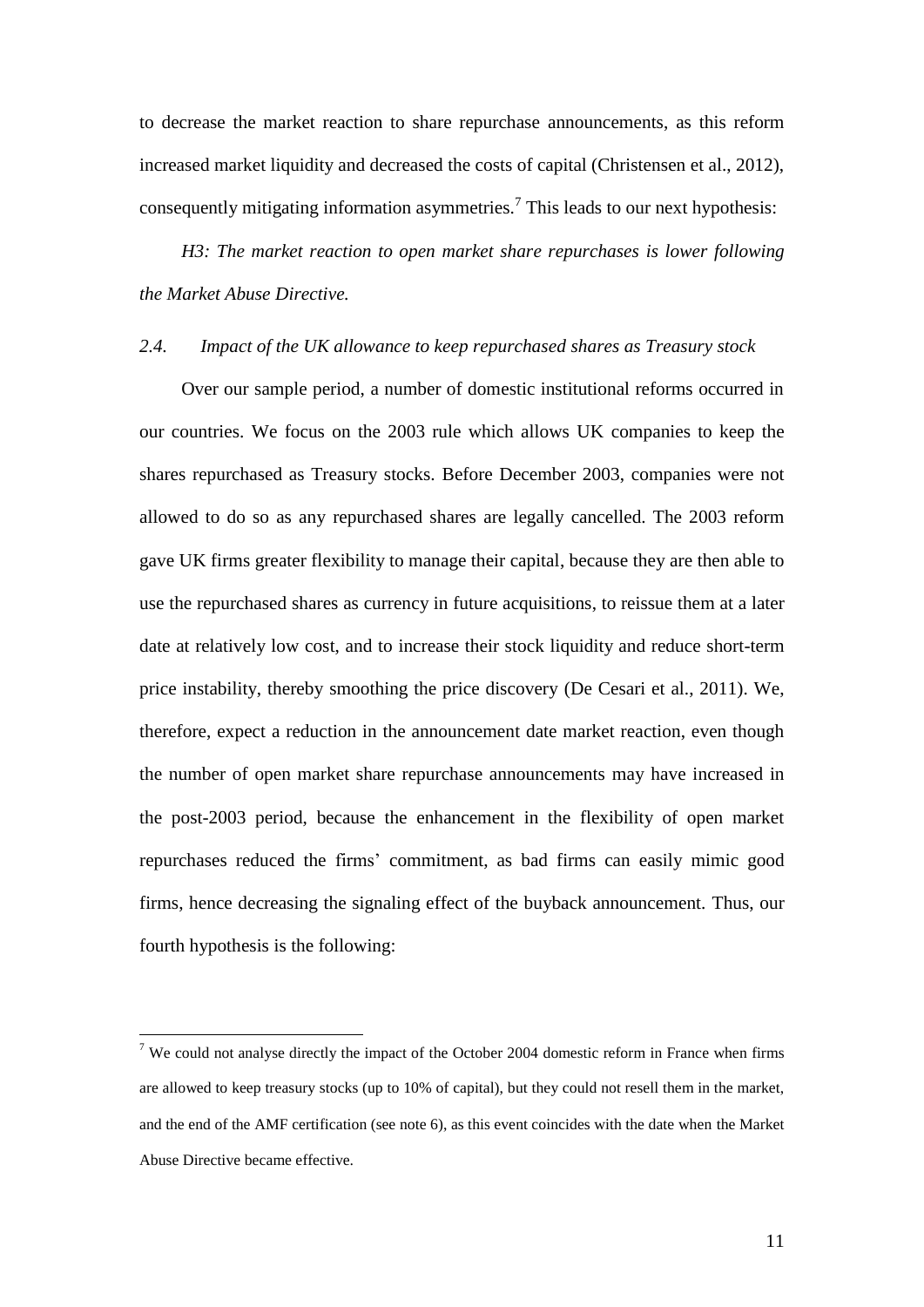*H4: The market reaction to open market share repurchases in the UK will be lower following the ability of firms to kept repurchased shares as Treasury stock.*

## **3. Data and Methodology**

 $\overline{a}$ 

We search *Perfect Analysis* and *Factiva* databases for any news on the intention to repurchase ordinary shares in the open market in France, Germany and the UK. We hand-collect the announcement dates, the proportion and/or the number of shares the firms intend to repurchase.<sup>8</sup> We exclude repurchases of B-shares, preference shares, and American or Global Depositary Receipts (ADRs or GDRs) because they are less likely to be related to our testable hypotheses. Finally, we exclude firms with missing stock price and accounting data on DataStream. Our final sample includes 970 announcements of intention to repurchase shares in 1997 to 2006, split into 513 (53%) in the UK, 263 (27%) in France, and 194 (20%) in Germany.

Figure 1 shows the annual distribution of our sample and the number of crosscountry announcements of intention to repurchase shares. The announcements are volatile, ranging from 13 in 1997 to 145 in 2006. Moreover, with the exception of 2000, the majority of announcements occurred in the UK where they picked in 2005, coinciding with the implementation of the EU directive. In France, there is a steady increase for the two years after share repurchases are made easier for firms to

<sup>&</sup>lt;sup>8</sup> Factiva provides several types of announcements, including (a) an initial statement of intention to obtain the shareholders' general meeting authorization for a share repurchase program, (b) a repurchase resolution passed by shareholders at a general meeting, and (c) the actual share buyback transactions. We focus only on (a). The standardization of the announcements dates increases the comparability of our results, as Hackethal and Zdantchouk (2006) find significant differences in the market reaction to the initial statements of German firms that seek the shareholders' approval for a share repurchase plan of +2.53%, compared to +5.97% for announcements of an imminent share repurchases.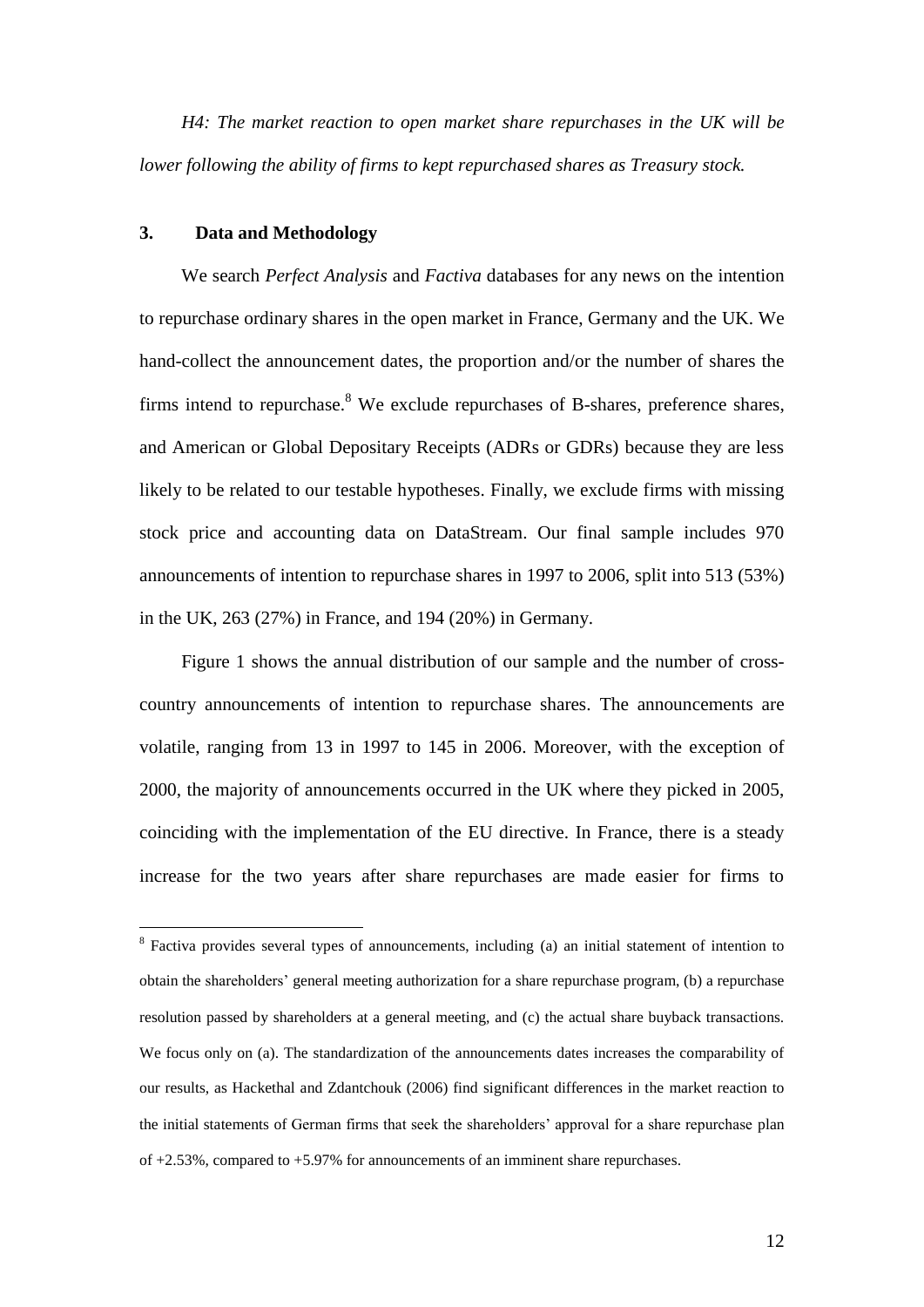undertake; reaching their peak in 2000. In Germany, the frequency is the lowest except in 2001 and 2005.

Table 1 reports the time lapsed from the initial announcement of intention to repurchase shares to the subsequent announcements made by the same firm through the following ten years under study. The table shows that the overwhelming majority of the subsequent announcements (approximately 63%) occurred within the same year the initial announcement took place. The remaining 17% and 7% of announcements occurred one and two years after the initial announcement of intention to repurchase shares, respectively. Overall, a very small sample of subsequent announcements extended more than three years. <sup>9</sup> Following Ikenberry et al. (1995), we apply a cut-off point of three years for classifying a share buyback announcement as a subsequent announcement.

## [Insert Figure 1 and Table 1 here]

We use the standard event study methodology to assess the stock price behavior around the announcement of intention to buy back shares. The market model coefficients  $\hat{\alpha}_i$  $\hat{\alpha}_i$  and  $\hat{\beta}_i$  $\hat{\beta}_i$  are computed from regressing the returns of firm *i* against a representative market index in each country. The market returns are based on the FTSE All Share Index, DAX, and SBF 250 for UK, Germany, and France, respectively. Our estimation period spans from -255 to -21, and the event period is

<sup>&</sup>lt;sup>9</sup> There are 84 announcements that occurred during 1997-1999, that are classified as initial announcements. We check whether these events are correctly classified as initial announcements. We find that only four have a preceding announcement during 1994-1996. The shortest time gap between the preceding announcements and the respective four announcements classified as initial in our sample is approximately 3 years, whereas the longest time gap is slightly more than 4 years. Therefore, the impact of treating these four announcements as initial announcements does not alter our findings.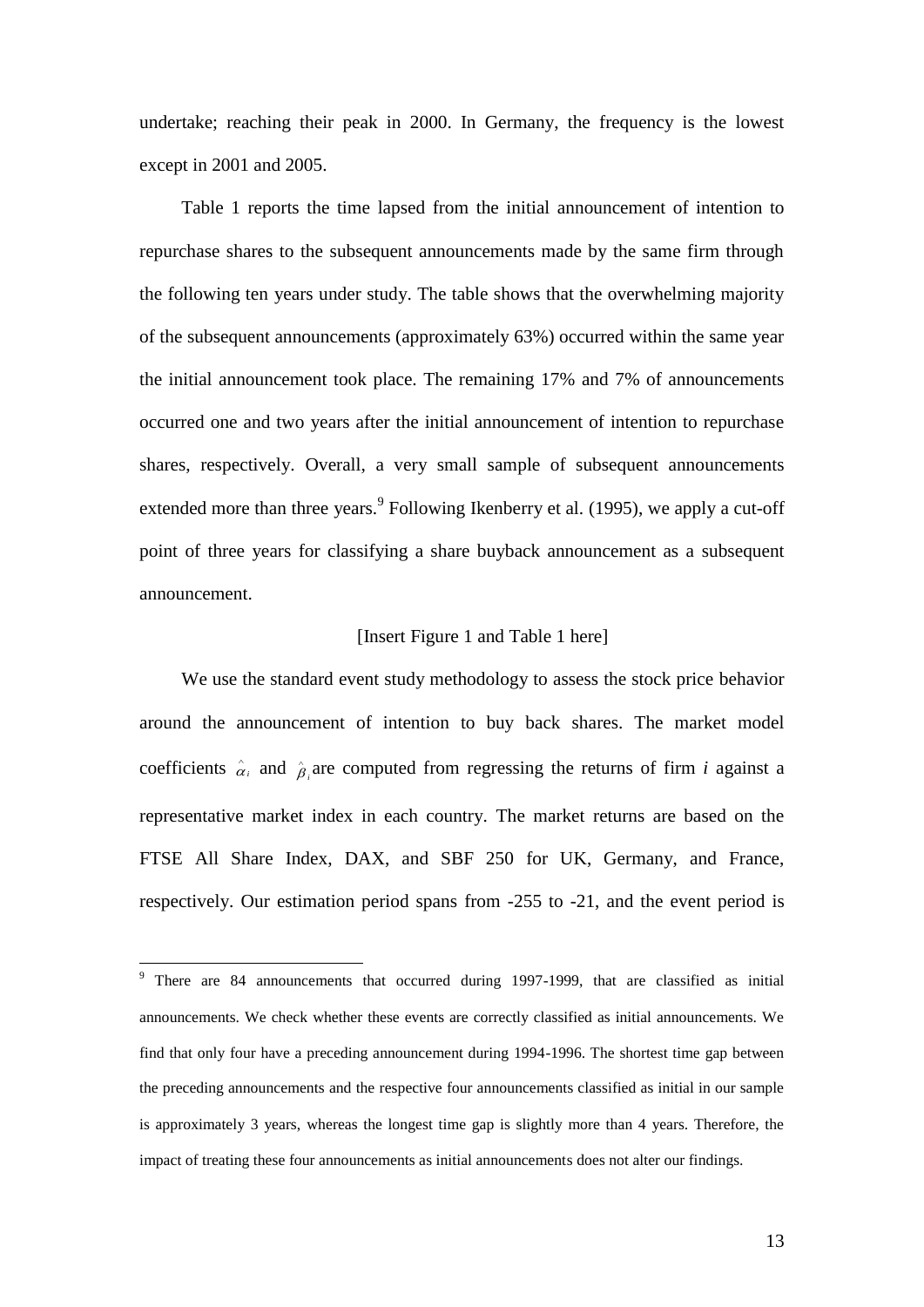from -20 to +20 trading days relative to the repurchase announcement, in line with Ikenberry et al. (1995), Peyer and Vermaelen (2005) and Zhang (2005). Following Ikenberry et al. (1995), we also report results based on  $[-1, +1]$  period to account for event date uncertainty.

#### **4. Empirical Evidence**

#### *4.1. Market reaction to the announcement of repurchases*

Table 2 reports the cumulative abnormal returns (CARs) over various event windows and Figure 2 shows the trend in daily excess returns around the event period. Unlike US evidence (e.g., Ikenberry et al., 1995) where stock prices decrease by 3.07% in the pre-event period, and increase by 3.54% during the event window [-1, +1], we find that the pre-announcement date CARs are not significant, and the event date CARs of  $+1.55\%$  are lower.<sup>10</sup> For the post event period [ $+2$ ,  $+20$ ] the CARs are positive but not significant, while in the US, they tend to be positive and significant. Our results suggest that share repurchases in Europe are not likely to be driven by undervaluation and the market does not under-react to their announcements.

#### *4.2. Impact of institutional and legal settings*

 $\overline{a}$ 

Since our results indicate that repurchases are not necessarily driven by undervaluation, we explore further the impact of other factors. Table 2 reports the distribution of excess returns across our countries to test for differences in institutional settings. The results indicate that the announcements date excess returns

<sup>&</sup>lt;sup>10</sup> The excess returns are 0.93% (Ikenberry et al., 2000) and 0.87% (McNally, 1999) in Canada; 0.55% in France (Ginglinger and L'Her, 2006); 2.53% (Hacketal and Zdantchouk, 2006) and 6.7% (Seifert and Stehle, 2003) in Germany; 1.08% (Rau and Vermaelen, 2002) and 1.24% (Oswald and Young, 2004) in the UK; and 2.57% (Grullon and Michaely, 2002) and 1.81% (Peyer and Vermaelen, 2005) in the US.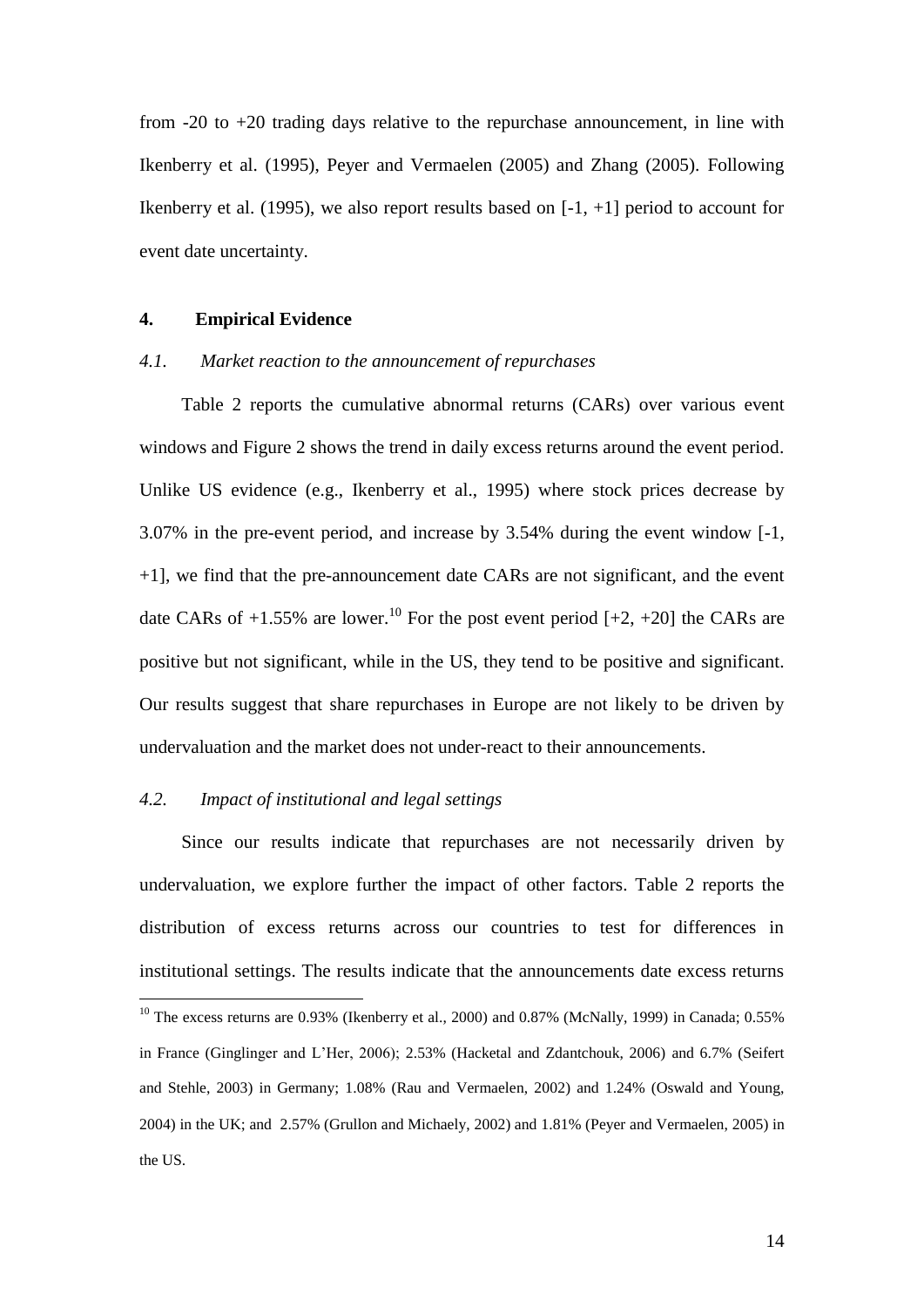are significantly lower in France, but they are similar in Germany and the UK. Interestingly, while in France and Germany the pre- and post-announcement returns are not significant, there is some evidence of positive post-announcement drift, suggesting that the market may be under-reacting to the announcement of repurchases. The differences in market reaction across our countries suggest that our results may be affected by country effects, which we consider in our regressions. However, since UK and Germany generate similar excess returns, while their corporate governance systems are different, the positive market reaction to share repurchases is not likely to reflect the prospects of reducing agency costs.

## *4.3. Reaction to initial vs. subsequent announcements*

We test the hypothesis that the signaling role of share repurchases is stronger on the initial announcement, as subsequent announcements may be expected and become routine *(H2)*. Table 2 reports the CARs for each sub-group. Figure 2 portrays the daily CARs for the pooled sample across the three countries, while Figures 3A and 3B illustrate the country specific CARs. The results indicate significant differences across the two announcements. In particular, while the initial announcement results in excess returns of 2.01%, subsequent announcements generate significantly lower returns of only 0.98%. Overall, our results indicate that the initial announcements contain more information, but, since the returns on subsequent announcement dates are also significant, our results imply that they are not fully expected by the market.

We assess further this effect across our countries. The remaining columns in Table 2 indicate that the announcement date excess returns in France are relatively similar, and the rather smaller event-day positive performance is short lived, as the post-event returns are negative, although not significant. In contrast, in Germany and UK, the initial announcements carry significantly higher market impact, and the

15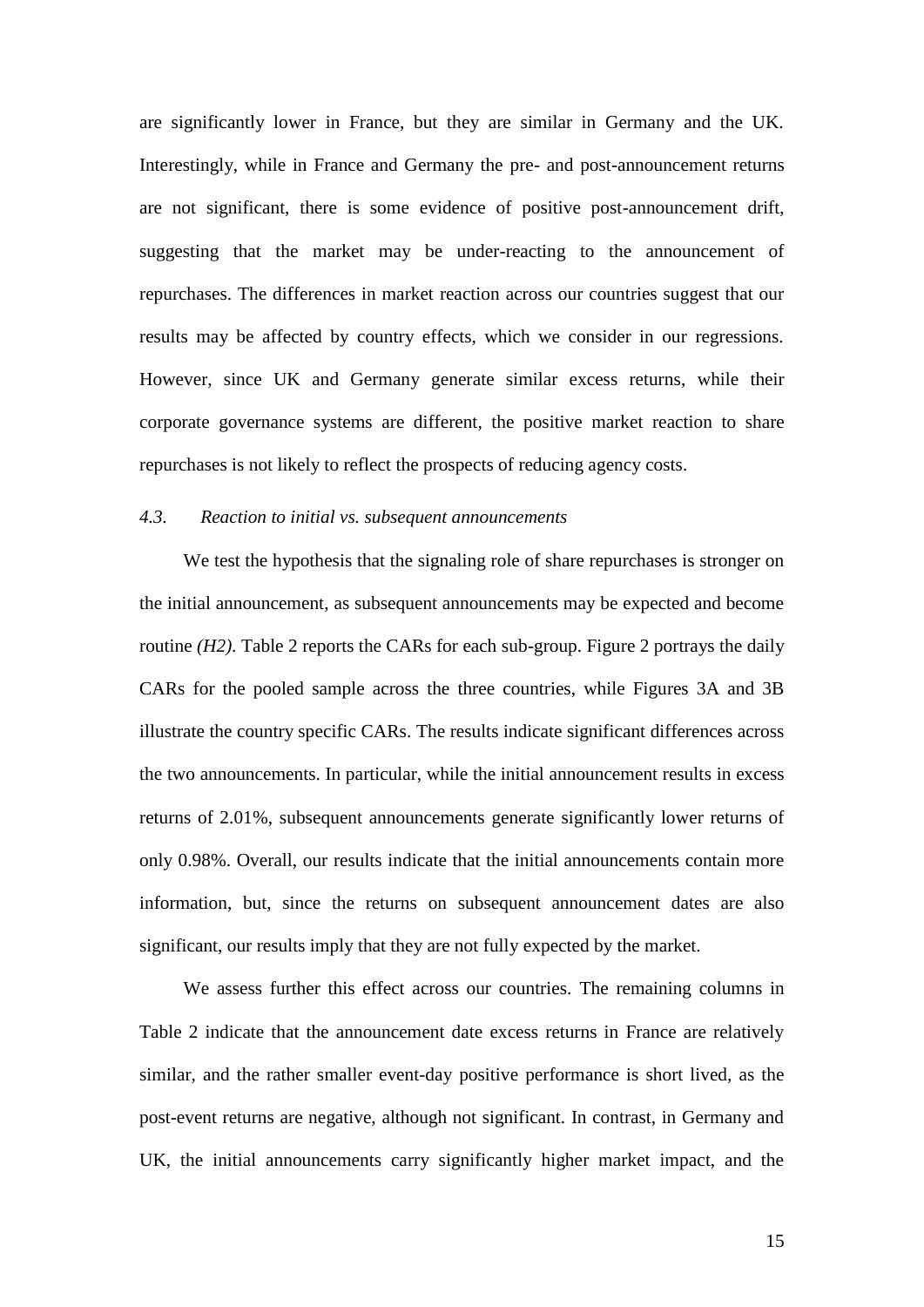subsequent announcements are not significant. In the UK, while the market reaction is positive and significant for both the initial and subsequent announcements, they carry on being significant only for the initial repurchases.

[Insert Table 2 and Figures 2, 3A and 3B here]

## *4.4. The effects of regulatory changes*

In this section we assess the impact of the 2003 Market Abuse Directive and the UK treatment of repurchases as treasury shares in 2003. Table 3 reports the impact of these reforms on the market valuation of share repurchases. We report these effects separately for each country as the exact enactment of the EU directive is not standardized across our countries.

In France this reform did not have any major impact. In contrast, in Germany, the EU Directive reduced significantly the announcement dates excess returns from 2.97% to 1.04%. Moreover, prior to its adoption, the pre-announcement returns are negative and significant. However, since the post-announcement returns are not statistically significant both before and after its implementation, we conclude that it is only before the enactment of this directive that firms are more likely to repurchase shares because of short term undervaluation.

In the UK, we start first by analyzing the impact of the regulation on the accounting treatment of repurchased shares. The results show that the announcement date excess returns decreased significantly from 2.95% before the regulation that made repurchased shares to be cancelled to 0.72% when they can be treated as treasury stocks. Panel B shows that this drop is highly significant relative to the remaining periods, in line with our predictions in hypothesis *H4*. The results suggest that, by enabling firms to keep repurchased shares as treasury shares, which could be floated again in the market, thereby smoothing the price discovery (De Cesari et al.,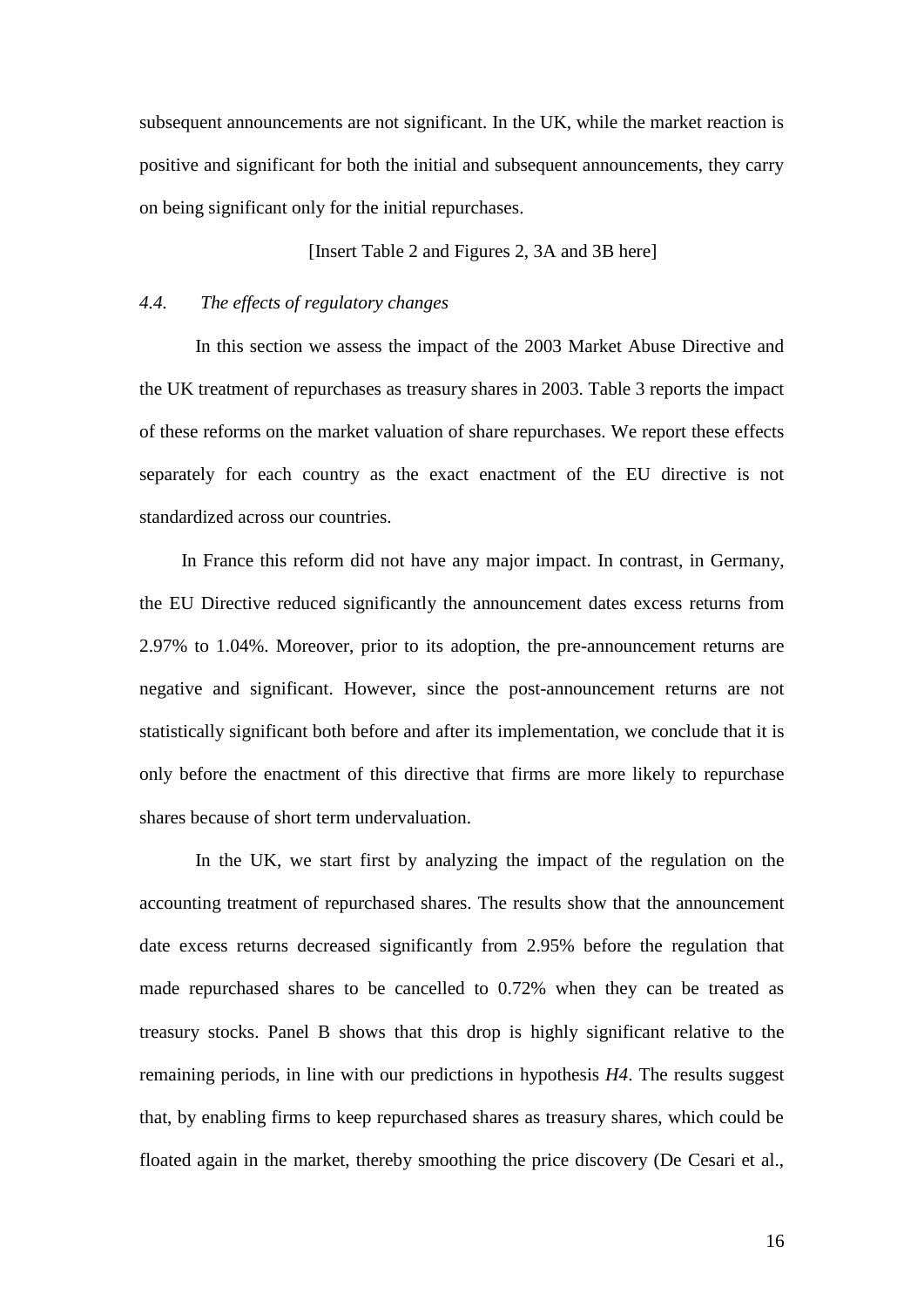2011), the signaling role of share repurchases became weaker. This is because before this regulation firms were required to cancel the repurchased shares, thus, leaving smaller room for potential market interference, and low quality firms would be less likely to mimic good firms.

Following the implementation of the EU Directive, the excess returns decreased further to 0.41%. Even though the event day reaction is significantly different from the first sub-period when repurchased shares are cancelled, it is not significantly different from the market reaction during the second sub-period when they can be kept as treasury stocks. The results provide only partial support for hypothesis *H3*. Moreover, while in the pre-announcement dates none of the excess returns are significant, in the post-event period they are positive and significant when shares repurchased are cancelled and when the directive is implemented. However, since Panel B shows that the announcement date excess returns are not statistically different across these two periods, we conclude that the implementation of this reform does not have a significant effect on the market reaction to repurchases in the UK, in line with France, above. This is probably because most of the directive's new requirements, including the disclosure of the objective of the program, the maximum number of shares to be acquired, and the duration of the period for which authorization for the program has been given, are similar to the national regulation, and, thus, they were already undertaken by firms in these countries.

### [Insert Table 3 here]

#### *4.4. The drivers of the announcement-date market reaction*

Our univariate results could be affected by firm and other country fundamentals, and by time effects, as Amihud and Li (2006) find that the overall effect of dividend increase announcements on prices has declined over time, particularly since the tax

17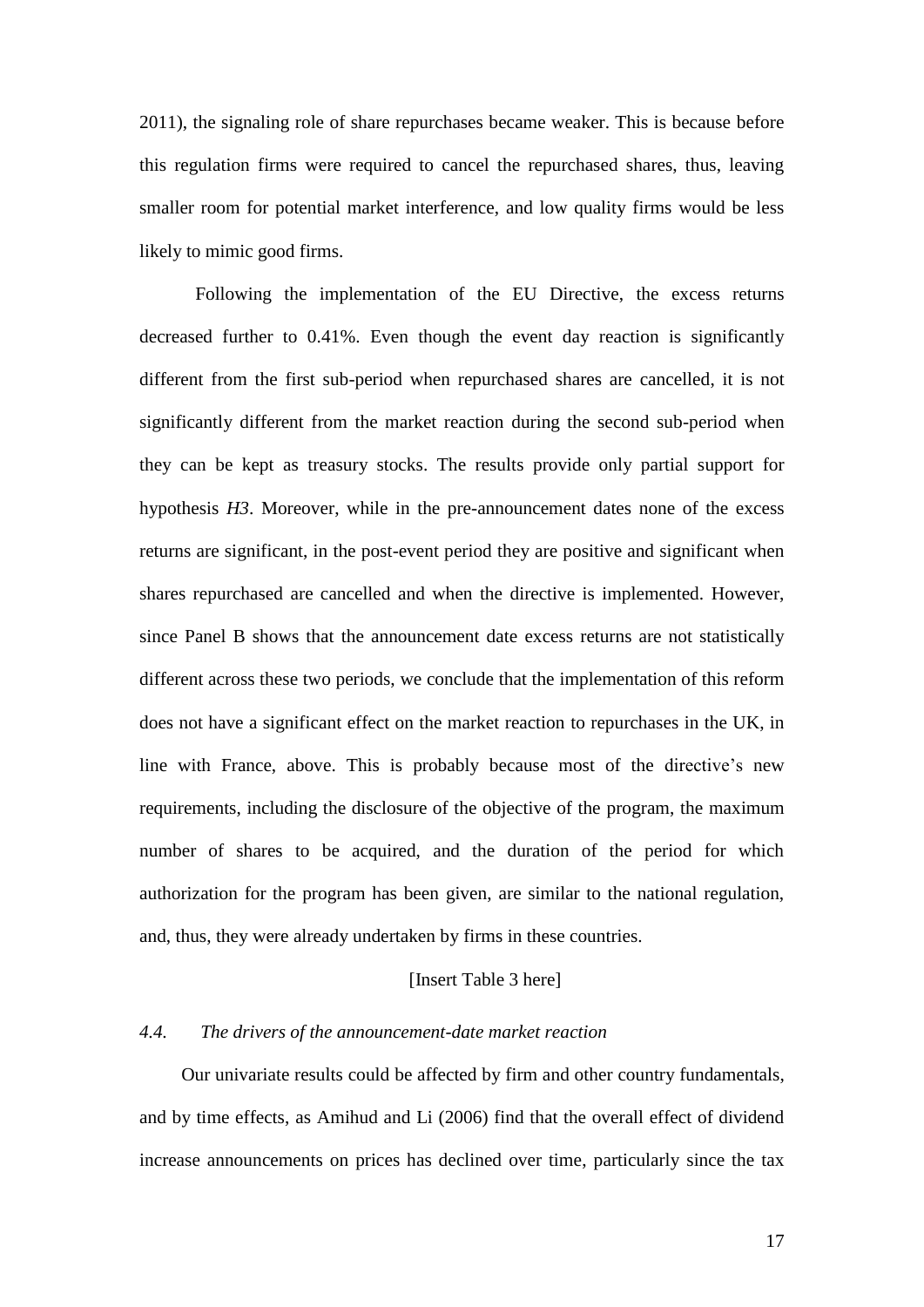and regulatory changes are relatively more recent. We account for these effects by running the following pooled regressions:

*Ownership Concentration*<sub>*i*,t-1</sub> +  $\beta_{12}$ Cash<sub>*i*,t-1</sub> +  $\beta_{13}$ Dividend<sub>i,t-1</sub> +  $\beta_j$ Secondary Market</sub> +  $\varepsilon_{i,j}$  $i + \beta_6 Tax\ Differential_{i,t} + \beta_7 Leverage_{i,t-1} + \beta_8 MB_{i,t-1} + \beta_9 Return_{i,t-1} + \beta_{10} Size_{i,t-1}$  $CAR_{i,t} = \alpha + \beta_1 Rule \ of \ Law_{i,t} + \beta_2$  Re gulatory Quality<sub>i,t</sub> +  $\beta_3 Initial_{i,t} + \beta_4 EU$  Directive +  $\beta_5 T$ reasury<sub>i,t</sub><br>+  $\beta_6 Tax$  Differntial<sub>i,t</sub> +  $\beta_7 Leverage_{i,t-1} + \beta_8 MB_{i,t-1} + \beta_9$  Returns<sub>i,t-1</sub> +  $\beta_{10} Size_{i,t-1}$ 1 1 , <sup>1</sup> 1 2 , <sup>1</sup> 1 3 , <sup>1</sup> ,  $\alpha_{i,t} = \alpha + \beta_1$ Rule of Law<sub>i,t</sub> +  $\beta_2$  Re gulatory Quality<sub>i,t</sub> +  $\beta_3$ Initial<sub>i,t</sub> +  $\beta_4$ EU Directive +  $\beta_5$ Treasury<sub>i</sub> +  $\beta_{11}$ Ownership Concentration<sub>i,t-1</sub> +  $\beta_{12}$ Cash<sub>i,t-1</sub> +  $\beta_{13}$ Dividend<sub>i,t-1</sub> +  $\beta_j$ Secondary Market +  $\varepsilon$ (1)

where *i* represents the firm, *t* represents time measured by the calendar year end, and CAR is the cumulative abnormal return for the three respective days surrounding the announcement day. We include dummies to control for industry effects. The summary statistics are reported Appendix  $1<sup>11</sup>$ 

Our first hypothesis stipulates that the market reaction will be higher in countries with high governance systems. Following Pinkowitz et al. (2006), we control for country effects using two indices developed from the *International Country Risk Guide* (ICRG): *Rule of Law* and *Regulatory Quality* which account for investor protection and the rule of law. We find similar results when we use country dummy variables. We test the predictions of our second hypothesis that the initial announcement causes a greater market reaction than the subsequent announcements by including *Initial,* a binary variable equal to one for initial announcement and zero otherwise. We control for the impact of the EU Market Abuse Directive, as discussed in our third hypothesis with the variable *EU Directive*, which is equal to one when an share buyback announcement occurred after the EU directive became effective in each country and zero otherwise. Finally, we employ *Treasury*, a binary variable equal to one if the announcements in the UK are made in the post-December 2003 period, to test our fourth hypothesis.

<sup>&</sup>lt;sup>11</sup> We also replicate our estimations by running country-level regressions. The results, not reported for space considerations, remain qualitatively the same.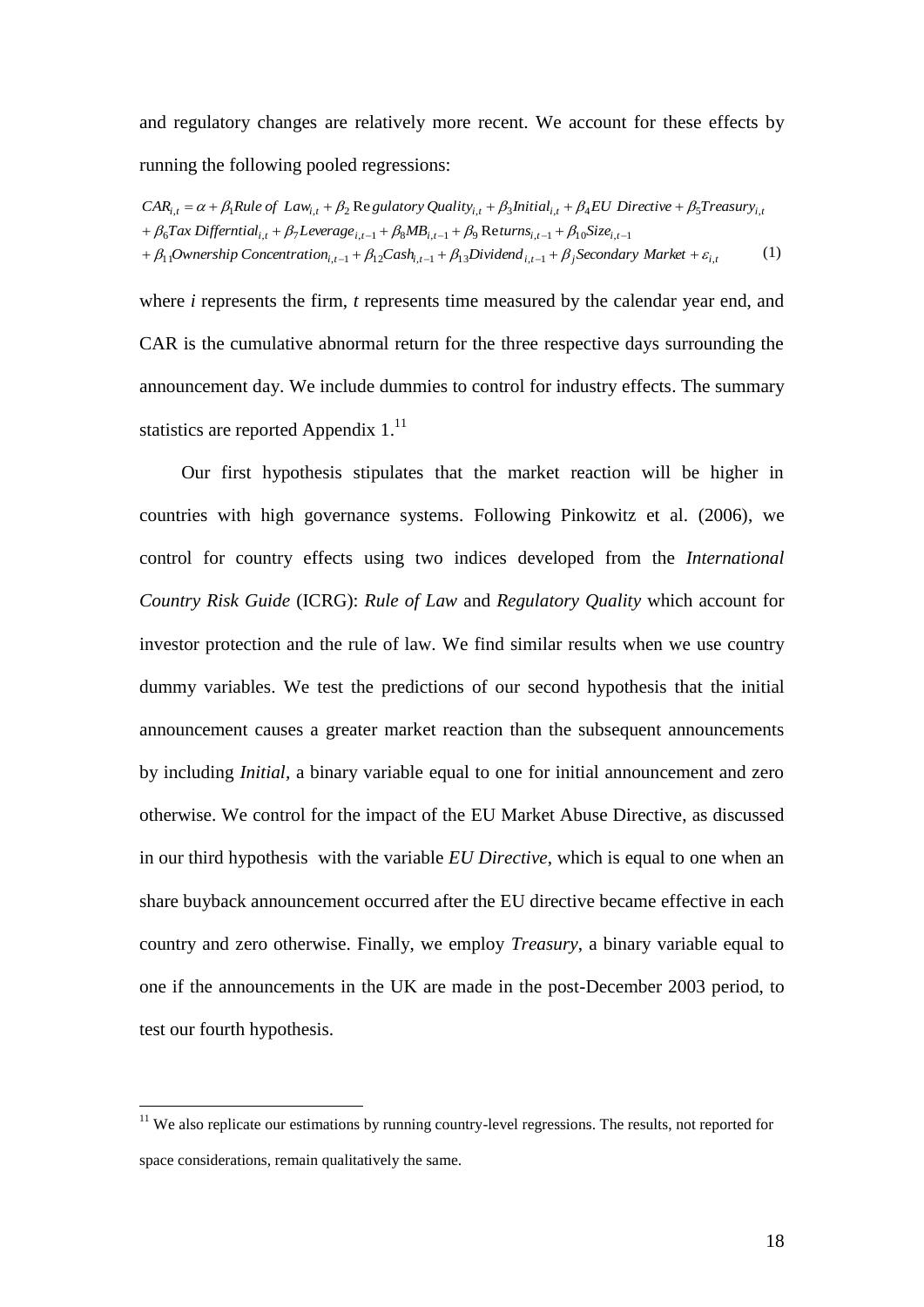We use a number of control variables identified in previous studies to have an impact on the market valuation of share repurchases. All the accounting based variables are lagged one year. We follow Dittmar (2000) and Grullon and Michaely (2002) and define *leverage* as the ratio of total debt to total assets at the end of the calendar year prior to the announcement date. We find similar results when we use the median net debt to total assets ratio of each respective industry of the repurchasing firm, at the end of the calendar year prior to the announcement, and net debt to total assets ratio, as in Dittmar (2000). We expect leverage to be positively related to the announcement date excess returns. We use a number of variables to capture the undervaluation hypothesis which predicts that firms repurchase their shares when their current share price is, according to the managers who are expected to be better informed than the market, lower than its true value (e.g. Ikenberry et al., 1995; Jagannathan and Stephens, 2003; Dittmar, 2000). The first is the *Pre 20-days return*, defined as the daily cumulative market adjusted return for the period of 22 to 2 days prior to the announcement date, as a proxy for the short term undervaluation. To capture the longer period undervaluation and momentum effect, we use the daily cumulative market adjusted return for the period of 255 to 2 days prior to the announcement date, *Pre 1-year return*, and *MB*, the market to book ratio, as Ikenberry et al. (1995) report that firms with low MB earn abnormal returns in the subsequent periods, in line with the undervaluation hypothesis. This hypothesis also suggests that repurchasing firms have a high degree of information asymmetry, which is likely to be prevalent in small firms, since they have less coverage by analysts and the media (Vermaelen, 1981). As in Dittmar (2000), Grullon and Michaely (2002), and Renneboog and Trojanowski (2011), we use *Size*, the natural logarithm of a firm's market capitalization, to proxy for this effect. We find similar results when we use the book value of total assets as a size proxy.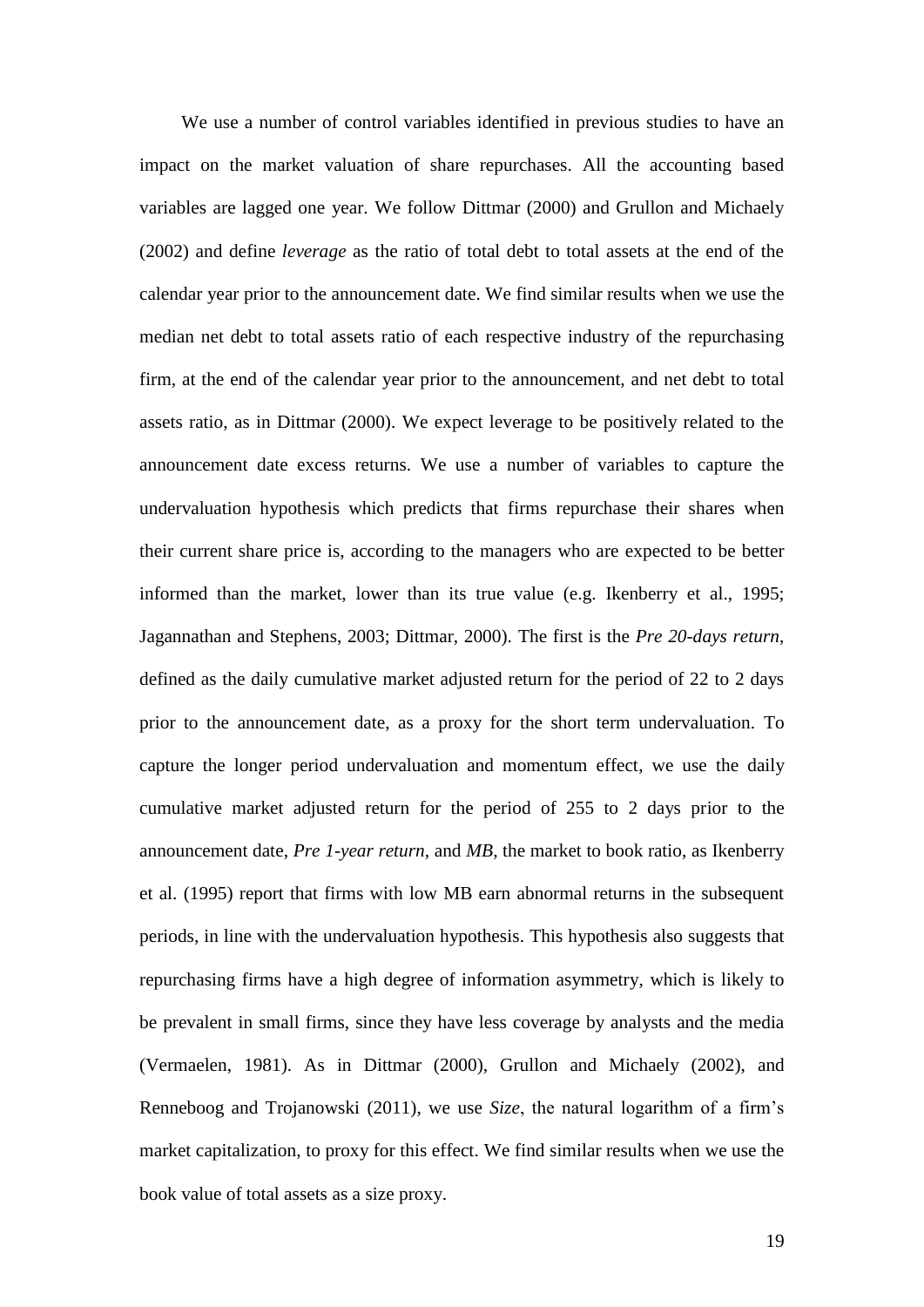Oded (2011) assesses the differences of open market share repurchases and tender offers from a shareholder ownership perspective, predicting that a higher ownership concentration will lead to a higher likelihood of an open market share repurchase, since only large shareholders can bear the associated information costs in tender offers. In contrast, the higher the ownership concentration the higher the level of adverse selection, and, hence, the higher the premium involved in share buyback. Moreover, higher ownership concentration leads to information asymmetry that is higher (lower) for smaller (large) shareholders. We follow Mitchell and Dharmawan (2007) and employ *Ownership concentration*, the ratio of closely held shares<sup>12</sup> over the number of shares outstanding, to control for this effect.

The excess cash flow hypothesis stipulates that firms repurchase their stock to distribute their excess capital and to mitigate the potential agency conflicts (Jensen, 1986). Grullon and Michaely (2004) find that repurchasing firms decrease their capital expenditures and research and development expenses, while Oswald and Young (2008) find that non-repurchasing firms are more likely to overinvest. Similarly, Dittmar (2000) and Mitchell and Dharmawan (2007) find that firms with excess cash and fewer investment opportunities are more likely to repurchase their shares. We include *Cash*, defined as the firm's net income before taxes plus depreciation and changes in deferred taxes and other deferred charges over total assets, at the end of the year prior to the share repurchase announcement.

<sup>12</sup> The variable *closely held shares* is taken from Worldscope database, and represents shares held by insiders, officers, directors and their immediate families, in trust and by any other corporation (except shares held in a fiduciary capacity by banks or other financial institutions), pension/benefit plans, and individuals who hold 5% (3% in UK) or more of the outstanding shares. It excludes shares under option exercisable within sixty days, shares held in a fiduciary capacity, those held by insurance companies, and preferred stock or debentures that are convertible into common shares.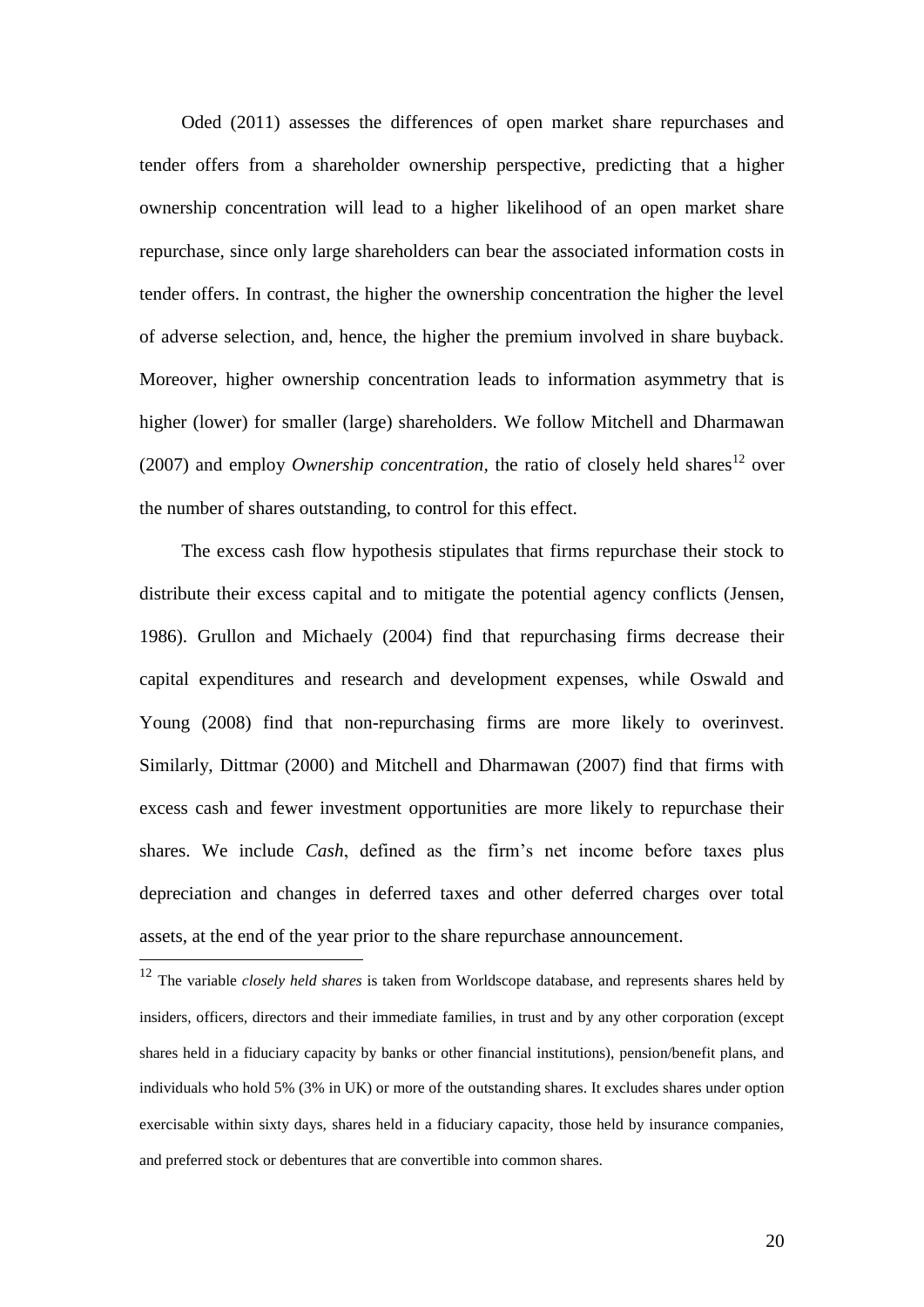The tax differential between dividend and capital gains can make share repurchases more valuable to shareholders than cash dividends when capital gains tax rate is lower than the personal income tax rate (e.g., Grullon and Michaely, 2002). However, the empirical evidence provided to date on the tax impact is mixed. While Bagwell and Shoven (1989), Julio and Ikenberry (2004) and Dittmar (2000) for US and Oswald and Young (2008) for UK find no evidence that tax regulations affect significantly payout policies, Chetty and Saez (2005) find a strong impact of the 2003 dividend tax reform in the US, and Brown et al. (2007) show that this tax reform affected the payout choice, enhancing the substitutability between cash dividends and buybacks. Alzahrani and Lasfer (2012) find that corporate payouts are affected by tax, corporate and institutional factors. Grullon and Michaely (2002), Keswani et al. (2007), Lie and Lie (1999) and Rau and Vermaelen (2002) show that when more favorable measures are taken towards share repurchases, then both share repurchasing announcements and activity increase. Lie and Lie (1999) report that managers are more sensitive to the shareholders' tax threshold when a large fraction of shares is owned by institutional investors, because they can be more capable and willing to inform managers about the tax implications of different cash disbursements. We follow Alzahrani and Lasfer (2012) and include *Tax Differential*, the ratio of effective income tax relative to the effective tax on share buybacks, to test for the effect of tax.

Grullon and Michaely (2002) argue that, in addition to the tax advantage, share buybacks substitute cash dividends due to the flexibility on the timing and execution. Jiang et al. (2013) find that managers consider both dividends and share buybacks when making a payout, suggesting that these two cash disbursements are substitutes. Skinner (2008) finds that younger firms that have not paid cash dividends are more likely to repurchase their shares instead of committing to pay cash dividends, and that the overall significance of dividend payers is diminishing over time, suggesting that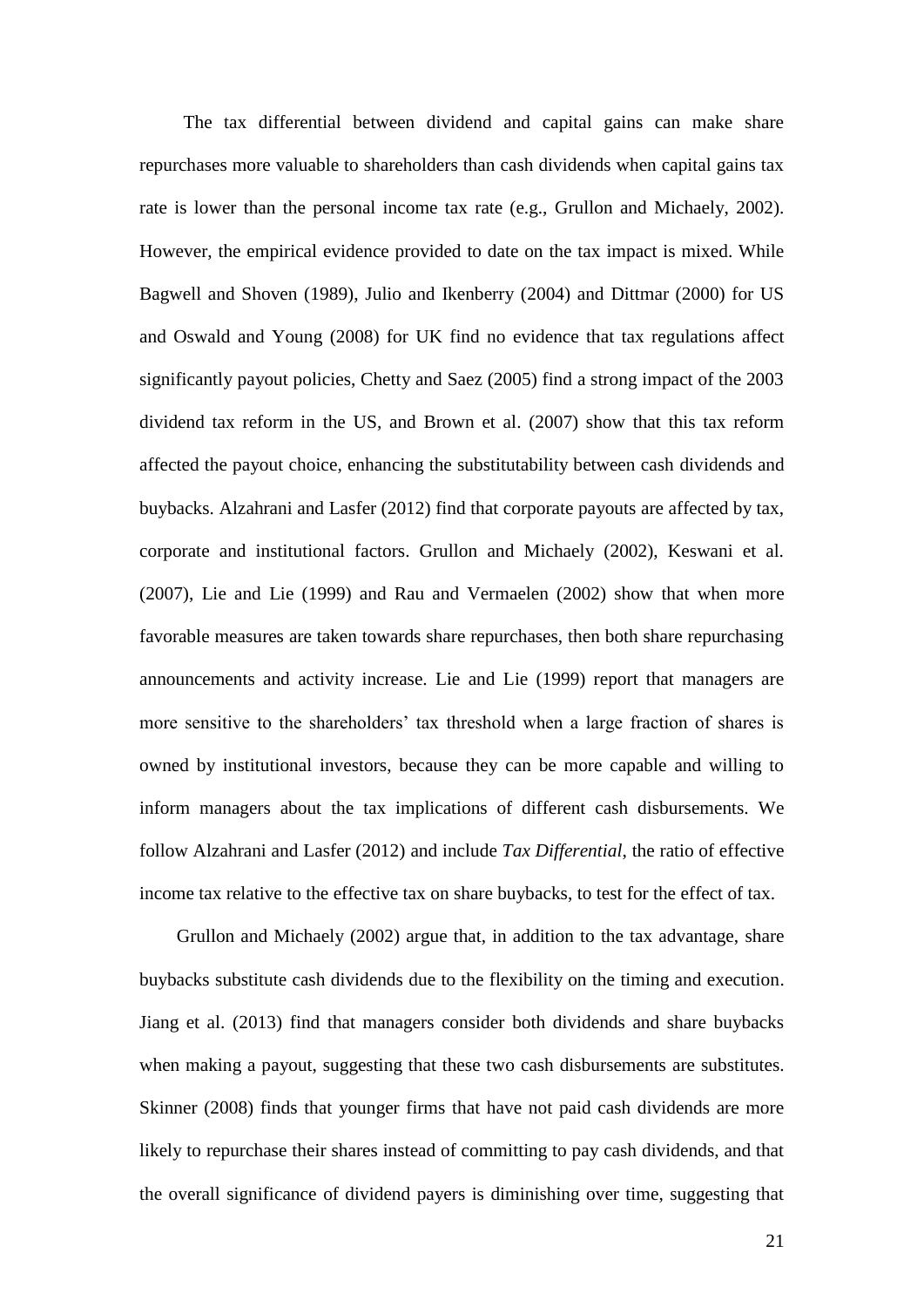share repurchases become the dominant form of payouts. However, Jagannathan et al. (2000), Dittmar (2000) in the US, and Mitchell and Dharmawan (2007) in Australia find that share repurchases supplement cash dividends. In their extensive review on payout policies, Farre-Mensa et al. (2014) conclude that changes in compensation practices and management incentives are better able to explain the significant substitution of cash dividends by repurchases which became the prime vehicle for corporate payouts over the last 30 years, than the traditional motives, such as taxes, agency costs and signalling. We use *Dividend*, the ratio of cash dividends to earnings, to account for these effects.<sup>13</sup>

Finally, we control for firms listed in secondary markets and include the dummy variables AIM and Neuer Markt, which take the value of one for firms listed in the UK and German secondary markets, respectively and zero otherwise.

Panel A of Table 4, reports the results from the pooled regressions. We do not find strong evidence of the impact of the investor protection indices on the market reaction to the announcement of share repurchases, in line with our univariate results, suggesting that share repurchases are less likely to be driven by agency conflicts. These results do not provide support to our Hypothesis *H1*. In contrast, there is some evidence that the initial announcement carries higher information content, and, in effect, causing a stronger market reaction, which is consistent with our hypothesis *H2*. Similarly, the dummy for the change in the accounting treatment of repurchases in the UK, *Treasury*, is mainly negative and significant, suggesting that the signaling role of repurchases is reduced when UK companies are allowed to keep shares repurchased

 $13$  We also follow Oswald and Young (2008) and use a dummy variable equal to one if a firm has paid cash dividends in the year prior to the repurchasing announcement and zero otherwise, and we use the ratio of total cash dividends divided by total assets and dividend yield. The results remain the same.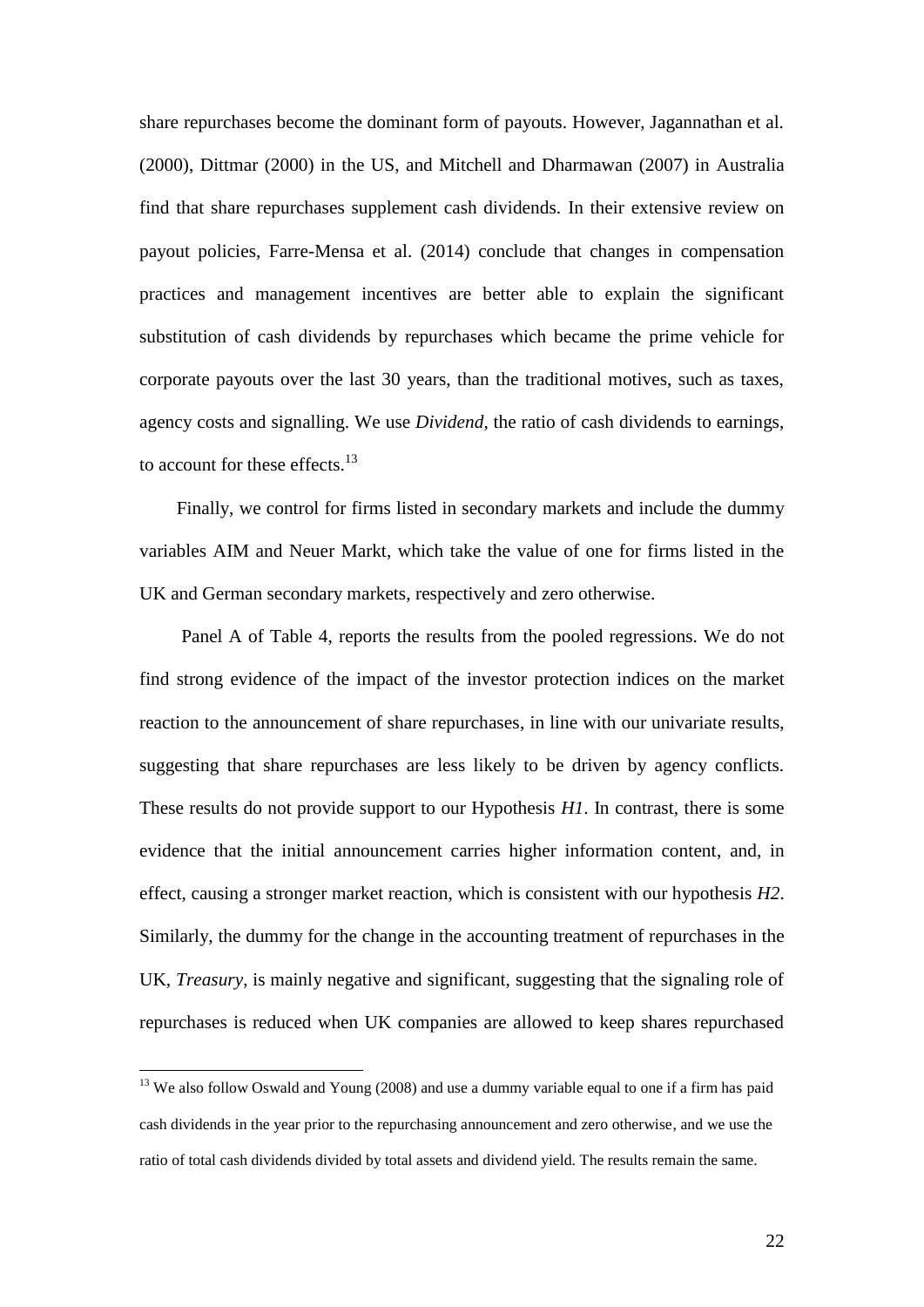as treasury stocks. These results provide support for hypothesis *H4*, and reflect also the market's concern over potential market interference by the firm with their increased flexibility of floating again the repurchased shares.

The EU Directive is not significant, suggesting that the impact of the implementation of this reform and the amendments of the disclosure's obligations pertaining to share repurchases from this directive, have not affected the market valuation of share repurchases. These results do not provide support to our hypothesis *H3*. In unreported results, we find no impact of the EU Directive on the market reaction in any specific country in our sample. This is probably because most of these new requirements, including the disclosure of the full details of the program, the maximum number of shares to be acquired, and the duration of the period for which authorization for the program has been given for firms to benefit from the safe harbor provided by the buyback regulation, are already part of the national legislations. These results are consistent with our previous findings from the univariate analysis.

In terms of control variables, Table 4 indicates that leverage does not have a strong impact, suggesting that share repurchases are not likely to be undertaken to increase leverage and gain from the tax shields. Firm size is inversely related to the market's reaction to share repurchases, in line with Ikenberry et al. (1995) and Grullon and Michaely (2002). This is due to higher information asymmetries experienced by smaller firms which draw the market's scrutiny with their intention to repurchase shares, as argued by Bhattacharya and Dittmar (2003), consequently leading to a higher market reaction. The impact of signaling undervaluation is mixed as, while the coefficient of the *Pre-One-Year Returns* is negative and significant, MB is not significant, and the *Pre-20-Days Returns* are positive, in contrast to the prediction of this hypothesis (Ikenberry et al., 1995; Stephens and Weisbach, 1998).

23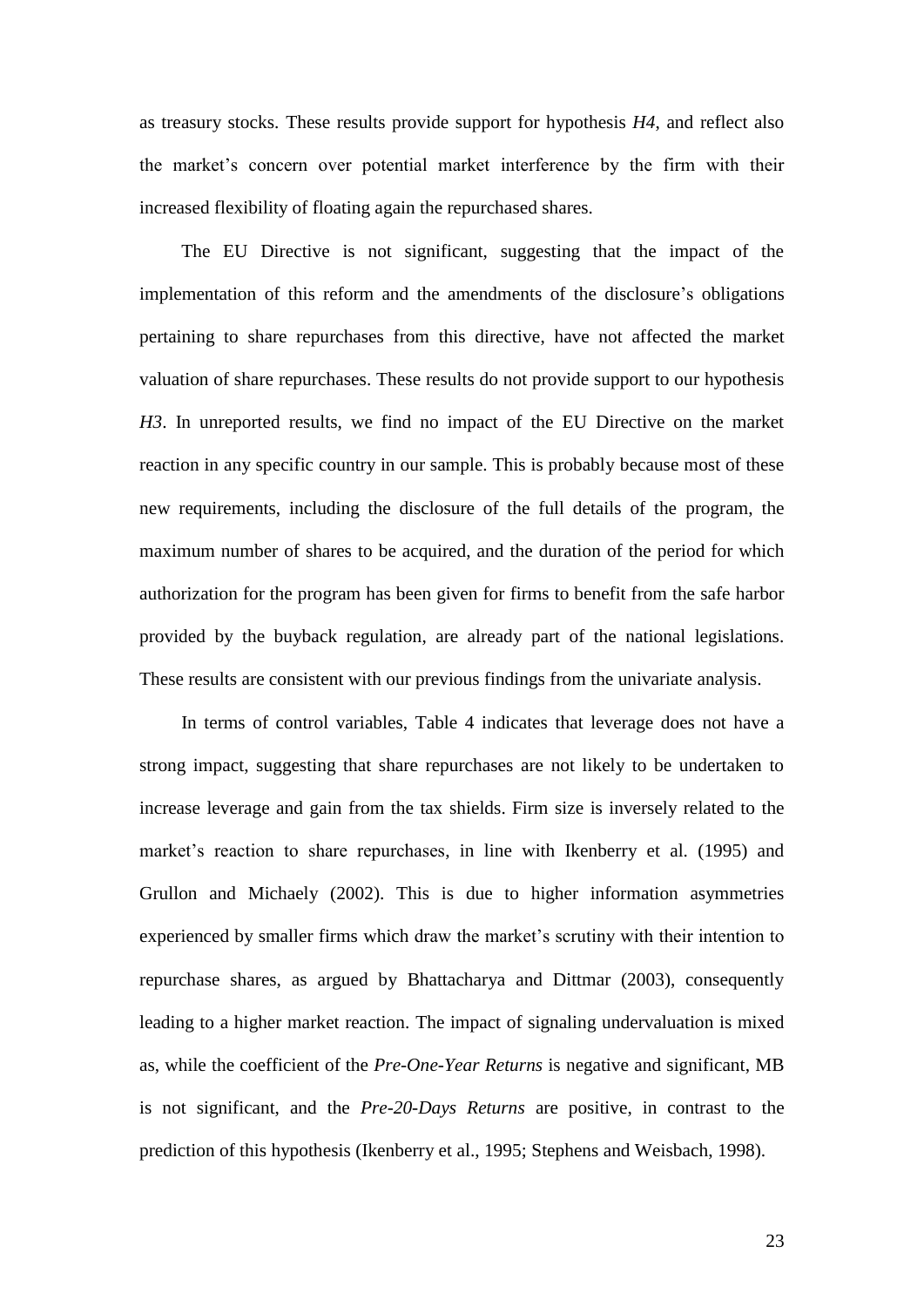Ownership concentration is not statistically significant while cash holding is negative, suggesting that the market prefers the free cash flow to be retained rather than returned to the shareholders in the form of share repurchases. These results complement the findings based on the *Rule of Law* and *Regulatory Quality*, and suggest that, in contrast to the predictions of our hypothesis *H1*, the market does not strongly view repurchases as a way of mitigating the agency conflicts.

The results show no evidence of dividends having an impact on the market reaction to share buybacks, suggesting that share buybacks and cash dividends are independent, in contrast to Jagannathan et al. (2000) who show that they are complimentary. The tax differential variable has a mixed impact on the market reaction, suggesting the market does not value fully the tax saved by shareholders when firms buyback their shares instead of paying dividends. Finally, the positive impact of Neuer Markt is consistent with Bessler et al. (2009) who find a market reaction of 5.88% for Neuer Markt firms and 1.65% for DAX/MDAX firms, suggesting that small and high-growth firms are more likely to experience a higher market reaction, in line with the information asymmetry hypothesis. However, this does not apply to firms listed in AIM.

## [Insert Table 4 here]

## *4.5. Robustness checks*

We use a number of additional tests to assess the robustness of our results. First, we check that the results are not driven by a potential selection bias of which announcement is classified as initial or subsequent by running our regressions only for the sub-sample of initial announcements. The results reported in Panel B of Table 4, remain qualitatively the same. The only major exception is the significance of *Rule of Law*, which is positive and significant, and *Treasury* became less significant.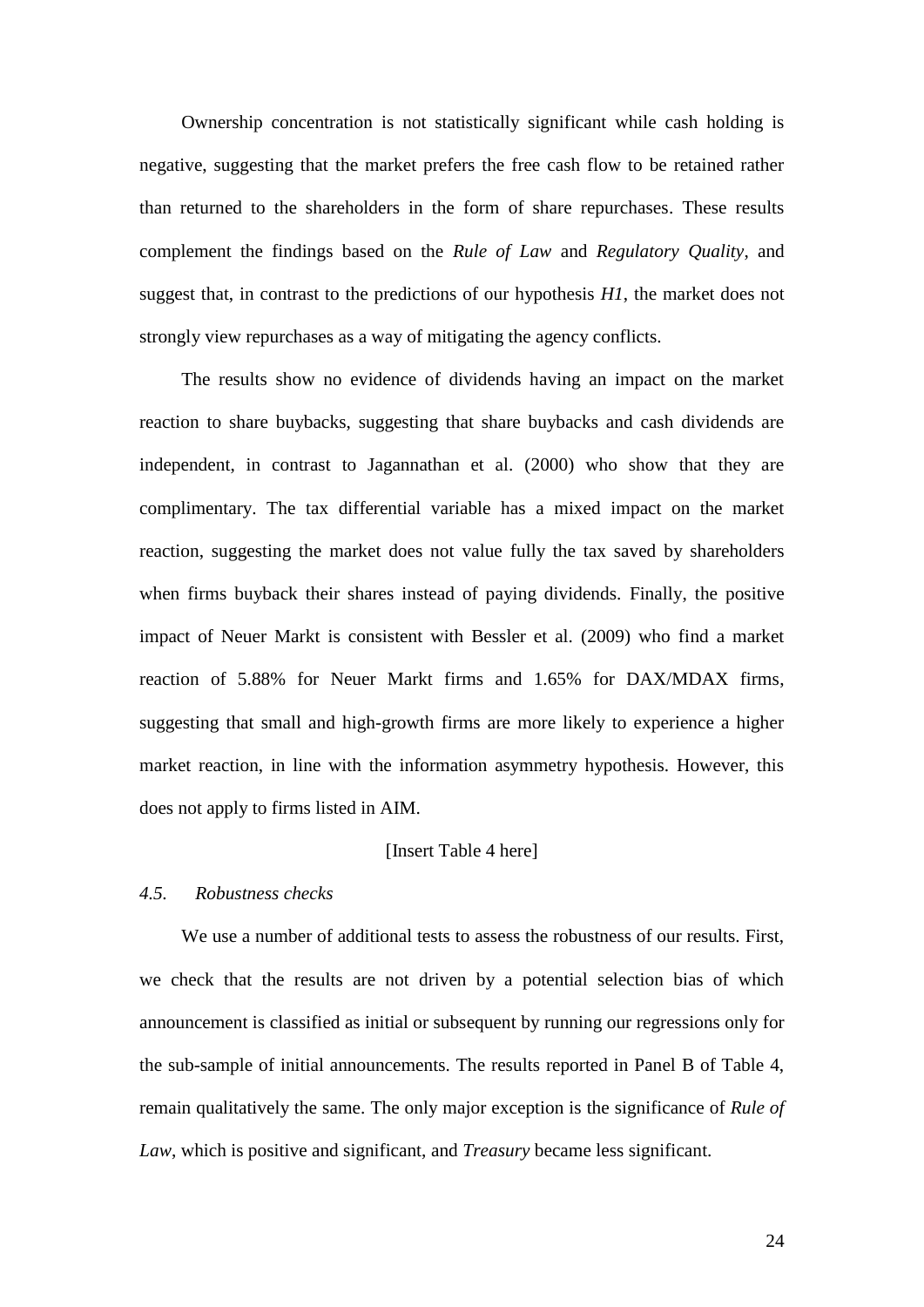We then consider the potential sample selection bias (Heckman, 1979) using the Heckman et al. (1997) two-stage estimation procedure. In the first stage we estimate a probit model with the dependent variable equal to one if a firm makes an announcement of its intention to repurchase shares and zero otherwise, across all listed firms in the three countries, during the time span of our study. We use a number of explanatory variables commonly used in the payout policy literature, including firm size, market-to-book, leverage, ownership concentration, cash, and dividend yield, along with the variables rule of law and regulatory quality to control for country effects, and industry and time dummies. From the first stage we estimate the inverse Mill's ratio which is then included as an additional control variable in the second stage regressions where the dependent variable is the event window market announcement  $CAR_{i,-1,+1}$ . The results reported in Table 5 show that the inverse Mill's ratio is not significant across any model specification suggesting there is no sample selection bias. Moreover, even with the inclusion of the statistically insignificant Inverse Mill's ratio, our results remain qualitatively the same. Therefore, the results reported in Table 4 are robust and do not suffer from self-selection bias.

## [Insert Table 5 here]

## **5. Conclusions**

We analyze the impact of various cross-country institutional settings on the market reaction to the announcement of open market share repurchases across major European countries. We find that the average market reaction is lower than in the US and is not dependent on the level of investor protection, as there is no significant difference between Germany and the UK, even though the excess returns are smaller in France. Second, we find that the market valuation depends on the periodicity of the announcements. Since many European firms announce repurchases continuously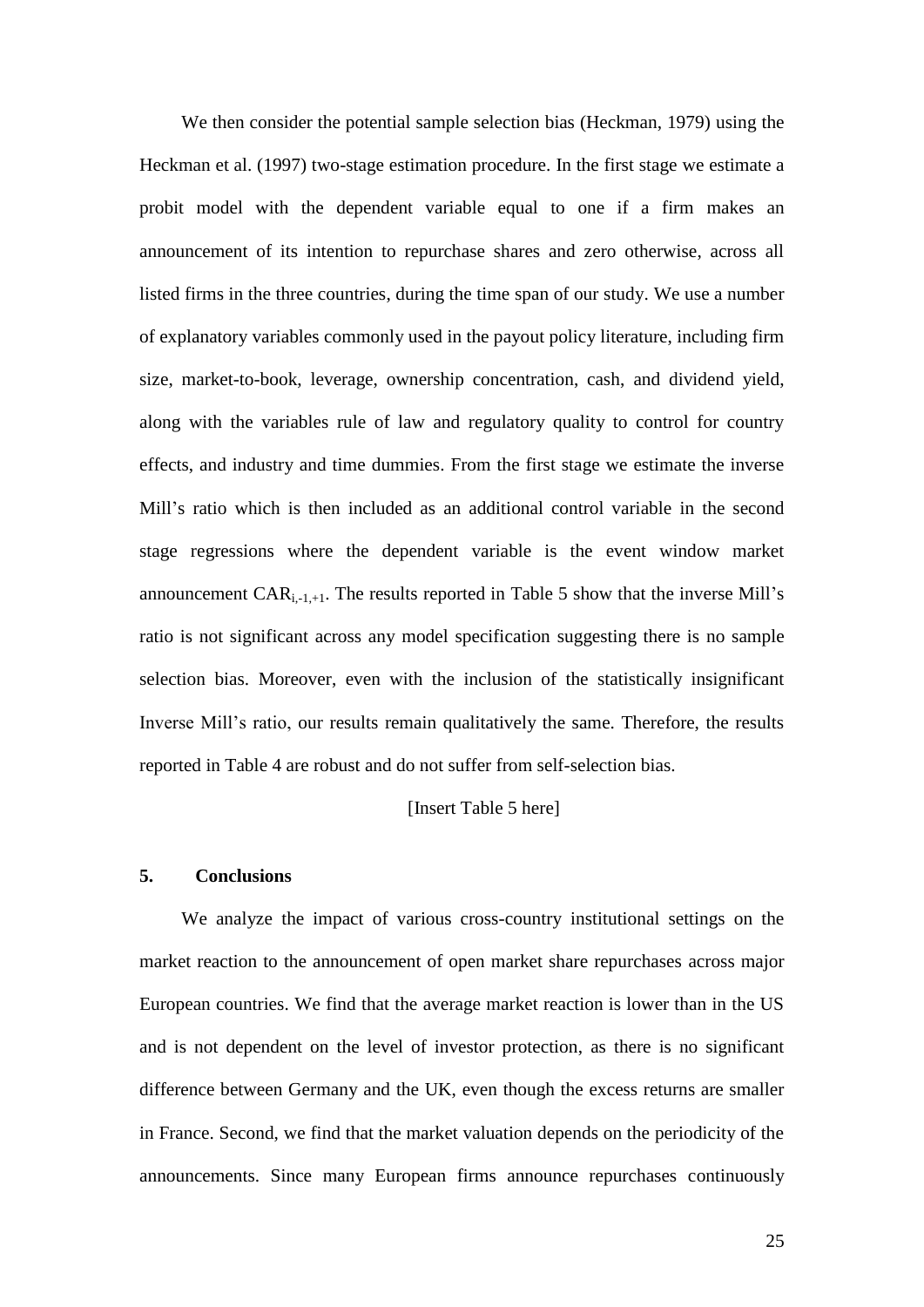through time, we find significantly higher announcement date excess returns to the initial announcement, suggesting that the first announcement significantly reduces any information asymmetries, and, therefore, its signal carries higher information content as opposed to subsequent announcements. Third, we report that the adoption of the EU Market Abuse Directive which introduced a more rigorous disclosure regime, hence aiming to reduce information asymmetries, did not affect significantly the market reaction to share repurchases announcements. Siems and De Cesari (2012) argue that open market repurchases can be considered as a way of manipulating the market. Therefore, the adoption of this directive is expected to reduce the propensity of firms to announce their intention to buy back shares, and consequently, they would do so only in the case when the information content is low. Our results imply that this legislation may not have achieved its aim of restricting companies from potential market manipulation, as it did not have any impact on the announcement date market reaction to repurchases. Nevertheless, since subsequent EU legislation provided a safe harbor for share repurchasing firms, our results imply that the new requirements on buybacks are not informative. Finally, we find a significant drop in excess returns following the change in legislation in the UK that allowed companies to treat their repurchased shares as treasury stocks.

Our analysis may suffer from a set of limitations beyond our control. Since many of our sample firms are international, they may not be subject to regulations of their country of registration. They may also have other ways of managing their leverage, signaling and dividends, and their accounting numbers may not be comparable. We also do not have data on firm level shareholding and their respective tax rates to compute the preferences for repurchases. While these issues are beyond the scope of our research because of data unavailability, the extent to which their inclusion will strengthen or alter our results is a subject of further research.

26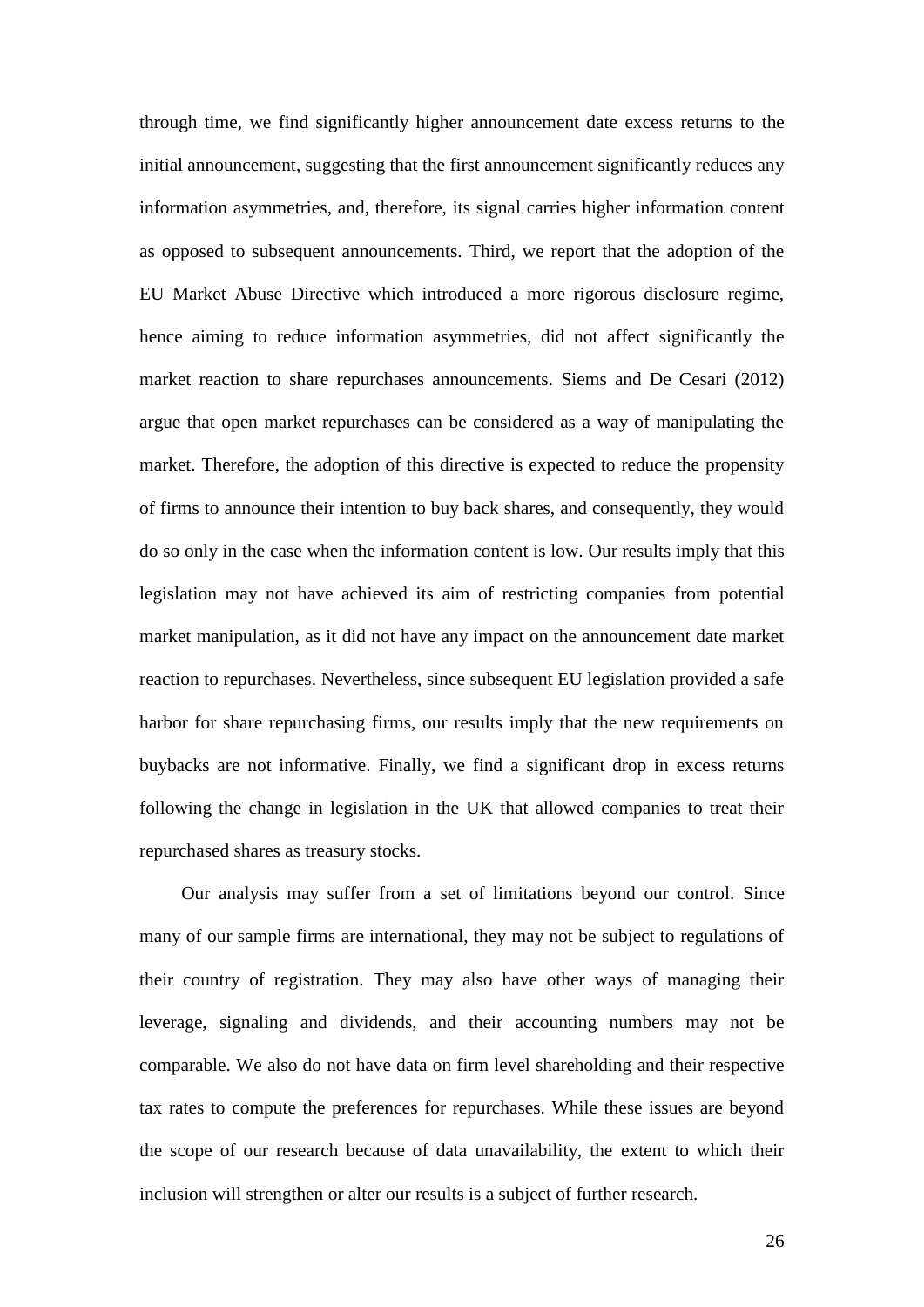|  |  |  | Table 1. Sample description and time-lapse of subsequent open market share repurchase announcements. |  |
|--|--|--|------------------------------------------------------------------------------------------------------|--|
|  |  |  |                                                                                                      |  |

This table reports the descriptive statistics on the time that lapses between the initial and the subsequent of the subsequent announcements from a sample of 356 subsequent announcements, of which 211, 79 and 66 are made in the UK, France and Germany, respectively. The total number of announcements (including unique announcement) is 970 split into 513 in the UK, 263 in France and 194 in Germany over the period 1997 to 2006.

|               |     | All countries        |            |                | <b>United Kingdom</b> |                 |                  | France               |                 |                  | Germany              |                 |  |  |
|---------------|-----|----------------------|------------|----------------|-----------------------|-----------------|------------------|----------------------|-----------------|------------------|----------------------|-----------------|--|--|
|               | N   | $%$ of<br>subsequent | % of Total | $\mathbf N$    | $%$ of<br>subsequent  | $%$ of<br>Total | N                | $%$ of<br>subsequent | $%$ of<br>Total | N                | $%$ of<br>subsequent | $%$ of<br>Total |  |  |
| $0-1$ year    | 225 | 63.20%               | 23.20%     | 146            | 69.19%                | 28.46%          | 37               | 46.84%               | 14.07%          | 42               | 63.64%               | 21.65%          |  |  |
| 1 to 2 years  | 61  | 17.13%               | 6.29%      | 32             | 15.17%                | 6.24%           | 14               | 17.72%               | 5.32%           | 15               | 22.73%               | 7.73%           |  |  |
| 2 to 3 years  | 25  | 7.02%                | 2.58%      | 14             | 6.64%                 | 2.73%           | $\overline{7}$   | 8.86%                | 2.66%           | $\overline{4}$   | 6.06%                | 2.06%           |  |  |
| 3 to 4 years  | 17  | 4.78%                | 1.75%      | 8              | 3.79%                 | 1.56%           | 8                | 10.13%               | 3.04%           |                  | 1.52%                | 0.52%           |  |  |
| 4 to 5 years  | 15  | 4.21%                | 1.55%      | $\overline{2}$ | 0.95%                 | 0.39%           | 11               | 13.92%               | 4.18%           | 2                | 3.03%                | 1.03%           |  |  |
| 5 to 6 years  | 6   | 1.69%                | 0.62%      | 4              | 1.90%                 | 0.78%           | $\boldsymbol{0}$ | 0.00%                | 0.00%           | $\overline{2}$   | 3.03%                | 1.03%           |  |  |
| 6 to 7 years  | 5   | 1.40%                | 0.52%      | 3              | 1.42%                 | 0.58%           | $\overline{2}$   | 2.53%                | 0.76%           | $\mathbf{0}$     | 0.00%                | 0.00%           |  |  |
| 7 to 8 years  |     | 0.28%                | 0.10%      |                | 0.47%                 | 0.19%           | $\overline{0}$   | 0.00%                | 0.00%           | $\boldsymbol{0}$ | 0.00%                | 0.00%           |  |  |
| $>8$ years    |     | 0.28%                | 0.10%      |                | 0.47%                 | 0.19%           | $\boldsymbol{0}$ | 0.00%                | 0.00%           | $\boldsymbol{0}$ | 0.00%                | $0.00\%$        |  |  |
| Announcements |     |                      |            |                |                       |                 |                  |                      |                 |                  |                      |                 |  |  |
| Subsequent    | 356 | 100%                 | 36.70%     | 211            | 100%                  | 41.13%          | 79               | 100%                 | 30.04%          | 66               | 100%                 | 34.02%          |  |  |
| Initial       | 614 |                      | 63.30%     | 302            |                       | 58.87%          | 184              |                      | 69.96%          | 128              |                      | 65.98%          |  |  |
| <b>Total</b>  | 970 |                      | 100%       | 513            |                       | 100%            | 263              |                      | 100%            | 194              |                      | 100%            |  |  |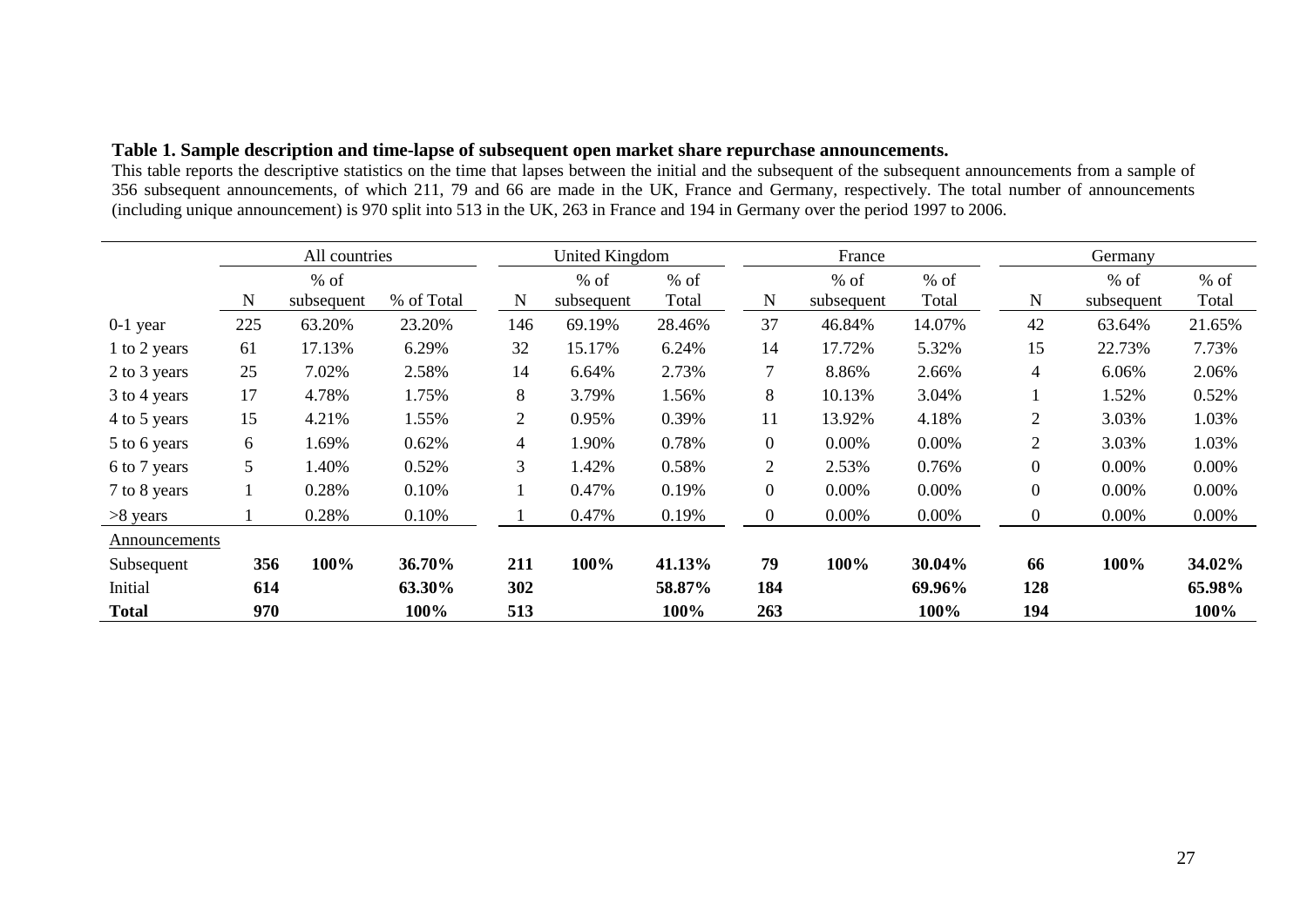#### **Table 2. Cumulative average abnormal results for selected event windows**

The table reports the cumulative average abnormal returns for selected time-windows, for the entire sample and the two sub-groups of initial and subsequent announcements. The sample consists of 970 announcements of intention to repurchase shares on the open market in 1997 to 2006, of which 513 took place in the UK, 263 in France, and the remaining 194 in Germany. The abnormal returns are based on the market model with the coefficients computed over the -255 to -21 days before the announcement date. Initial announcements are announcements that appear for the first time in the sample through the ten year period of this study. Subsequent announcements are defined as announcements after the initial announcement. The t-statistics of the differences in means between our groups are reported in parentheses. \*\*\*, \*\*, \*\*, indicate p <0.01, <0.05, and <0.1, respectively.<sup>a</sup> denotes  $p \ll 0.1$  for the difference in mean average abnormal returns between UK and France; <sup>b</sup> UK and Germany, and <sup>c</sup> France and Germany.

|                  | <b>All Countries</b> |                |             | $\underline{\mathbf{UK}}$       |                              |              |                        | <b>France</b>             |            | <b>Germany</b>                  |                     |            |  |
|------------------|----------------------|----------------|-------------|---------------------------------|------------------------------|--------------|------------------------|---------------------------|------------|---------------------------------|---------------------|------------|--|
|                  | Entire<br>Sample     | <b>Initial</b> | Subsequent  | Entire<br>Sample                | <b>Initial</b><br>Subsequent |              | Entire<br>Sample       | <b>Initial</b>            | Subsequent | Entire<br>Sample                | <b>Initial</b>      | Subsequent |  |
| $\boldsymbol{N}$ | 970                  | 614            | 356         | 513                             | 302                          | 211          | 263                    | 184                       | 79         | 194                             | 128                 | 66         |  |
| $CAR -20,-2$     | $-0.34%$             | $-0.39%$       | $-0.59%$    | $b$ 0.13%                       | 0.29%                        | $-0.68%$     | $-0.48%$               | $-0.72%$                  | 0.10%      | $b$ -1.42%                      | $-1.51%$            | $-1.13%$   |  |
|                  |                      |                | (0.307)     |                                 | (1.235)                      |              | $-0.574$               |                           |            |                                 |                     | $-0.261$   |  |
| $CAR -1,+1$      | $1.55\%$ ***         | $2.01\%$ ***   | $0.98\%$ ** | $^{\circ}1.68\%$ <sup>***</sup> | $a_{2.34\%}$ ***             | $1.02\%$ *** | $^{a,c}$ 0.80% $^{**}$ | $\cdot a \cdot 0.74\%$ ** | 0.94%      | $\frac{c_{2.32\%}}{c_{2.32\%}}$ | $\degree$ 3.07% *** | 0.90%      |  |
|                  |                      |                | (2.839)     |                                 | (2.777)                      |              | $-0.358$               |                           |            |                                 |                     | (2.070)    |  |
| $CAR +2,+20$     | 0.31%                | 0.32%          | 0.18%       | $^{a}$ 0.91%                    | $^a$ 1.32% $^{**}$           | 0.16%        | $^a$ -0.67%            | $^a$ -1.06%               | 0.25%      | 0.09%                           | $-0.01%$            | 0.18%      |  |
|                  |                      |                | (0.207)     |                                 |                              | (1.668)      |                        |                           | $-1.185$   |                                 | $-0.082$            |            |  |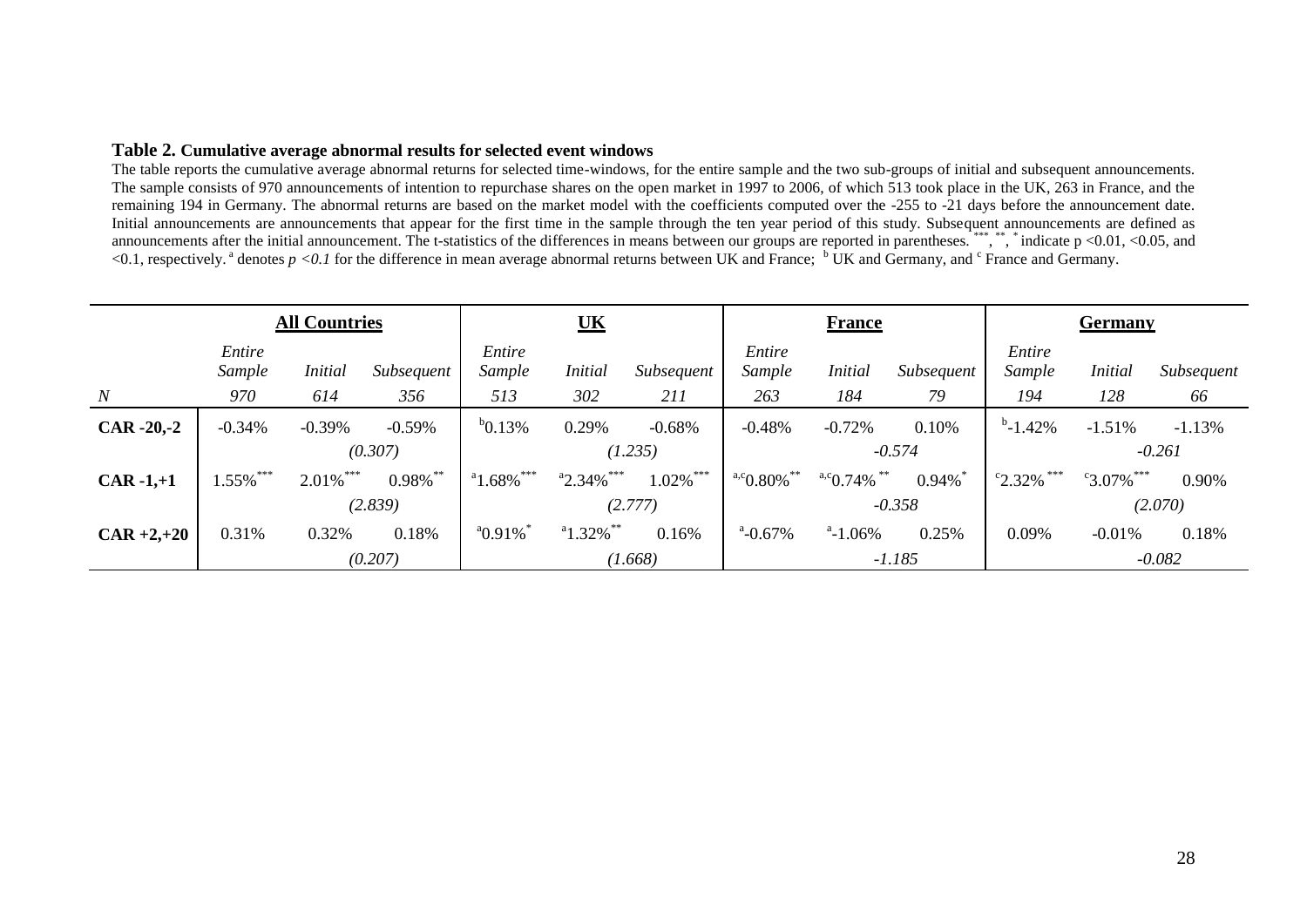#### **Table 3. Impact of regulatory changes.**

The table reports the CARs across different regulatory changes sub-periods, namely the 2003 EU Directive, and the change in UK regulations that allowed the repurchased shares to be kept as treasury stock after 31/11/2003. The dates of implementation for the 2003 EU Directive in each country are from Welch et al. (2005) and the respective financial regulatory bodies. The sample includes 970 announcements of intention to repurchase shares on the open market (513 in the UK, 263 in France, 194 in Germany) from 1997 to 2006. The abnormal returns are based on the market model with the coefficients computed over the -255 to -21 days before the announcement date. The p-values of the Welch F-test of means equality are in parentheses, and the number of observations for each sub-period is in brackets. Panel B reports the matrix containing the differences in CARs across the three sub-periods in the UK. \*\*\*, \*\*, \*\* indicate p < 0.01, < 0.05, and < 0.1, respectively.

| Panel A. Impact of Regulatory and Tax Changes per Country |               |                        |               |  |  |  |  |  |  |  |  |  |  |
|-----------------------------------------------------------|---------------|------------------------|---------------|--|--|--|--|--|--|--|--|--|--|
| <b>Time Periods</b>                                       | $-20$ to $-2$ | $-1$ to $+1$           | $+2$ to $+20$ |  |  |  |  |  |  |  |  |  |  |
| <b>France</b>                                             |               |                        |               |  |  |  |  |  |  |  |  |  |  |
| 01/01/1997 to 23/11/2004 [184] (1)                        | $-0.55\%$     | $0.79\overline{\%}$ ** | $-0.32%$      |  |  |  |  |  |  |  |  |  |  |
| (Directive $2003/6/EU$ )                                  |               |                        |               |  |  |  |  |  |  |  |  |  |  |
| 24/11/2004 to 31/12/2006 [79] (2)                         | $-0.37\%$     | $0.82\%$ **            | $-1.98\%$ **  |  |  |  |  |  |  |  |  |  |  |
| p-value Welch F-test                                      | 0.900         | 0.956                  | 0.215         |  |  |  |  |  |  |  |  |  |  |
| <b>Germany</b>                                            |               |                        |               |  |  |  |  |  |  |  |  |  |  |
| $01/01/1997$ to $28/10/2004$ [129] (1)                    | $-2.24\%$ **  | $2.97\%$ ***           | 0.74%         |  |  |  |  |  |  |  |  |  |  |
| (Directive $2003/6/EU$ )                                  |               |                        |               |  |  |  |  |  |  |  |  |  |  |
| 29/10/2004 to 31/12/2006 [65] (2)                         | $-0.22\%$     | $1.04\%$ ***           | $-1.19%$      |  |  |  |  |  |  |  |  |  |  |
| p-value Welch F-test                                      | 0.094         | 0.036                  | 0.380         |  |  |  |  |  |  |  |  |  |  |
| <b>UK</b>                                                 |               |                        |               |  |  |  |  |  |  |  |  |  |  |
| $01/01/1997$ to $31/11/2003$ [279] (1)                    | 0.47%         | 2.95%                  | $1.26\%$      |  |  |  |  |  |  |  |  |  |  |
| (Repurchased shares can be kept as treasury shares)       |               |                        |               |  |  |  |  |  |  |  |  |  |  |
| $01/12/2003$ to 30/06/2005 [117] (2)                      | $-0.30%$      | $0.72\%$ ***           | $-0.55%$      |  |  |  |  |  |  |  |  |  |  |
| (Directive $2003/6/EU$ )                                  |               |                        |               |  |  |  |  |  |  |  |  |  |  |
| $01/07/2005$ to $31/12/2006$ [117] (3)                    | $-0.26%$      | $0.41\%$ **            | $1.55\%$ ***  |  |  |  |  |  |  |  |  |  |  |
| p-value Welch F-test                                      | 0.655         | 0.000                  | 0.009         |  |  |  |  |  |  |  |  |  |  |

| Panel B. Impact of Regulatory and Tax Changes in the UK<br>(Differences in Means) |                    |                      |                          |                    |                      |                       |  |  |  |  |  |  |  |  |
|-----------------------------------------------------------------------------------|--------------------|----------------------|--------------------------|--------------------|----------------------|-----------------------|--|--|--|--|--|--|--|--|
|                                                                                   |                    | $-20, -2$            | $-1, +1$                 |                    |                      | $+2, +20$             |  |  |  |  |  |  |  |  |
| $01/01/1997$ to $31/11/2003$ [279] (1)<br>(Repurchases kept as treasury shares)   |                    |                      |                          |                    |                      |                       |  |  |  |  |  |  |  |  |
| $01/12/2003$ to 30/06/2005 [117] (2)<br>(Directive $2003/6/EU$ )                  | 0.770\%<br>(0.498) |                      | $2.230\%$ ***<br>(0.001) |                    | 1.810%<br>(0.063)    |                       |  |  |  |  |  |  |  |  |
| $01/07/2005$ to $31/12/2006$ [117] (3)                                            | 0.730\%<br>(0.531) | $-0.040%$<br>(0.957) | $2.540\%$ ***<br>(0.000) | 0.310\%<br>(0.596) | $-0.290%$<br>(0.775) | $-2.100\%$<br>(0.009) |  |  |  |  |  |  |  |  |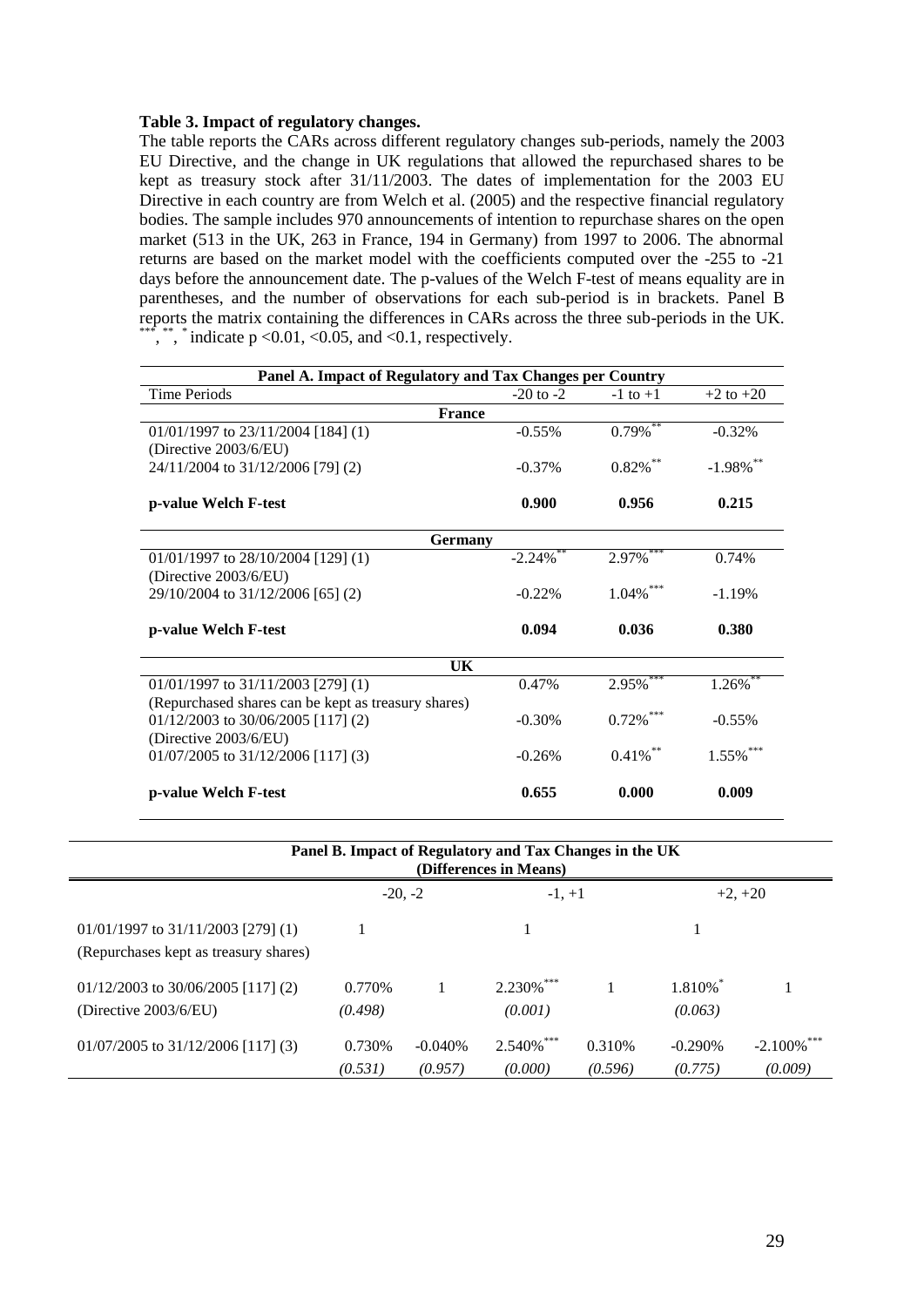#### **Table 4. Drivers of the market reaction to share repurchase announcements.**

The dependent variable is  $CAR_{i-1}$  to  $+i$ , the three-day cumulative abnormal return around the share repurchase announcement. Panel A reports the OLS estimation outputs for the entire pooled sample. Panel B reports the OLS estimation outputs only for the Initial announcements sub-sample. *Rule of law* and *Regulatory Quality* are indices measuring the quality of investor protection obtained from the *International Country Risk Guide*. *Initial* is a binary variable equals to one for initial announcements, and zero otherwise. *EU Directive* is a binary equal to one following the implementation date in each country. *Treasury* is a binary variable equal to one for post-Dec. 1<sup>st</sup>, 2003 announcements when repurchased shares can be kept as treasury shares in the UK. *Tax differential* is the ratio of effective tax paid on dividends relative to capital gains tax. *Leverage* is the ratio of total debt to total assets. *MB* is the market to book value of equity, winsorized at the 1<sup>st</sup> and 99<sup>th</sup> percentile. *Pre-One-Year Returns* the cumulative abnormal returns one year before the announcement date, and *Pre-20-Days Returns* the daily cumulative market adjusted return for the period of 22 days prior and 2 days prior to the repurchase announcement. *Size* is the natural logarithm of a firm's market value. *Ownership Concentration* is the percentage of closely held shares divided by the number of common shares outstanding. Closely held shares include shares held by management, corporations, benefit/pension schemes and individuals that hold 5% or more of the common shares outstanding. *Cash* is the firm's ratio of net income before taxes plus depreciation and changes in deferred taxes and other deferred charges to total assets. *Dividend* is the ratio of total cash dividends to net income. *AIM (Neuer Markt)* is a binary variable equal to one for firms listed on the London Alternative Investment Market (Germany Neuer Markt) and zero otherwise. The accounting and ownership variables are at the end of the calendar year prior to the repurchase announcement. All our regressions include industry dummies. The p-values are based on cluster-adjusted robust standard errors at the firm level (Petersen, 2009) and are reported in parentheses. \*\*\*, \*\*, \* indicate  $p \le 0.01$ ,  $\le 0.05$ , and  $\le 0.1$ , respectively.

|                           |                    | Panel A                |                        | Panel B      |                                   |                       |  |  |  |  |
|---------------------------|--------------------|------------------------|------------------------|--------------|-----------------------------------|-----------------------|--|--|--|--|
|                           |                    | All announcements      |                        |              | <b>Initial announcements only</b> |                       |  |  |  |  |
|                           | Eq. $\overline{1}$ | Eq. $2$                | Eq. $3$                | Eq. $4$      | Eq. $5$                           | Eq. $6$               |  |  |  |  |
| Constant                  | $-0.092$ **        | $-0.042$               | $-0.042$               | $-0.170^*$   | $-0.091$                          | $-0.047$              |  |  |  |  |
|                           | (0.027)            | (0.383)                | (0.010)                | (0.001)      | (0.112)                           | (0.019)               |  |  |  |  |
| Rule of Law               | 0.069              | 0.040                  |                        | $0.175***$   | $0.131$ <sup>*</sup>              |                       |  |  |  |  |
|                           | (0.241)            | (0.528)                |                        | (0.006)      | (0.084)                           |                       |  |  |  |  |
| <b>Regulatory Quality</b> | 0.045              | 0.016                  |                        | $0.059*$     | 0.030                             |                       |  |  |  |  |
|                           | (0.079)            | (0.525)                |                        | (0.068)      | (0.315)                           |                       |  |  |  |  |
| Initial                   | $0.008^*$          |                        | 0.007                  |              |                                   |                       |  |  |  |  |
|                           | (0.078)            |                        | (0.094)                |              |                                   |                       |  |  |  |  |
| <b>EU</b> Directive       | $-0.006$           | $-0.003$               | $-0.003$               | $-0.003$     | $-0.001$                          | 0.002                 |  |  |  |  |
|                           | (0.180)            | (0.460)                | (0.514)                | (0.582)      | (0.932)                           | (0.738)               |  |  |  |  |
| Treasury                  | $-0.011$           | $-0.015$ <sup>**</sup> | $-0.014$ <sup>**</sup> |              | $-0.011$                          | $-0.014$ <sup>*</sup> |  |  |  |  |
|                           | (0.106)            | (0.025)                | (0.017)                |              | (0.215)                           | (0.059)               |  |  |  |  |
| Leverage                  | 0.010              | 0.027                  |                        | 0.012        | 0.037                             |                       |  |  |  |  |
|                           | (0.474)            | (0.090)                |                        | (0.512)      | (0.136)                           |                       |  |  |  |  |
| MB                        |                    | 0.000                  |                        |              | 0.000                             |                       |  |  |  |  |
|                           |                    | (0.937)                |                        |              | (0.557)                           |                       |  |  |  |  |
| Pre 1-year returns        | $-0.015***$        |                        |                        | $-0.022$ *** |                                   |                       |  |  |  |  |
|                           | (0.043)            |                        |                        | (0.001)      |                                   |                       |  |  |  |  |
| Pre 20-days returns       |                    | $0.314***$             |                        |              | $0.266***$                        |                       |  |  |  |  |
|                           |                    | (0.000)                |                        |              | (0.002)                           |                       |  |  |  |  |
| Size                      |                    | $-0.003**$             |                        |              | $-0.004$ **                       |                       |  |  |  |  |
|                           |                    | (0.013)                |                        |              | (0.017)                           |                       |  |  |  |  |
| Ownership                 |                    | 0.000                  |                        |              | 0.000                             |                       |  |  |  |  |
| concentration             |                    | (0.401)                |                        |              | (0.795)                           |                       |  |  |  |  |
| Cash                      |                    | $-0.051$ <sup>**</sup> | $-0.063***$            |              | $-0.039$                          | $-0.054$ **           |  |  |  |  |
|                           |                    | (0.027)                | (0.002)                |              | (0.120)                           | (0.021)               |  |  |  |  |
| Tax Differential          | 0.004              | 0.028                  | $0.043***$             | $-0.041$     | $-0.008$                          | $0.047**$             |  |  |  |  |
|                           | (0.900)            | (0.362)                | (0.004)                | (0.146)      | (0.823)                           | (0.013)               |  |  |  |  |
| Dividend                  | 0.001              | 0.002                  | 0.002                  | 0.001        | 0.002                             | 0.002                 |  |  |  |  |
|                           | (0.356)            | (0.115)                | (0.143)                | (0.401)      | (0.192)                           | (0.148)               |  |  |  |  |
| <b>AIM</b>                | 0.014              | 0.016                  | 0.016                  | 0.022        | 0.018                             | 0.024                 |  |  |  |  |
|                           | (0.254)            | (0.342)                | (0.174)                | (0.170)      | (0.387)                           | (0.150)               |  |  |  |  |
| Neuer Markt               | $0.031***$         | 0.023                  | $0.026*$               | $0.041**$    | $0.042$ **                        | $0.039***$            |  |  |  |  |
|                           | (0.019)            | (0.111)                | (0.050)                | (0.013)      | (0.042)                           | (0.015)               |  |  |  |  |
| Obs.                      | 878                | 761                    | 848                    | 555          | 463                               | 532                   |  |  |  |  |
| Adj. $R^2(\%)$            | 8.39               | 19.02                  | 9.99                   | 15.49        | 20.27                             | 12.20                 |  |  |  |  |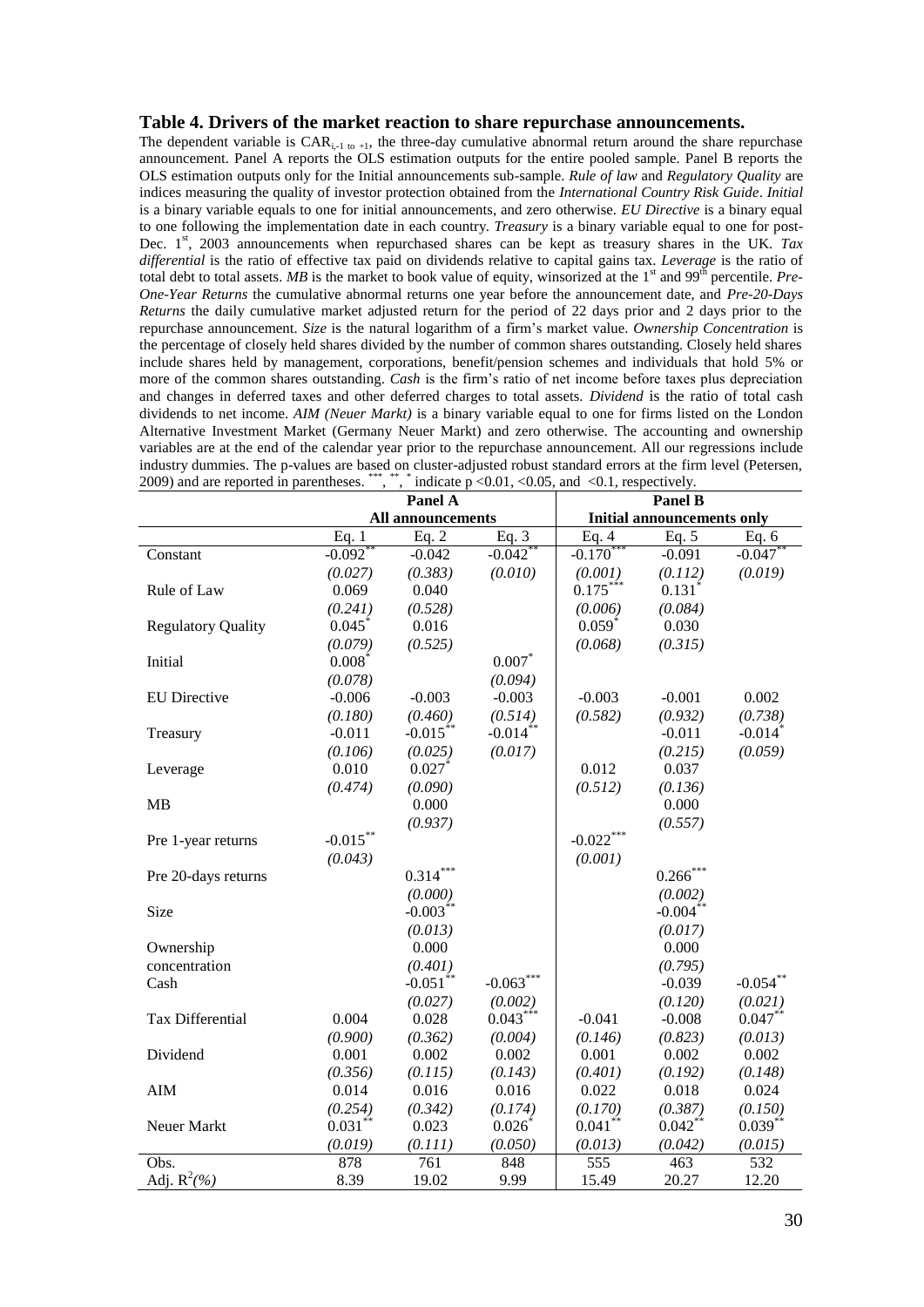#### **Table 5. Robustness checks**

This table controls for self-selection bias on the drivers of the market reaction to share repurchase announcements. The dependent variable is  $CAR_{i-1,+1}$ , the three-day cumulative abnormal return around the share repurchase announcement. Equation 1 reports the probit estimation outputs for the first stage of Heckman's (1997) two stage approach, where we estimate a probit model with the dependent variable *(buyback)* is equal to one if a firm makes an announcement of its intention to repurchase shares and zero otherwise, across all listed firms in the three countries, during the time span of our study. From the first stage we estimate the inverse Mill's ratio which is then included as an additional control variable in the second stage regressions. The second stage regressions are reported in Equations (2)-(7), where the dependent variable is the event window market announcement  $\widehat{CARi}, _{1,1}$ . The remaining variables are defined as in Table 4. All regressions include industry dummies. The p-values are based on cluster-adjusted robust standard errors at the firm level (Petersen, 2009) and are reported in parentheses. \*\*\*, \*\*, \* indicate p  $\langle 0.01, \langle 0.05, \text{ and } \langle 0.1, \text{ respectively.} \rangle$ 

|                           | <b>Buyback</b> |              |              | $CAR_{i, \underline{-1 \text{ to } +1}}$ |              |                        |              |
|---------------------------|----------------|--------------|--------------|------------------------------------------|--------------|------------------------|--------------|
|                           | Eq. $1$        | Eq. $2$      | Eq. $3$      | Eq. $4$                                  | Eq. $5$      | Eq. $6$                | Eq. $7$      |
| Inverse Mill's ratio      |                | $-0.002$     | $-0.004$     | 0.002                                    | $-0.007$     | 0.002                  | $-0.001$     |
|                           |                | (0.452)      | (0.165)      | (0.518)                                  | (0.154)      | (0.442)                | (0.843)      |
| Constant                  | $-19.336***$   | 0.006        | 0.007        | $-0.128$ ***                             | 0.026        | $-0.084$               | 0.027        |
|                           | (0.000)        | (0.359)      | (0.292)      | (0.007)                                  | (0.720)      | (0.063)                | (0.706)      |
| Rule of Law               | 18.832***      |              |              | 0.070                                    | 0.029        | 0.046                  | $-0.106$     |
|                           | (0.000)        |              |              | (0.265)                                  | (0.667)      | (0.452)                | (0.313)      |
| <b>Regulatory Quality</b> | $-4.295***$    |              |              | $0.055***$                               | 0.031        | 0.035                  | $-0.129$     |
|                           | (0.000)        |              |              | (0.030)                                  | (0.264)      | (0.191)                | (0.108)      |
| Initial                   |                |              |              | $0.008*$                                 |              |                        | 0.007        |
|                           |                |              |              | (0.080)                                  |              |                        | (0.136)      |
| <b>EU</b> Directive       |                |              |              |                                          | $-0.003$     | $-0.006$               | 0.002        |
|                           |                |              |              |                                          | (0.559)      | (0.156)                | (0.801)      |
| Treasury                  |                |              |              | $-0.014$ **                              | $-0.011$     | $-0.015***$            | $-0.030**$   |
|                           |                |              |              | (0.026)                                  | (0.117)      | (0.015)                | (0.035)      |
| Leverage                  | $0.000^{***}$  |              |              | 0.019                                    | 0.024        |                        | 0.017        |
|                           | (0.000)        |              |              | (0.216)                                  | (0.145)      |                        | (0.314)      |
| <b>MB</b>                 | $0.033***$     |              |              |                                          | 0.000        |                        | 0.000        |
|                           | (0.004)        |              |              |                                          | (0.629)      |                        | (0.837)      |
| Pre 1-year returns        |                |              |              | $-0.011$ **                              | $-0.012$     |                        |              |
|                           |                |              |              | (0.021)                                  | (0.186)      |                        |              |
| Pre 20-days returns       |                |              |              |                                          |              | $0.311^{\ast\ast\ast}$ |              |
|                           |                |              |              |                                          |              | (0.000)                |              |
| Size                      | $0.984***$     |              |              |                                          | $-0.010***$  |                        |              |
|                           | (0.000)        |              |              |                                          | (0.016)      |                        |              |
| Ownership                 | $-0.001$       |              |              |                                          | 0.000        |                        | $0.000*$     |
| Concentration             | (0.505)        |              |              |                                          | (0.339)      |                        | (0.050)      |
| Cash                      | $-0.006$ ***   |              |              |                                          | $-0.050**$   | $-0.050**$             | $-0.045***$  |
|                           | (0.000)        |              |              |                                          | (0.035)      | (0.027)                | (0.038)      |
| Tax Differential          |                |              |              | 0.013                                    | 0.004        | 0.026                  | $0.140$ **   |
|                           |                |              |              | (0.665)                                  | (0.910)      | (0.413)                | (0.029)      |
| Dividend                  | $-0.078***$    |              |              | 0.002                                    | $0.003*$     | 0.002                  | 0.002        |
|                           | (0.000)        |              |              | (0.268)                                  | (0.071)      | (0.241)                | (0.193)      |
| AIM                       |                |              | 0.018        | 0.016                                    | 0.003        | 0.021                  | 0.009        |
|                           |                |              | (0.243)      | (0.317)                                  | (0.837)      | (0.243)                | (0.557)      |
| Neuer Markt               |                |              | 0.023        | 0.020                                    | 0.015        | $0.026*$               | 0.026        |
|                           |                |              | (0.176)      | (0.224)                                  | (0.353)      | (0.076)                | (0.101)      |
| Industry dummies          | $\checkmark$   | $\checkmark$ | $\checkmark$ | ✓                                        | $\checkmark$ | ✓                      | $\checkmark$ |
| Year dummies              | $\checkmark$   |              |              |                                          |              |                        |              |
| Obs.                      | 17,755         | 761          | 761          | 761                                      | 761          | 761                    | 761          |
| Adj. $R^2(\%)$            | 57.89          | 04.88        | 05.61        | 09.64                                    | 12.00        | 17.48                  | 12.11        |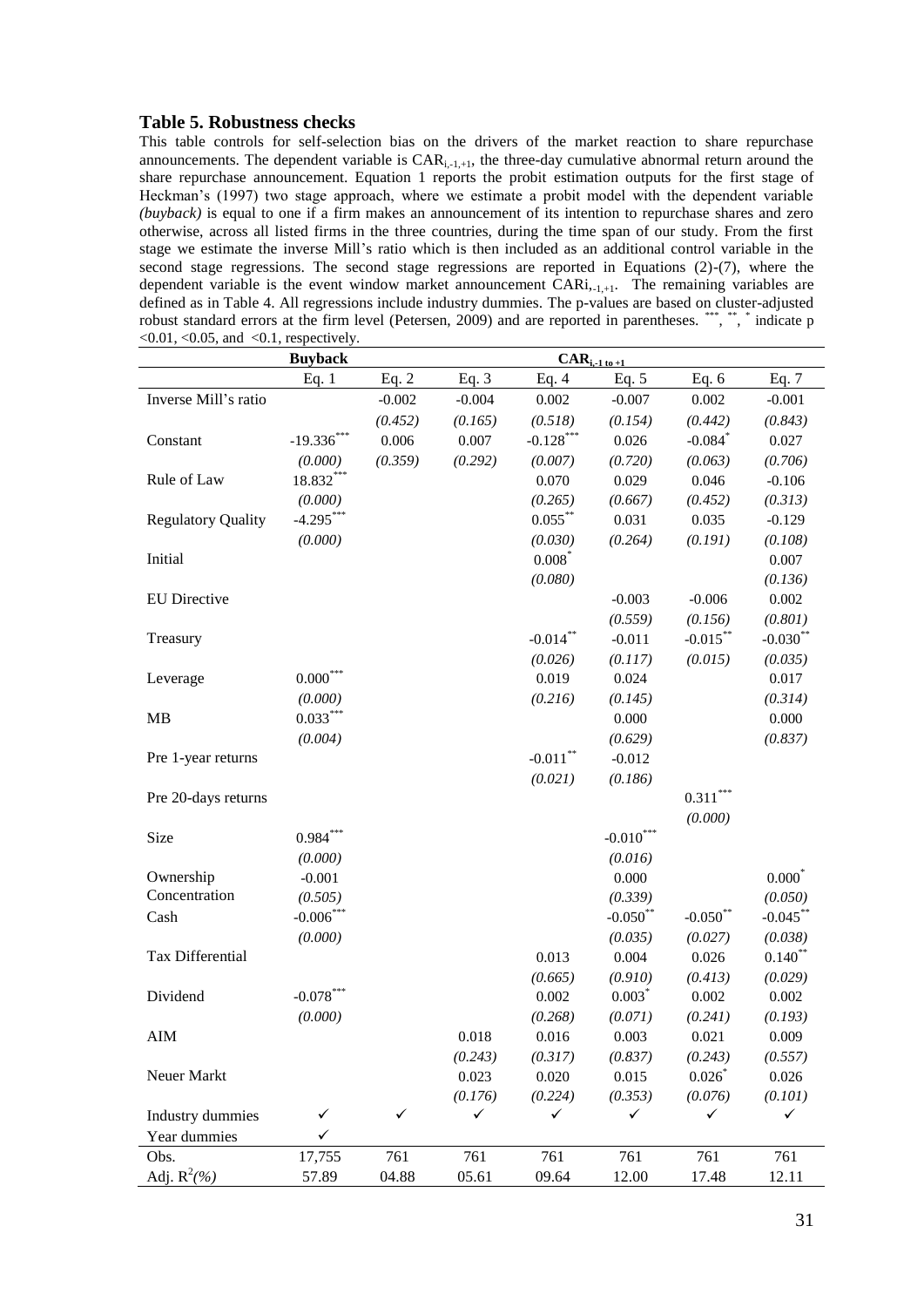#### **Figure 1. Annual Distribution of Announcements of Share Repurchases.**

This figure shows the annual number of open market share repurchase announcements for each country. The sample includes 970 open market share repurchases announcements over the period 1997 to 2006, split into 513 in the UK, 263 in France, and the remaining 194 in Germany.



#### **Figure 2. CARs for Entire Sample.**

Figure 2 shows the cumulative average abnormal returns for the forty-day period surrounding the announcement date  $[-20 \text{ to } +20]$  for the entire sample. In Figure 2B we distinguish between initial and subsequent announcements. The sample consists of 970 announcements of intention to repurchase shares on the open market of which 513 took place in the UK, 263 in France, and the remaining 194 in Germany over the period 1997 to 2006.

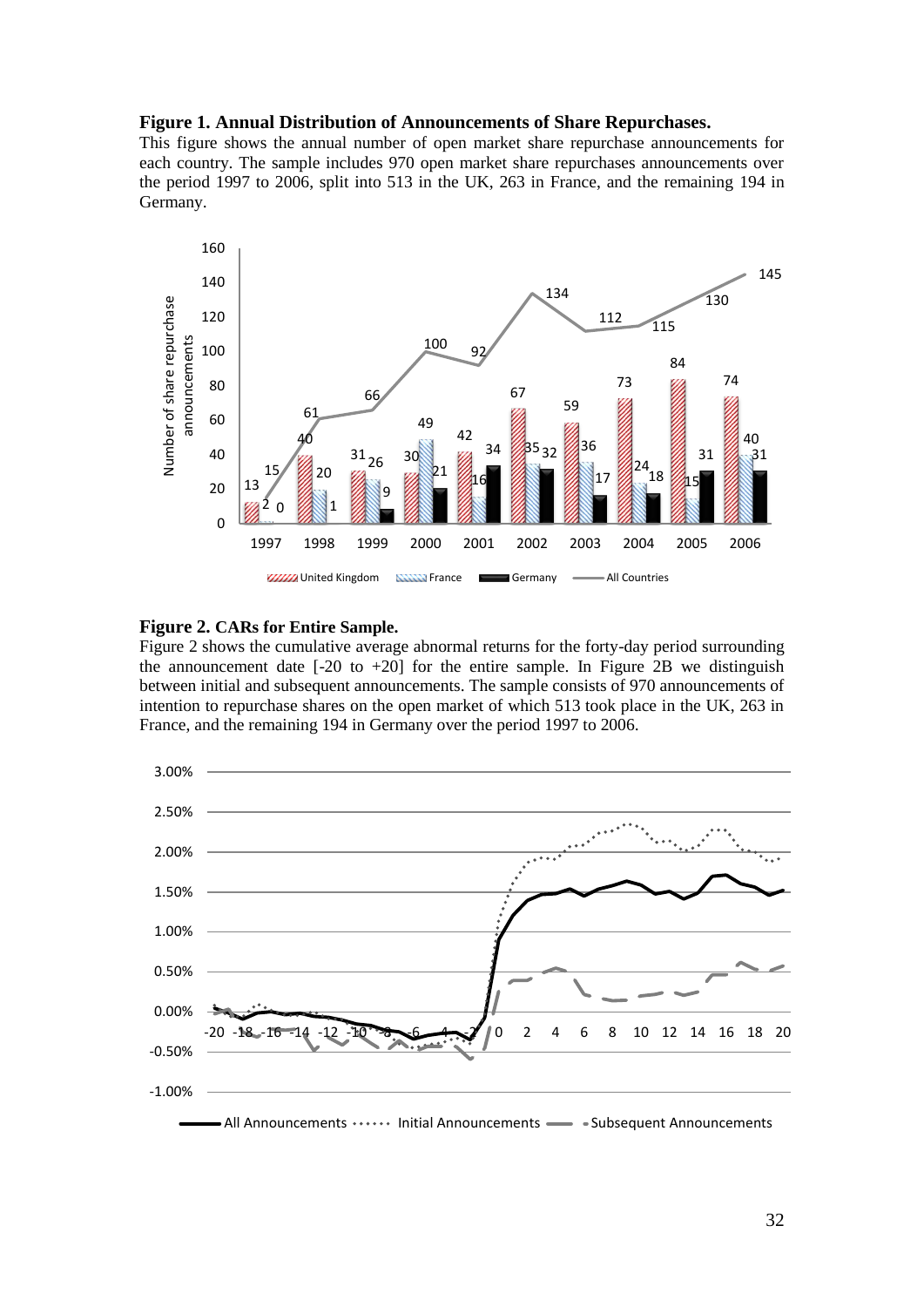#### **Figure 3A. CARs per country.**

Figure 3A shows the cumulative average abnormal returns for the forty-day period surrounding the announcement date  $[-20 \text{ to } +20]$  for each country. In Figure 3B we distinguish between initial and subsequent announcements. The sample consists of 970 announcements of intention to repurchase shares on the open market of which 513 took place in the UK, 263 in France, and the remaining 194 in Germany over the period 1997 to 2006.





**Figure 3B. CARs for Initial and Subsequent Announcements.**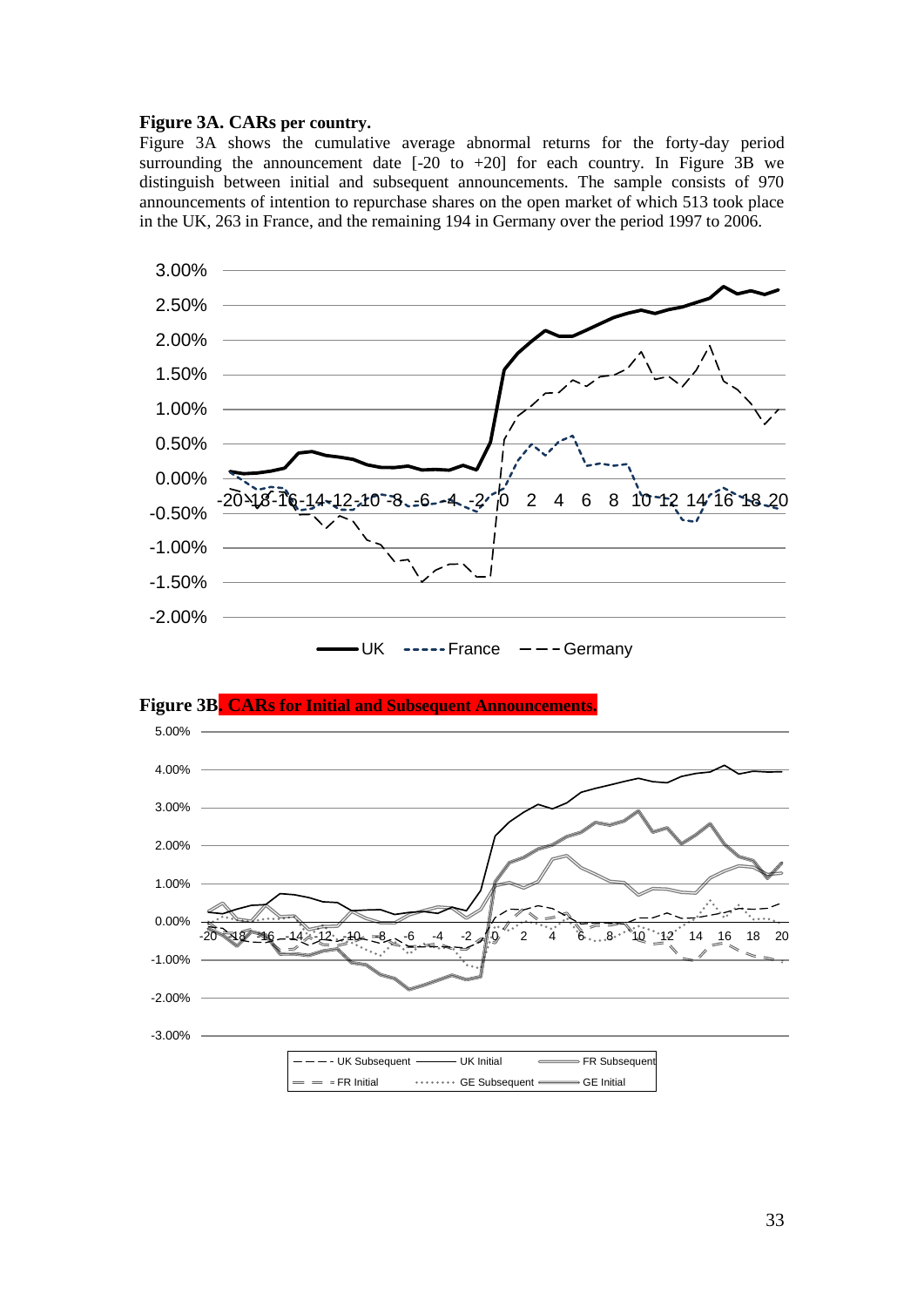#### **Appendix 1. Summary statistics for cross-sectional regression variables**

This table reports the number of observations, mean, standard deviation, minimum and maximum respectively for each of the three samples of the market reaction to the announcement of an open market share repurchase program and the respective explanatory variables employed on the cross-sectional regressions for each of the three countries under analysis (UK, France and Germany) over the period 1997 to 2006. CAR $_{(-1+1)}$  is the three-day cumulative abnormal return around the share repurchase announcement. *Leverage* is the ratio of total debt to total assets of the repurchasing firm in the end of the calendar year prior to the repurchase announcement. *MB* is the market to book value of equity, winsorized at the 1<sup>st</sup> and 99<sup>th</sup> percentile. *Cash* is the firm's ratio of net income before taxes plus depreciation and changes in deferred taxes and other deferred charges to total assets at the end of the year prior to the share repurchase announcement. *Size* is the book value of total assets scaled by 100,000. *Pre 1 year return* is the daily cumulative market adjusted return for the period of 255 days prior and 2 days prior to the announcement of a share repurchase. *Pre 20-days return* is the daily cumulative market adjusted return for the period of 22 days prior and 2 days prior to the repurchase announcement. *Ownership concentration* is the percentage of closely held shares divided by the number of common shares outstanding. Closely held shares include shares held by management, corporations, benefit/pension schemes and individuals that hold 5% or more of the common shares outstanding. *Dividend* is the ratio of total cash dividends scaled by net income in the year prior to the repurchase announcement. *Initial* is a dummy variable that takes the value of 1 if it is the initial announcement made by the firm and zero otherwise. *Treasury shares* is a dummy variable that takes the value of one when an announcement of intention to repurchase took place after Dec.  $1<sup>st</sup>$ , 2003 when repurchased shares were allowed to be keep as treasury shares in the UK.. *EU Directive* is a dummy variable that takes the value of one following the date of implementation in each of the three countries. *AIM* (*Neuer Markt)* is a dummy variable that takes the value of one for firms listed on the London Alternative Investment Market (German Neuer Markt) and zero otherwise. *Tax differential* is the ratio of effective tax paid on dividends relative to capital gains tax as in Alzahrani and Lasfer (2012). *Regulatory quality* and *Rule of law* are indices measuring the quality of support to shareholders obtained from the *International Country Risk Guide*.

|                |               | CAR<br>$(-1,+1)$ | Leverage | MB     | Cash     | Size           |          | Pre-announcement<br>returns | Ownership<br>concent. | Dividend | <i>Initial</i><br>announc. | Treasury<br>shares | EU<br>Directive | AIM            | Neuer<br>Markt | Tax<br>differential | Regulat<br>ory<br>quality | Rule of<br>law |
|----------------|---------------|------------------|----------|--------|----------|----------------|----------|-----------------------------|-----------------------|----------|----------------------------|--------------------|-----------------|----------------|----------------|---------------------|---------------------------|----------------|
|                |               |                  |          |        |          |                | 1-year   | $20$ -days                  |                       |          |                            |                    |                 |                |                |                     |                           |                |
|                | Obs.          | 970              | 933      | 928    | 900      | 933            | 970      | 970                         | 861                   | 884      | 970                        | 970                | 970             | 970            | 970            | 970                 | 970                       | 970            |
|                | Mean          | 0.017            | 0.214    | 2.941  | 0.116    | 383            | $-0.032$ | $-0.002$                    | 26.243                | 2.453    | 0.636                      | 0.241              | 0.246           | 0.027          | 0.067          | 1.076               | 0.944                     | 0.889          |
| countries      | . Dev.<br>-St | 0.059            | 0.176    | 3.806  | 0.134    | 1,490          | 0.413    | 0.055                       | 24.220                | 2.330    | 0.481                      | 0.428              | 0.431           | 0.162          | 0.250          | 0.195               | 0.094                     | 0.087          |
|                | Min           | $-0.329$         | 0.000    | 0.090  | $-1.649$ | $\overline{0}$ | $-2.330$ | $-0.343$                    | 0.000                 | 0.000    | $\mathbf{0}$               | $\overline{0}$     | $\theta$        | $\overline{0}$ | $\overline{0}$ | 0.800               | 0.636                     | 0.750          |
| $\overline{z}$ | Max           | 0.386            | 0.928    | 26.274 | 0.640    | 15,000         | 1.864    | 0.099                       | 88.182                | 29.583   |                            |                    |                 |                |                | 1.458               | 1.000                     | 1.000          |
|                | Obs.          | 513              | 482      | 486    | 476      | 482            | 513      | 513                         | 498                   | 454      | 513                        | 513                | 513             | 513            | 513            | 513                 | 513                       | 514            |
|                | Mean          | 0.019            | 0.230    | 3.144  | 0.114    | 323            | $-0.006$ | 0.002                       | 15.295                | 3.043    | 0.589                      | 0.456              | 0.228           | 0.051          | $\overline{0}$ | .253                | 0.975                     | 0.962          |
| Ĕ              | Dev.<br>-St   | 0.056            | 0.185    | 4.474  | 0.129    | 1,300          | 0.329    | 0.050                       | 17.605                | 2.684    | 0.493                      | 0.499              | 0.420           | 0.220          | $\overline{0}$ | 0.060               | 0.041                     | 0.042          |
|                | Min           | $-0.275$         | 0.000    | 0.090  | $-1.148$ | $\overline{0}$ | $-1.676$ | $-0.257$                    | 0.000                 | 0.000    | $\theta$                   | $\mathbf{0}$       | $\theta$        | $\mathbf{0}$   | $\overline{0}$ | 1.153               | 0.864                     | 0.917          |
|                | Max           | 0.386            | 0.928    | 26.274 | 0.640    | 14,000         | 1.022    | 0.098                       | 71.809                | 29.583   |                            |                    |                 |                | $\overline{0}$ | 1.458               | 1.000                     | 1.000          |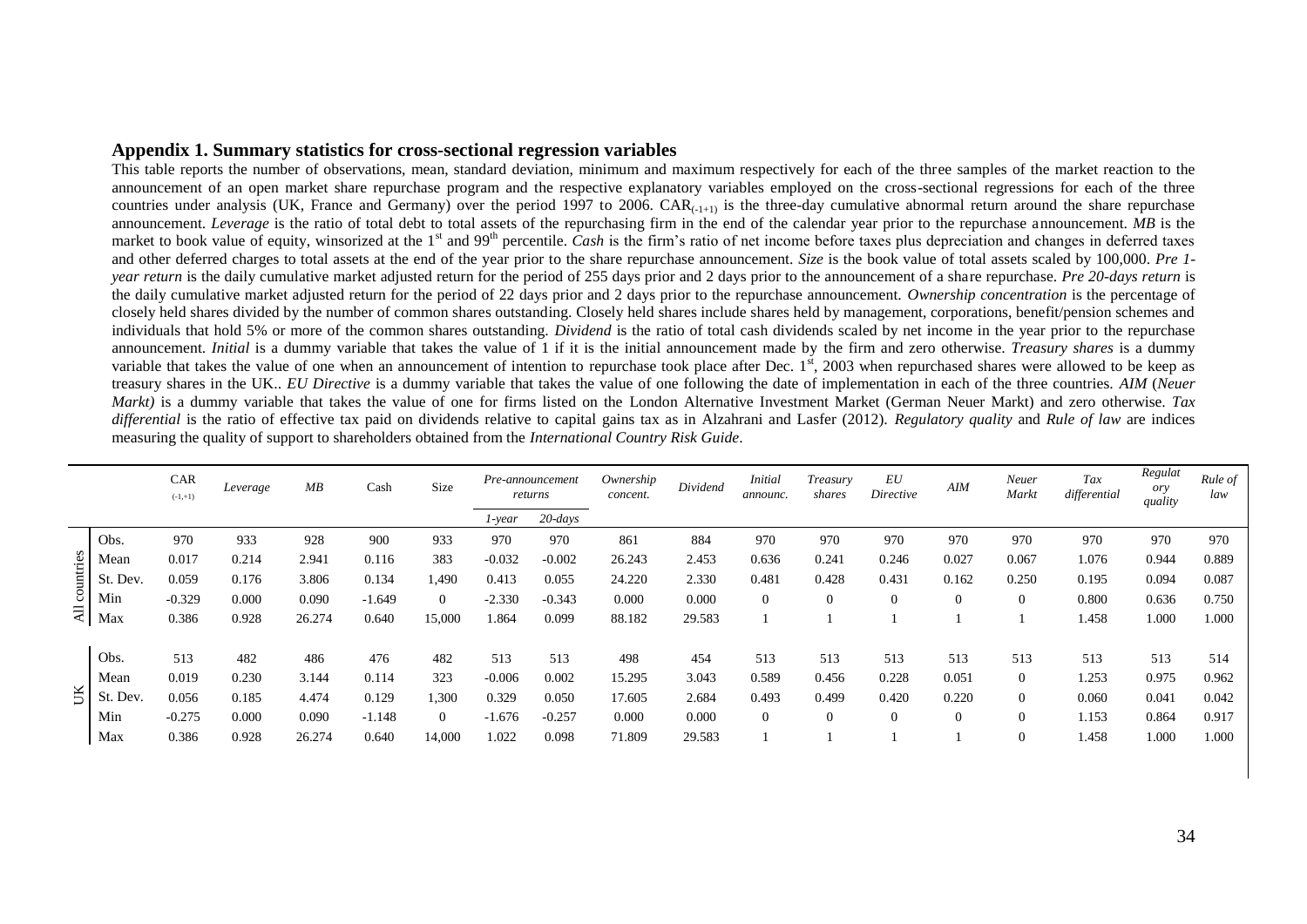|         | Obs.           | 263      | 258   | 257    | 240      | 258            | 263      | 263      | 229    | 254   | 263              | 263              | 263          | 263            | 263   | 263   | 263   | 263   |
|---------|----------------|----------|-------|--------|----------|----------------|----------|----------|--------|-------|------------------|------------------|--------------|----------------|-------|-------|-------|-------|
|         | Mean           | 0.008    | 0.236 | 2.539  | 0.118    | 416            | $-0.028$ | $-0.005$ | 42.436 | 1.887 | 0.700            | $\overline{0}$   | 0.217        | $\bf{0}$       |       | 0.879 | 0.890 | 0.809 |
| France  | . Dev.<br>- St | 0.049    | 0.161 | 2.678  | 0.105    | 1,600          | 0.385    | 0.048    | 24.649 | 1.617 | 0.459            | $\overline{0}$   | 0.413        | $\overline{0}$ |       | 0.050 | 0.131 | 0.038 |
|         | Min            | $-0.180$ | 0.000 | 0.450  | $-0.516$ | $\overline{0}$ | $-1.631$ | $-0.206$ | 0.061  | 0.000 | $\boldsymbol{0}$ | $\boldsymbol{0}$ | $\theta$     | $\overline{0}$ |       | 0.800 | 0.636 | 0.750 |
|         | Max            | 0.193    | 0.800 | 26.274 | 0.485    | 15,000         | 1.350    | 0.098    | 88.182 | 1.657 |                  | $\theta$         |              | $\theta$       |       | 0.964 | 1.000 | 0.917 |
|         |                |          |       |        |          |                |          |          |        |       |                  |                  |              |                |       |       |       |       |
|         | Obs.           | 194      | 193   | 184    | 184      | 193            | 194      | 194      | 134    | 176   | 194              | 194              | 194          | 194            | 194   | 194   | 194   | 194   |
|         | Mean           | 0.023    | 0.147 | 2.968  | 0.120    | 491            | $-0.107$ | $-0.011$ | 39.255 | 1.748 | 0.675            | $\overline{0}$   | 0.335        | $\overline{0}$ | 0.335 | 0.875 | 0.933 | 0.805 |
| Germany | . Dev.<br>-51  | 0.074    | 0.154 | 3.148  | 0.175    | ,770           | 0.599    | 0.072    | 22.858 | 1.760 | 0.469            | $\overline{0}$   | 0.473        | $\Omega$       | 0.473 | 0.048 | 0.103 | 0.036 |
|         | Min            | $-0.329$ | 0.000 | 0.200  | $-1.649$ | $\overline{0}$ | $-2.330$ | $-0.343$ | 0.004  | 0.000 | $\theta$         | $\theta$         | $\mathbf{0}$ | $\theta$       |       | 0.800 | 0.727 | 0.750 |
|         | Max            | 0.345    | 0.758 | 20.230 | 0.505    | 12,000         | 1.864    | 0.099    | 86.073 | 6.897 |                  | $\left($         |              |                |       | 0.964 | 1.000 | 0.833 |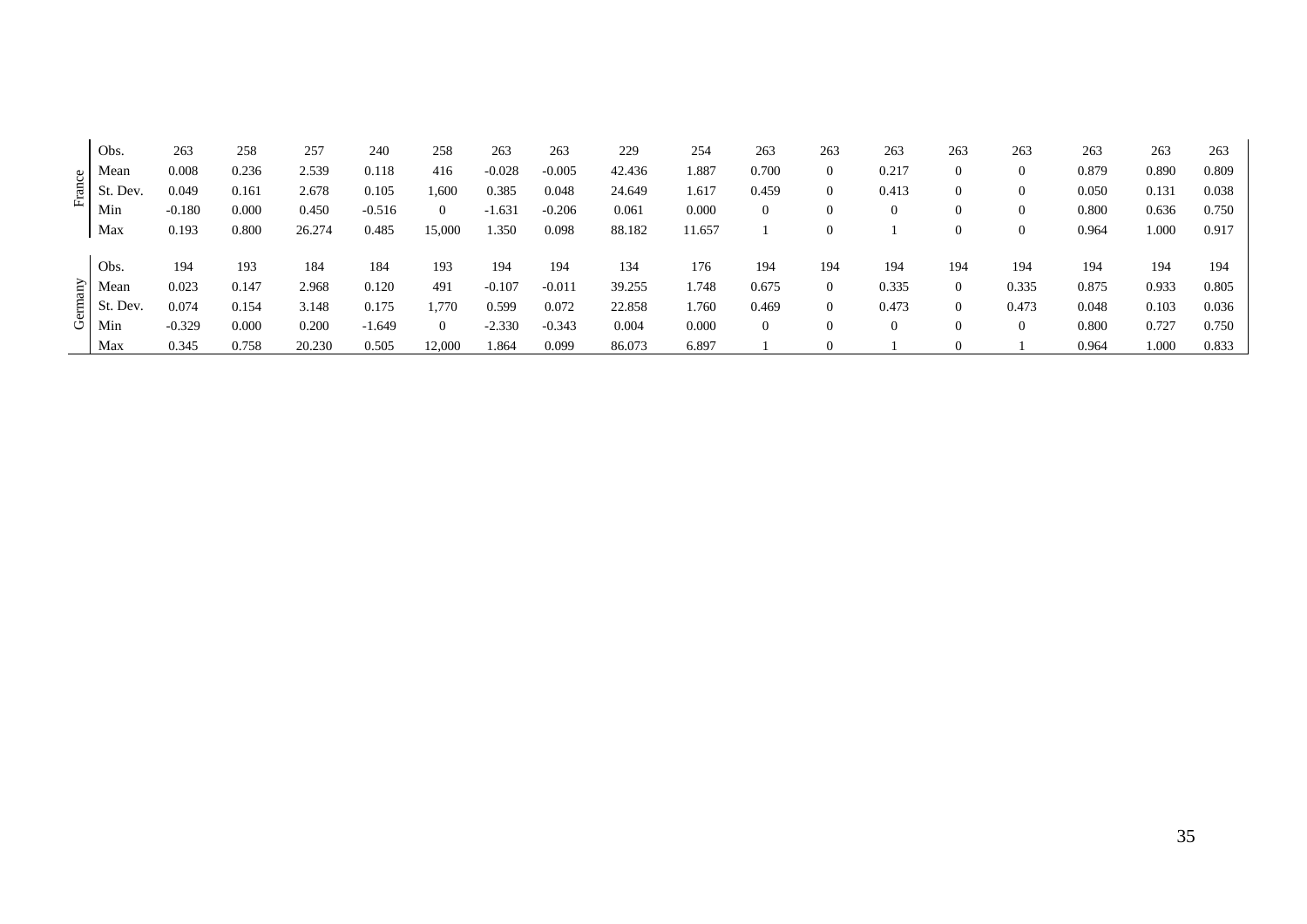### **References**

- Alzahrani, M. and Lasfer, M. (2012) Investor protection, taxes and dividends. Journal of Corporate Finance 18, 745–762.
- Amihud, Y. and Li K. (2006) The declining information content of dividend announcements and the effects of institutional holdings. Journal of Financial and Quantitative Analysis 41, 637-660
- Andriosopoulos, D., Hoque, H. (2014) Insider purchases talk and buybacks whisper. Available at SSRN: http://ssrn.com/abstract=1959552
- Babenko, I., Tserlukevich, Y. and Vedrashko, A. (2012) The Credibility of Open Market Share Repurchase Signaling. Journal of Financial and Quantitative Analysis 47, 1059-1088.
- Bagwell, L.S. and Shoven, J.B. (1989) Cash Distributions to Shareholders. Journal of Economic Perspective 3, 129-140.
- Banerjee, S., Humphery-Jenner, M. and Nanda, V.K. (2013) CEO Overconfidence and Repurchases. Available at SSRN: http://ssrn.com/abstract=2267218
- Bessler W., Drobetz W. and Seim M. (2009) Motives and Valuation effects of share repurchase announcements in Germany. Working paper, Justus-Liebig-University Giessen.
- Bhattacharya, U. and Dittmar, A. (2003) Costless versus costly signaling: Theory and evidence from share repurchasing. Available at SSRN: http://ssrn.com/abstract=250049.
- Bonaimé, A.A. (2012), Repurchases, Reputation, and Returns. Journal of Financial and Quantitative Analysis 47, 469-491.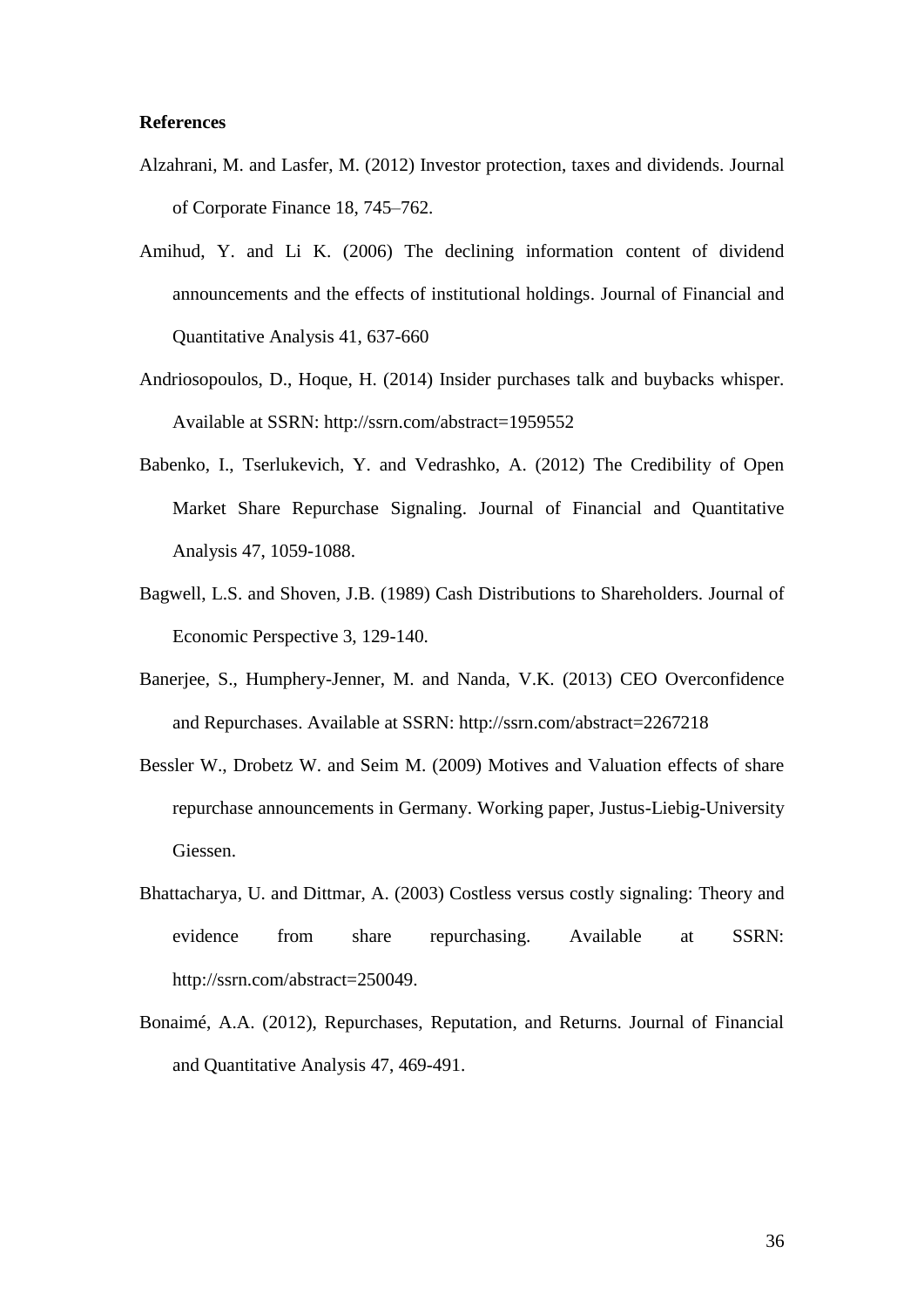- Bonaimé, A.A., Ryngaert, M.D. (2013), Insider trading and share repurchases: Do insiders and firms trade in the same direction? Journal of Corporate Finance 22, 35-53.
- Brounen, D., De Jong, A., and Koedjik, K. (2004) Corporate finance in Europe: Confronting theory with practice. Financial Management 33, 61-101.
- Brown, J., Liang N., and Weisbenner, S. (2007) Executive financial incentives and payout policy: Firm responses to the 2003 dividend tax cut. Journal of Finance 62, 1935-1965.
- Chan, K., Ikenberry, D.L. and Lee, I. (2004) Economic Sources of Gain in Stock Repurchases. Journal of Financial and Quantitative Analysis 39, 461-479.
- Chen H-C, Chen, S-S., Huang, C-W., and Schatzberg, J. D. (2014) Insider trading and firm performance following open market share repurchase announcements. Journal of Business Finance and Accounting 41, 156–184.
- Chetty, R. and E. Saez, (2005) Dividend taxes and corporate behavior: Evidence from the 2003 dividend tax cut. The Quarterly Journal of Economics 120, 791-833.
- Christensen, H. B., Hail, L., and Leuz, C., (2012) Capital market effects of securities regulation: Hysteresis, implementation, and enforcement. Available at SSRN: http://ssrn.com/abstract= 1745105
- Comment, R. and Jarrell, G.A. (1991) The relative signaling power of Dutch-auction and fixed-price self-tender offers and open-market share repurchases. Journal of Finance 46, 1243-1271.
- De Cesari, A., Espenlaub, S. and Khurshed, A. (2011) Stock repurchases and treasury share sales: Do they stabilize price and enhance liquidity? Journal of Corporate Finance 17, 1558-1579.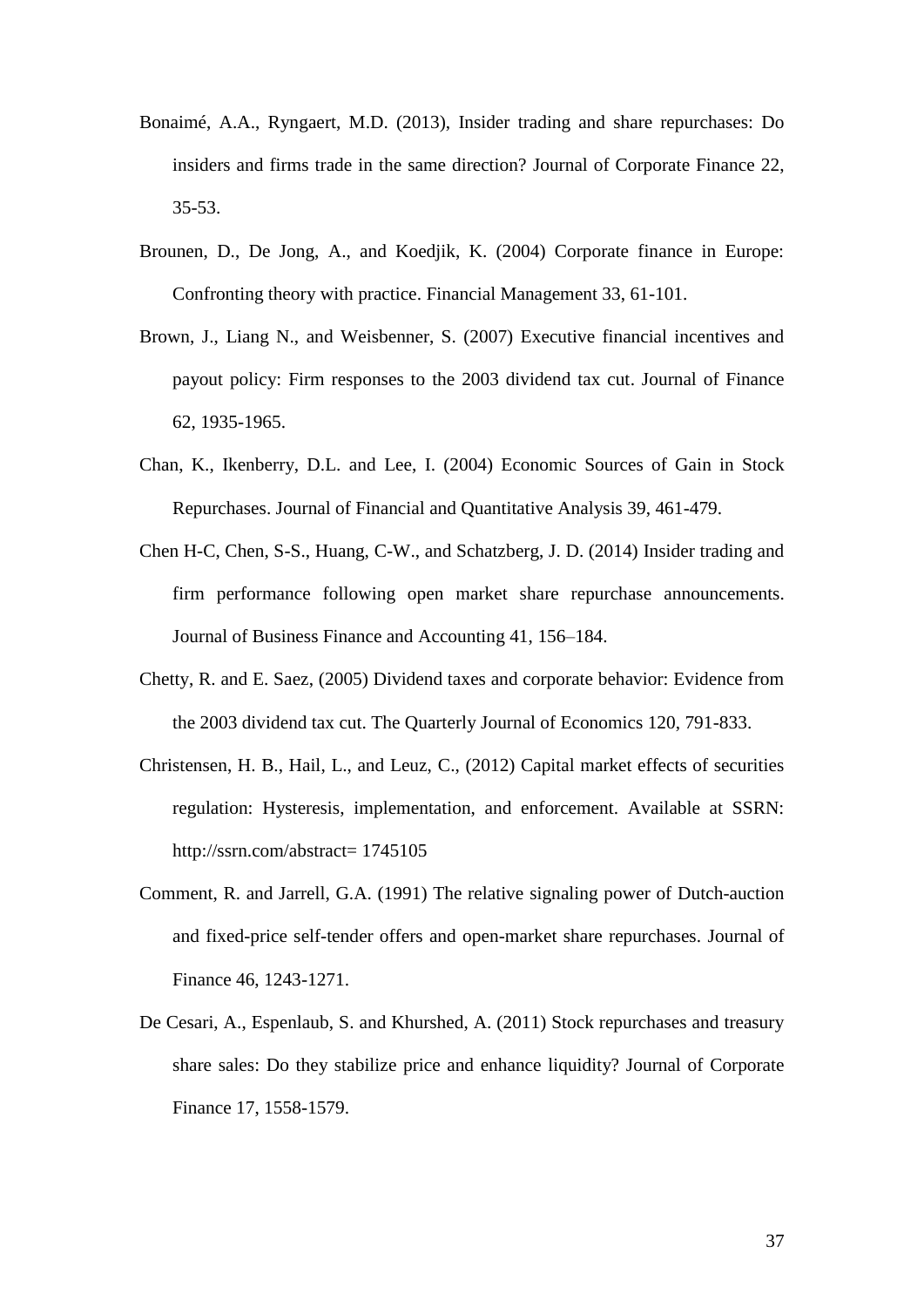- Dittmar, A., Mahrt-Smith, J. and Servaes, H. (2003) International Corporate Governance and Corporate Cash Holdings. Journal of Financial and Quantitative Analysis 38, 111-133.
- Dittmar, A.K. (2000). Why do firms repurchase stock? Journal of Business 73, 331- 355.
- von Eije, H. and Megginson, W.L. (2008) Dividends and share repurchases in the European Union. Journal of Financial Economics 89, 347-374.
- Faccio, M. and Lang, L.H.P. (2002) The ultimate ownership of Western European corporations. Journal of Financial Economics, 65, 365-395.
- Farre-Mensa, J., R. Michaely, and M.C. Schmalz, 2014, Payout policy. Available at SSRN: http://ssrn.com/abstract=2400618
- FINNOV (2012) Financing innovation and growth: Reforming a dysfunctional system. Available at http://www.finnov-fp7.eu/publications/finnov-policypapers/finnov-final-policy-brief-reforming-a-dysfunctional-system
- Ginglinger, E. and Hamon, J. (2007) Actual share repurchases, timing and liquidity. Journal of Banking and Finance 31, 915-938.
- Ginglinger, E. and L'Her, J.-F. (2006) Ownership structure and open market stock repurchases in France. European Journal of Finance 12, 77-94.
- Grullon, G. and Ikenberry, D.L. (2000) What do we know about stock repurchases? Journal of Applied Corporate Finance 13, 31-51.
- Grullon, G. and Michaely, R. (2002) Dividends, share repurchases, and the substitution hypothesis. Journal of Finance 57, 1649-1684.
- Grullon, G. and Michaely, R. (2004) The information content of share repurchase programs. Journal of Finance 59, 651-680.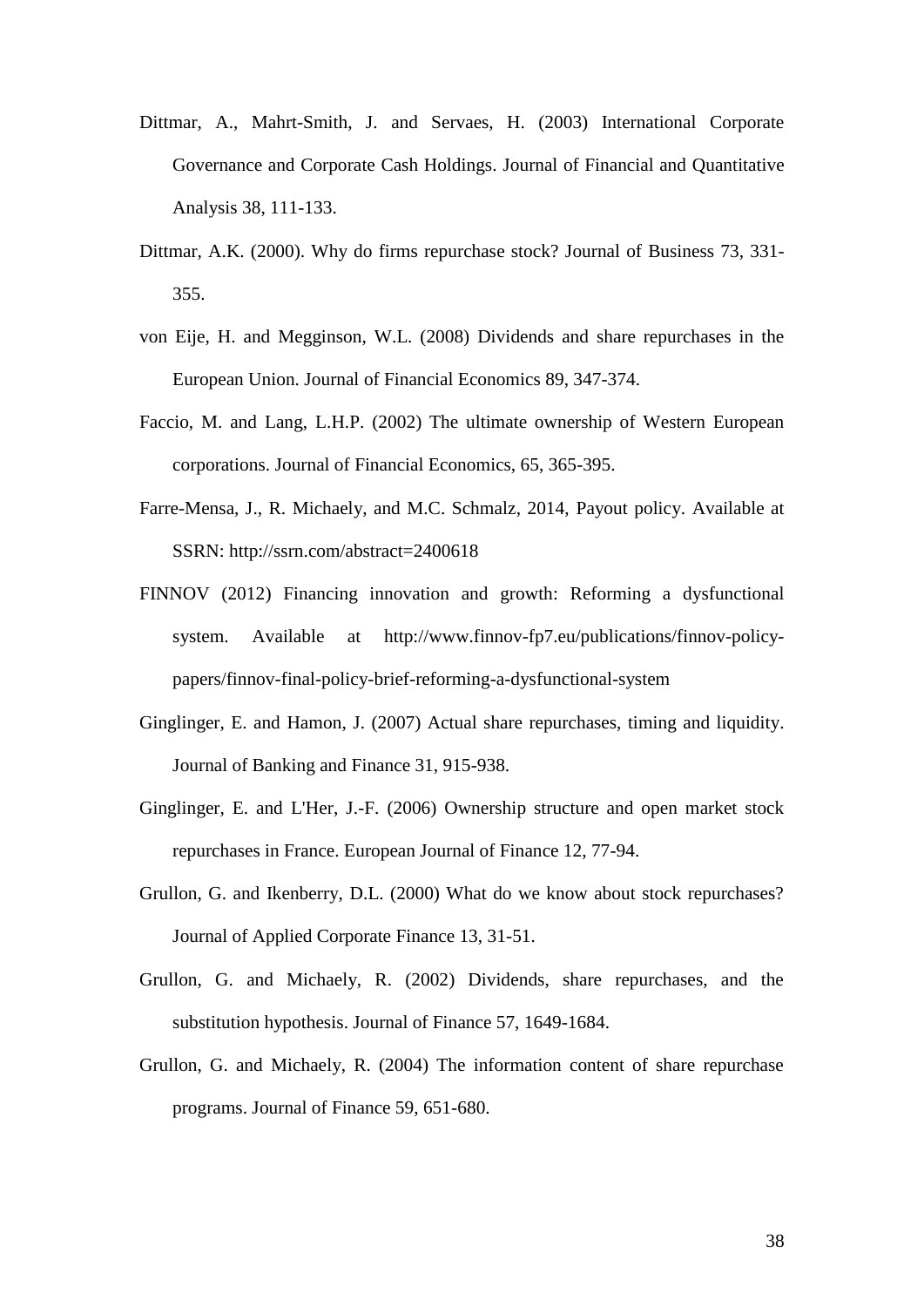- Hackethal, A. and Zdantchouk, A. (2006) Signaling power of open market share repurchases in Germany. Financial Markets Portfolio Management 20, 123-151.
- Heckman, J., 1979. Sample selection bias as a specification error. Econometrica 47, 153–161.
- Heckman, J., Ichimura, H., Todd, P., 1997. Matching as an econometric evaluation estimator: Evidence from evaluating a job training program. Review of Economic Studies 64, 605–654.
- Huang, S., and Thakor, A.V. (2013) Investor heterogeneity, investor-management disagreement and share repurchases. Review of Financial Studies 26, 2453-2491.
- Ikenberry, D.L., Lakonishok, J., and Vermaelen, T. (1995) Market underreaction to open market share repurchases. Journal of Financial Economics 39, 181-208.
- Ikenberry, D.L., Lakonishok, J., and Vermaelen, T. (2000) Stock repurchases in Canada: Performance and strategic trading. Journal of Finance 55, 2373-2397.
- Jagannathan, M. and Stephens, C. (2003) Motives for multiple open-market repurchase programs. Financial Management 32, 71-91.
- Jagannathan, M., Stephens, C.P., and Weisbach, M.S. (2000) Financial flexibility and the choice between dividends and stock repurchases. Journal of Financial Economics 57, 355-384.
- Jensen, M.C. (1986) Agency costs of free cash flow, corporate finance, and takeovers. American Economic Review 76, 323-329.
- Jiang, Z., Kim, K.A., Lie, E. and Yang, S. (2013) Share repurchases, catering, and dividend substitution. Journal of Corporate Finance 21, 36-50.
- Julio, B., and Ikenberry, D. (2004) Reappearing dividends. Journal of Applied Corporate Finance 16, 89–100.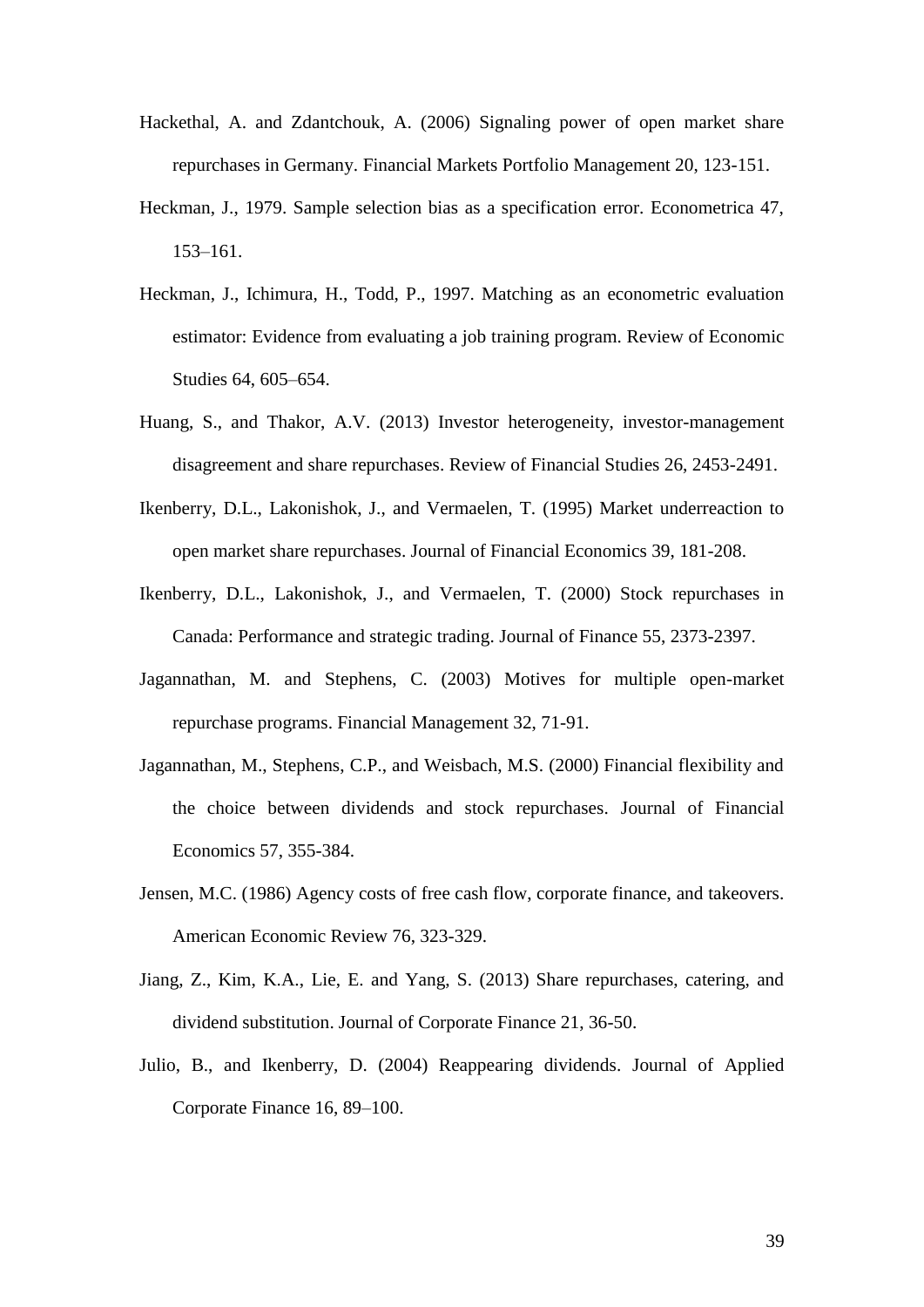- Kalcheva, I. and Lins K.V. (2007) International Evidence on Cash Holdings and Expected Managerial Agency. Review of Financial Studies 20, 1087-1112.
- Keswani, A., Yang, J., and Young, S. (2007) Do share buybacks provide price support? Evidence from mandatory non-trading periods. Journal of Business Finance and Accounting 34, 840-860.
- Kim, J, Schremper, R. and Varaiya, N. (2004) Open market share repurchase regulations: A cross-country examination. Working paper, San Diego State University
- La Porta, R., Lopez-de-Silanes, F., Shleifer, A., and Vishny, R. (2000) Agency problems and dividend policies around the world. Journal of Finance 55, 1-33.
- La Porta, R., Lopez-de-Silanes, F., Shleifer, A. and Vishny, R. (2002) Investor Protection and Corporate Valuation. Journal of Finance 57, 1147-1170.
- Lie, E. and Lie, H.J. (1999) The role of personal taxes in corporate decisions: An empirical analysis of share repurchases and dividends. Journal of Financial and Quantitative Analysis 34, 533-552.
- Lie, E., (2005) Operating performance following open market share Repurchase announcements. Journal of Accounting and Economics 39, 411-436.
- Louis, H. and White, H. (2007) Do managers intentionally use repurchase tender offers to signal private information? Evidence from firm financial reporting behavior, Journal of Financial Economics 85, 205-233.
- McNally, W.J. (1999) Open market stock repurchase signaling. Financial Management 28, 55-67.
- Mitchell, J.D. and Dharmawan, G.V. (2007) Incentives for on-market buy-backs: Evidence from a transparent buy-back regime. Journal of Corporate Finance 13, 146-169.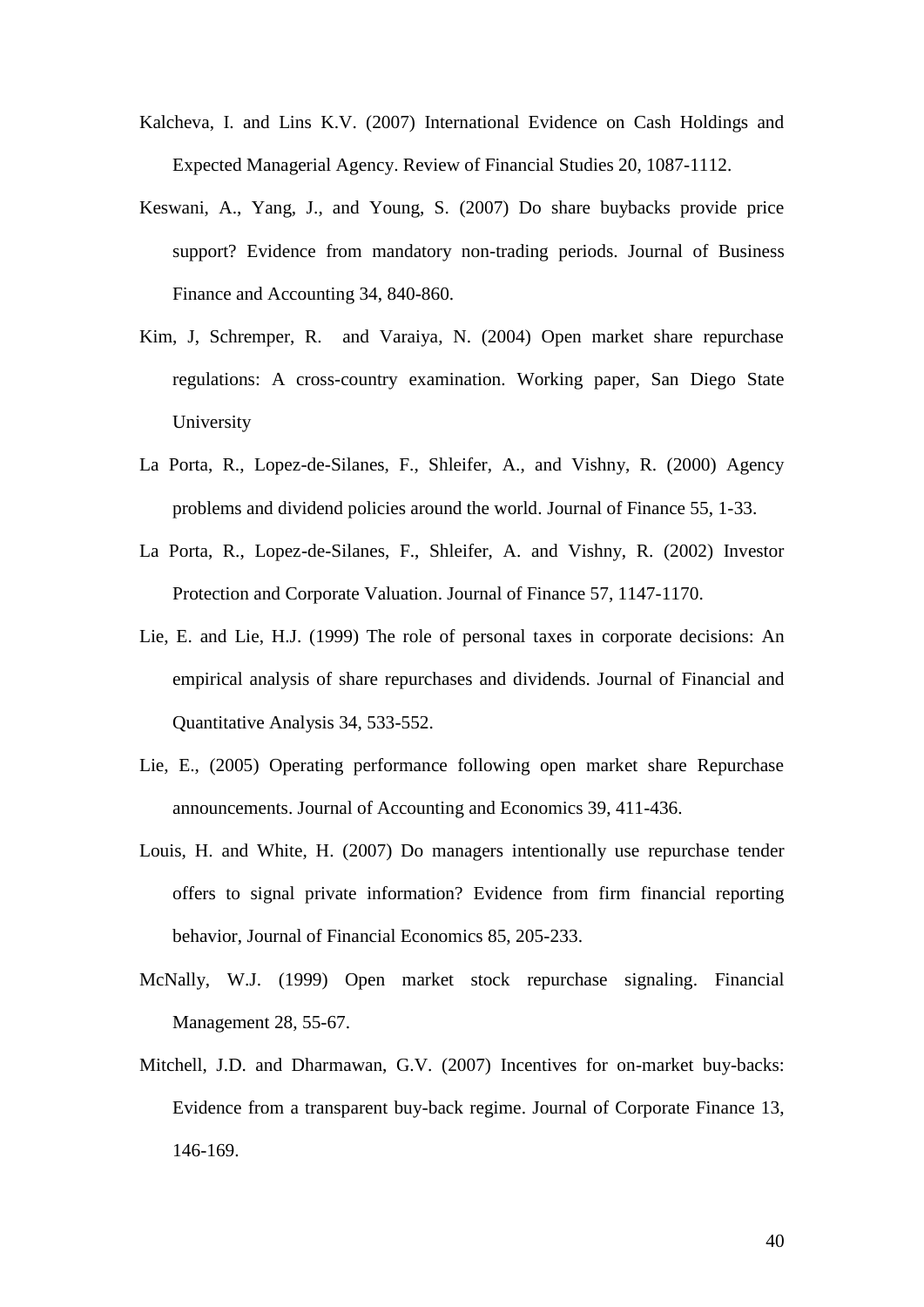- Morck, R., Wolfenzon, D. and Yeung, B. (2005) Corporate governance, economic entrenchment and growth. Journal of Economic Literature 43, 655-720.
- Oded, J. (2011) Stock repurchases: How firms choose between a self-tender offer and an open-market program. Journal of Banking and Finance 35, 3174–3187.
- Oswald, D. and Young, S. (2004) What role taxes and regulation? A second look at open market share buyback activity in the UK. Journal of Business Finance and Accounting 31, 257-292.
- Oswald, D. and Young, S. (2008) Share reacquisitions, surplus cash, and agency problems. Journal of Banking and Finance 32, 795-806.
- Petersen, M. A. (2009) Estimating standard errors in finance panel data sets: Comparing approaches. Review of Financial Studies 22, 435-480.
- Peyer, U.C. and Vermaelen, T. (2009) The nature and persistence of buyback anomalies. Review of Financial Studies 22 (4), 1693-1745.
- Peyer, U.C. and Vermaelen, T. (2005) The many facets of privately negotiated stock repurchases. Journal of Financial Economics 75, 361-395
- Pinkowitz, L., Stulz, R., and Williamson, R. (2006) Does the Contribution of Corporate Cash Holdings and Dividends to Firm Value Depend on Governance? A Cross-Country Analysis. Journal of Finance 61, 2725-2751.
- Rau, P.R. and Vermaelen, T. (2002) Regulation, taxes, and share repurchases in the U.K. Journal of Business 75, 245-282.
- Renneboog, L. and Trojanowski, G. (2011) Patterns in payout policy and payout channel choice. Journal of Banking and Finance 35, 1477-1490.
- Rosenthal, D. W.R. and Sinha N. R. (2011) Increasing shareholder value? A Study of share repurchases. Available at SSRN: http://ssrn.com/abstract=1928994.